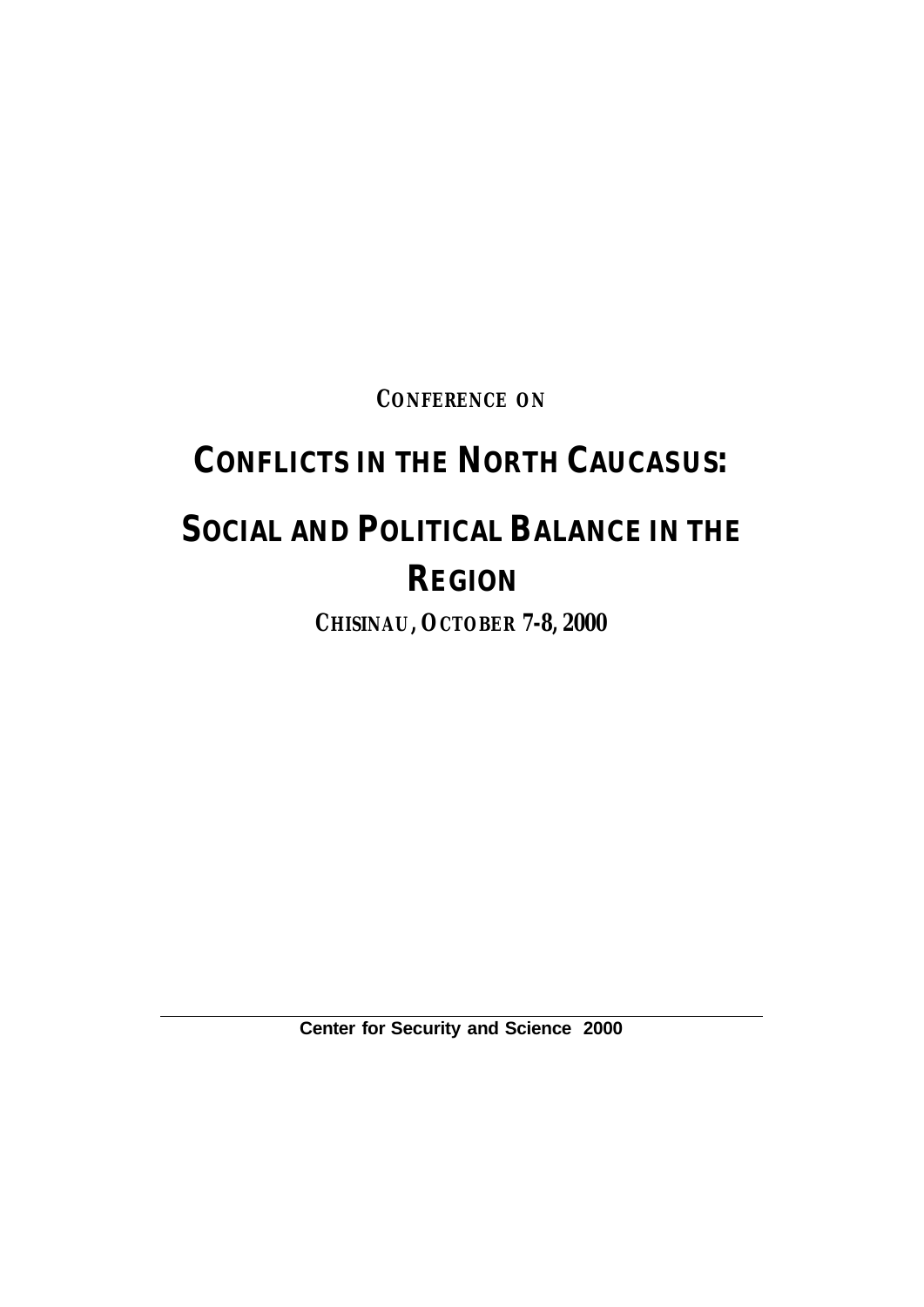## **Table of Contents**

| <b>THE SOCIAL AND POLITICAL SITUATION IN THE NORTH CAUCASUS:</b>       |  |
|------------------------------------------------------------------------|--|
| THE ROLE OF PUBLIC ORGANIZATIONS IN CONFLICT SETTLEMENT                |  |
|                                                                        |  |
| <b>ILLEGAL MILITARY FORMATIONS IN THE NORTH CAUCASUS</b>               |  |
|                                                                        |  |
| THE INFLUENCE OF MASS MEDIA ON CREATION OF PUBLIC OPINION ABOUT        |  |
| <b>CONFLICT SITUATIONS IN THE NORTH CAUCASUS</b>                       |  |
|                                                                        |  |
| THE SOCIAL AND POLITICAL SITUATION IN CHECHNYA. THE BALANCE            |  |
| OF FORCES IN THE REGION. RELATIONS WITH MOSCOW AND OTHER REGIONS       |  |
|                                                                        |  |
| THE INFLUENCE OF CONFLICTS IN CHECHNYA ON OTHER REGIONS OF             |  |
| <b>THE NORTH CAUCASUS</b>                                              |  |
|                                                                        |  |
| THE POLITICAL SITUATION IN INGUSHETIA. THE STATUS OF                   |  |
| <b>CHECHEN REFUGEES IN INGUSHETIA</b>                                  |  |
|                                                                        |  |
| <b>REASONS FOR AND EVOLUTION OF CONFLICTS IN NORTH OSSETIA. SOCIAL</b> |  |
| AND POLITICAL SITUATION IN THE REGION. RELATIONS BETWEEN THE           |  |
| <b>LEADERS OF POLITICAL GROUPS OF NORTH OSSETIA AND GEORGIA.</b>       |  |
|                                                                        |  |
| <b>OIL ISSUES IN THE NORTH CAUCASUS</b>                                |  |
|                                                                        |  |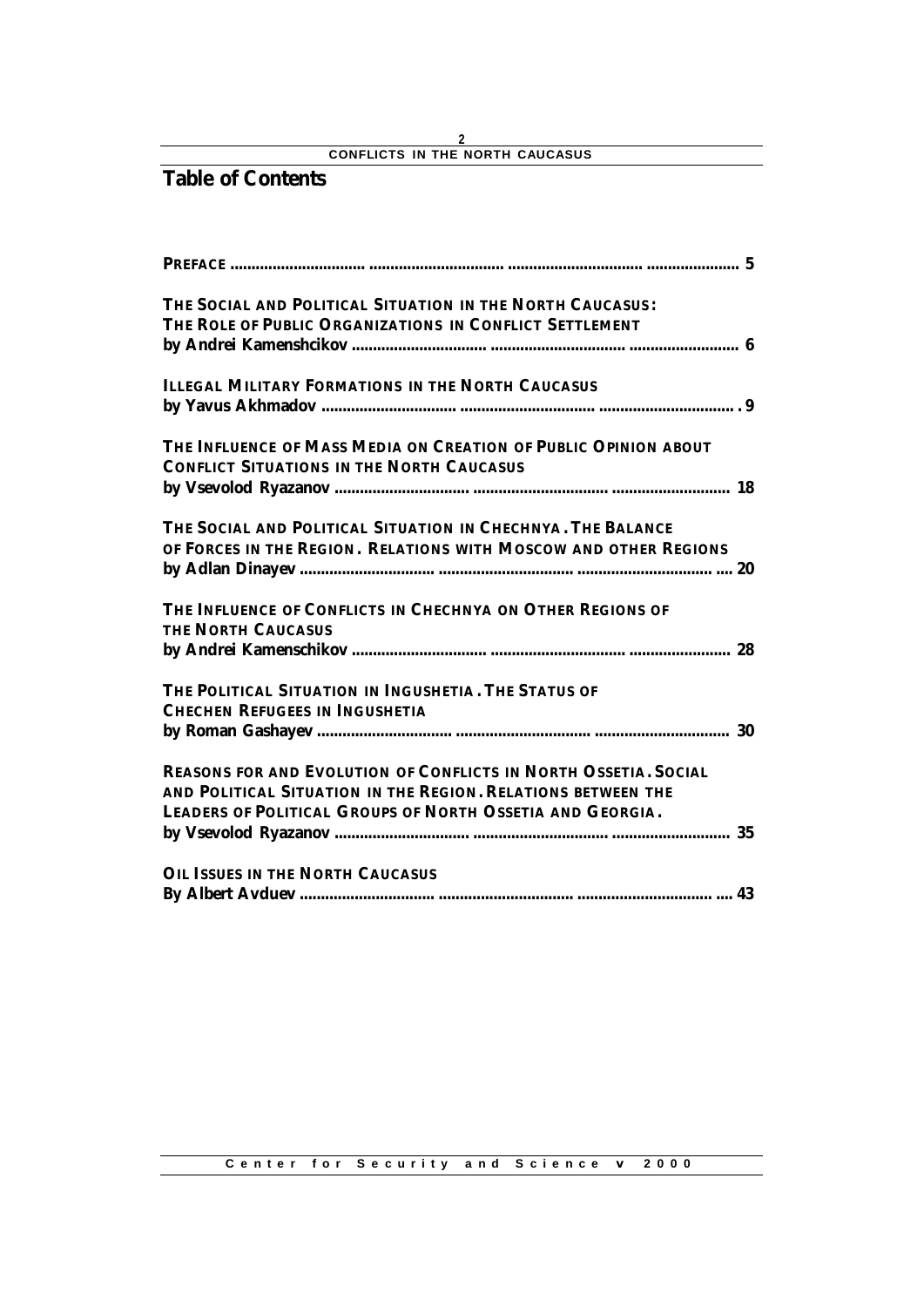## **The Caucasus Region within the Commonwealth of Independent States**



### **Center for Security and Science v 2000**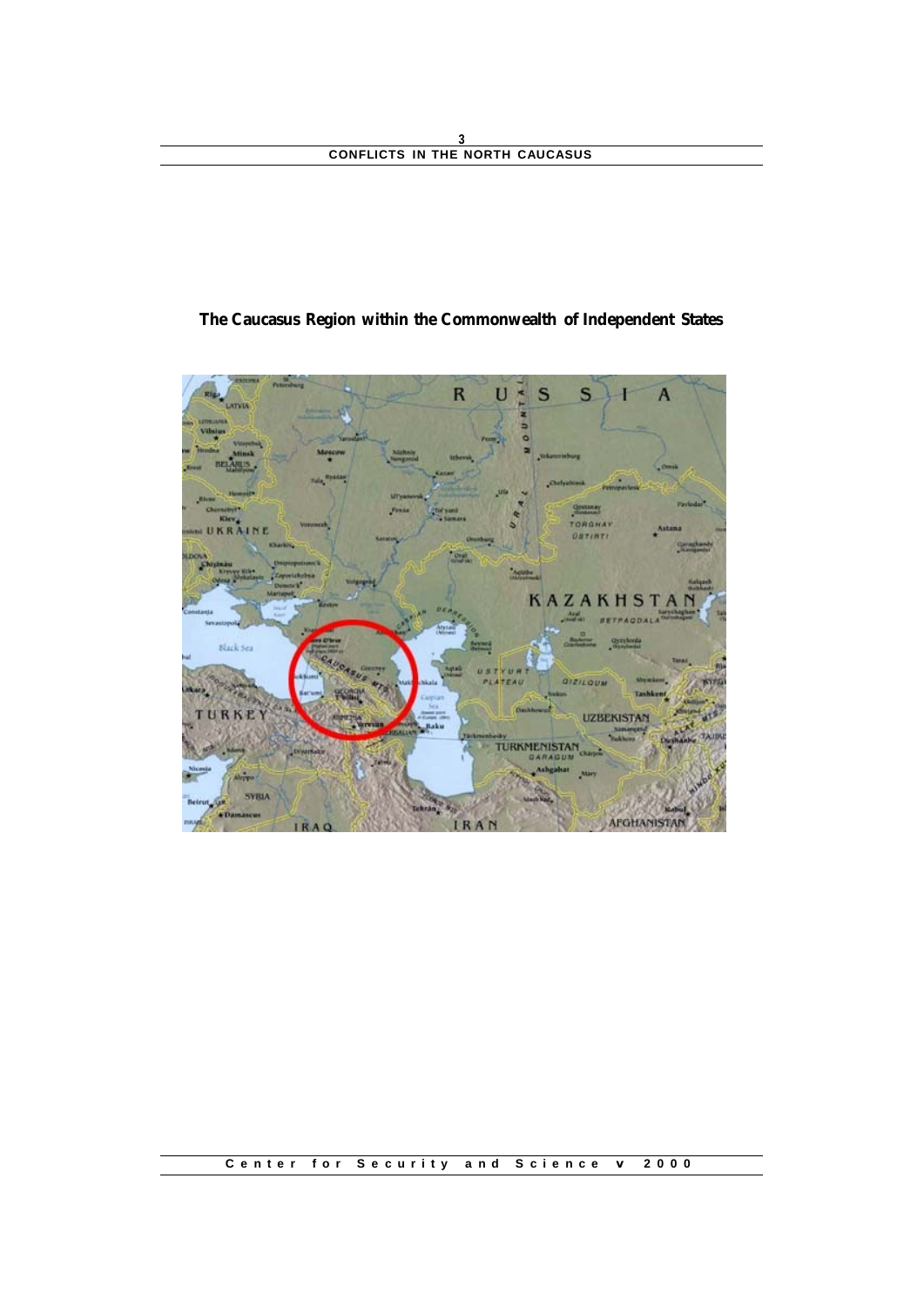## **Preface**

**On the 7th and 8th of October the Center for Security and Science (then operating as the William R. Nelson Institute) hosted the Conference on Conflicts in the Northern Caucasus. The conference was held in Chisinau, the capital of the Moldovan Republic.** 

**The purpose of this conference was to bring together individuals who would present different perspectives on the nature of conflict in this region and discuss those conflicts within an academic setting that would promote an understanding of the nature of these conflicts. It was also our hope that such an understanding would contribute to the peaceful resolution of those sometimes ancient disputes.** 



**Conference site in Chisinau**



**Doss, Bowers, Ciobanu and Akhmadov at the Conference Reception**

**The conference was organized by the Center's office in Moldova. The Director, Valeria Ciobanu, worked throughout the summer in order to prepare the conference. Delegates from Moscow, Ingushetia, North Ossetia, and Chechnya attended the conference as presenters. Additional participants from the Romanian and Bulgarian Embassies and from James Madison University joined in the discussions.** 

**The enclosed materials are the transcripts of the presentations and discussions the participants engaged in during the conference. We hope that you will find them useful as you attempt to study the conflicts of this important but turbulent region.** 



**Octavian Sofranski and the late Professor Marion T. Doss at the Conference**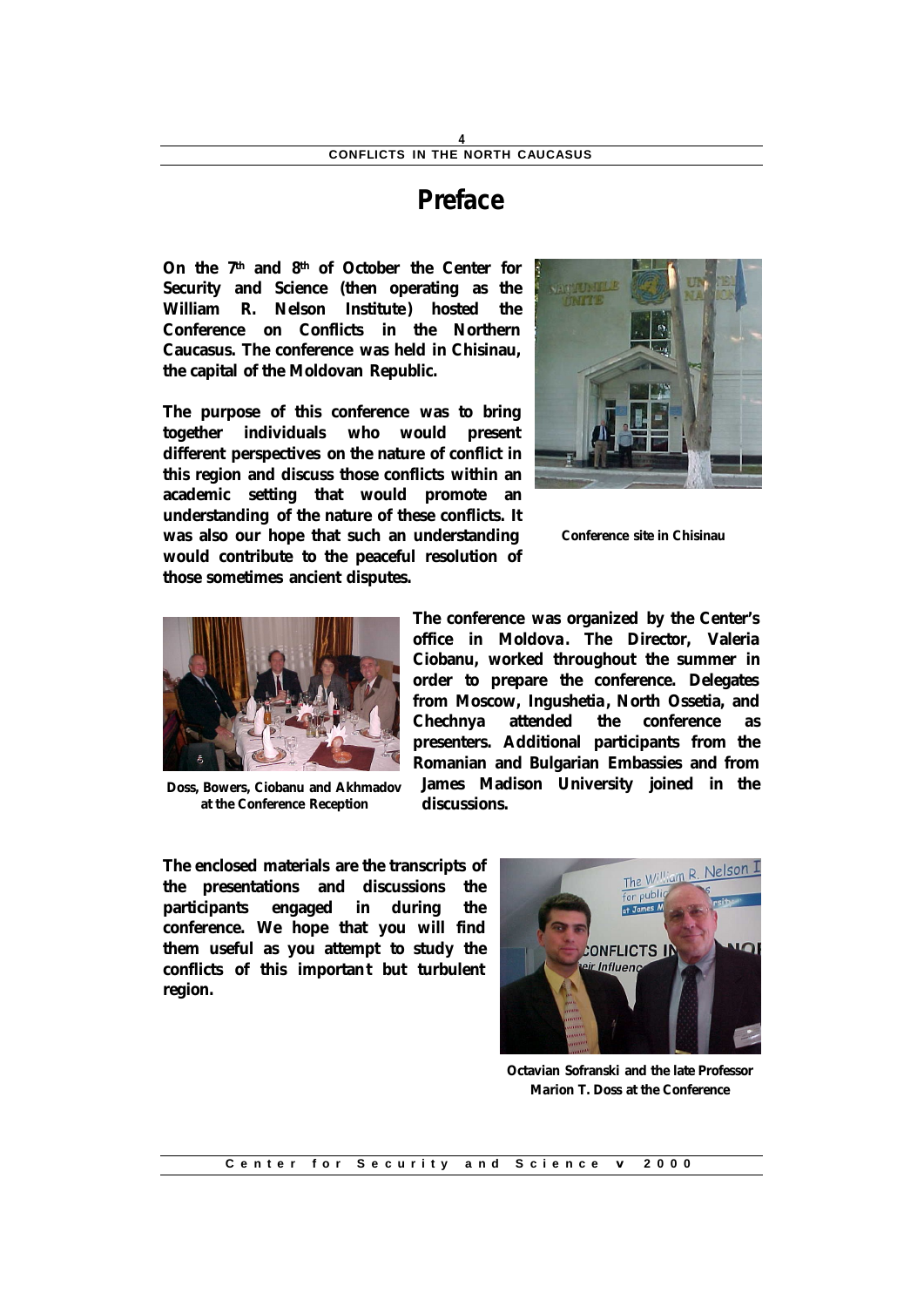## **The Social and Political Situation in the North Caucasus: The Role of Public Organizations in Conflict Settlement**

**by Andrei Kamenshcikov Non-Violence International, Moscow**

**The social situation in the North Caucasus is extremely difficult. Aside from economic difficulties, it is aggravated by its demographic situation. By the war in Chechnya, I mean both the first war and current military activities, where the budget is used only to finance the war.** 



**A major portion of the population living in Chechnya before 1991 had to leave the republic for various** 

**Andrei Kamenshcikov**

**reasons and at different periods of time. We all know that a huge number of refugees are located in the territory of Ingushetia, where the number of refugees and migrants remains unclear, but continues to grow as a result of different conflicts. The number of refugees is becoming comparable with the population of Ingushetia itself. Other republics of the North Caucasus also suffer from this problem.**

**I would like to discuss what I believe can be done by public organizations with the aim of conflict settlement and how to overcome the consequences of war after its conclusion. When I speak about these issues I often have to confront certain skepticism. I assume that we must be realists. I would like to add that when we analyze the activity of non-governmental organizations and even the activity of individuals in the territory of Russia (especially in the regions of the North Caucasus), we can see that this is a new phenomenon, which has many possibilities for development. I believe that there is potential for work and that positive progress has already been achieved as a result of the activities of certain organizations and associations of people.**

**I will not agree with the statement that all conflicts are the result of continuous and targeted activity of certain structures that want to unleash armed conflicts. Undoubtedly in every war, especially in such a dirty and criminal war as the current Chechen war, there are a great number of groups on both sides that benefit from it, from a financial or political perspective. Irrespective of what our personal attitude is towards the new authorities of Russia, we should admit that they are very popular with the people, especially President Putin as his popularity has increased since the events in the North Caucasus.**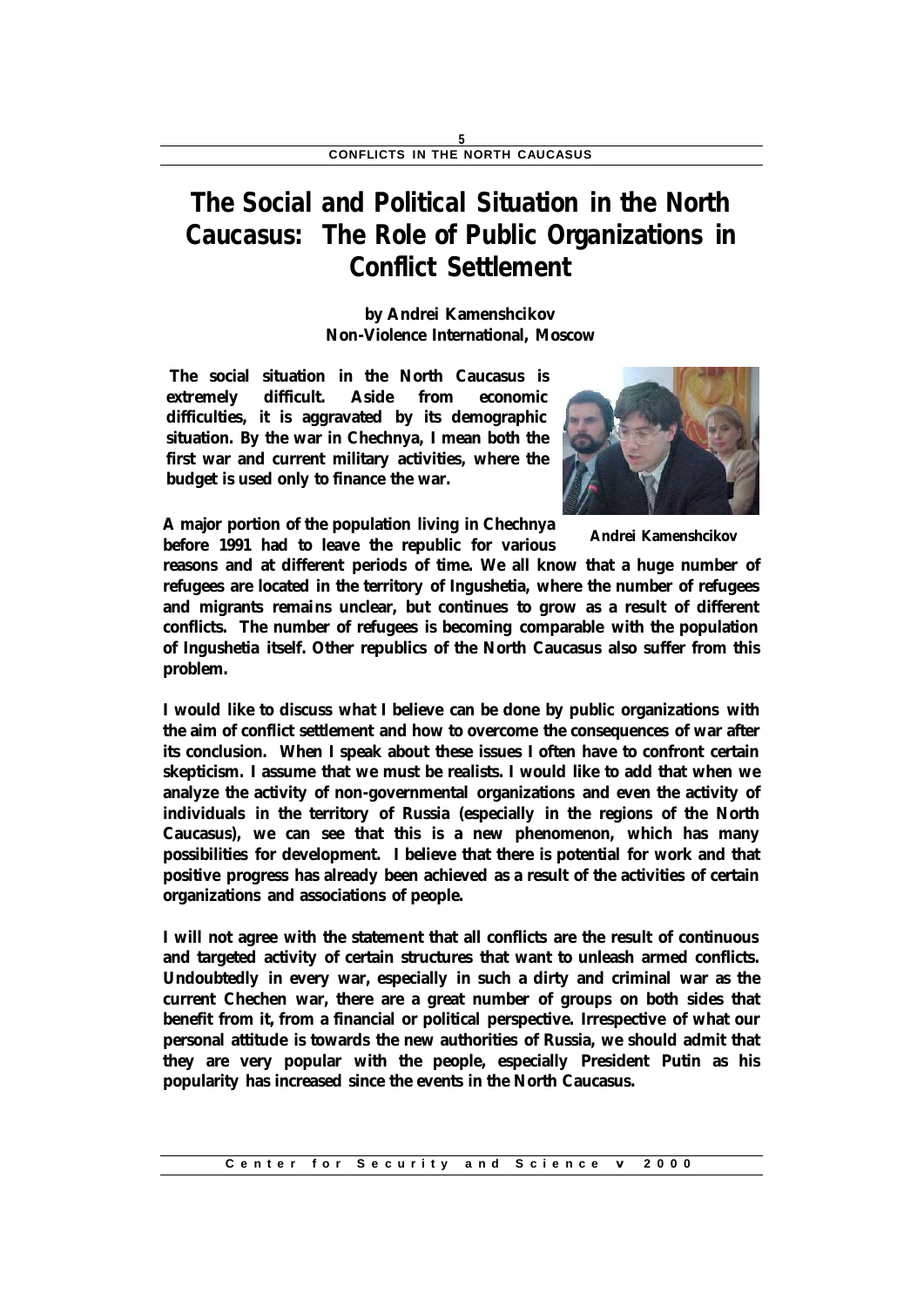**There are many people who have profited greatly thanks to the current unstable situation. But there is also a humane, civil society that is able to react in a timely fashion these events, to draw public attention to these events and to prevent the suffering of its own population.**

**We, the people who express the interests of public organizations, should not only analyze our own activities, but we should do everything possible to resolve the situation of today and prevent the occurrence of such events in the future. Of course, it is extremely difficult to resolve all social and economic contradictions that serve as the basis of the current conflicts, but we should continue our efforts to carry on a civilized dialogue, preventing contradictions from taking extreme forms, and averting violence. Non-governmental organizations can play a significant role here. There are visible examples of how an idea was transformed into a positive result. I would like to present just a couple of them.** 

**One of them is related to the situation that occurred a year ago in August-September [1999] when military activities were launched from the territory of Pakistan. They took place along the border of Chechnya and Daghestan, involving regions that had already suffered from acute internal confrontation between various ethnic groups inhabiting these regions. Primarily, this situation was related to the attack by military groups of the Novolakhsk region of Daghestan. This region has been the subject of dispute between Chechens and Anints residing in the territory of Daghestan and other groups who settled in these regions after deportation of Chechens in 1944. It was an extremely complicated internal problem, which unfortunately had not been resolved. Chechen, Larsk, and other communities reached certain agreements, they devised a plan to implement these agreements, but, alas, all these decisions remained only on paper.**

**The program on the restoration of the Aushsk region of Daghestan (this is the new name for Novolakhsk region) was adopted then. In conformity with this program, the population of Novolakhsk, who arrived there after the deportation of 1944, was supposed to move to another region. Unfortunately , the implementation of this program was delayed. There was not sufficient financing and the funds that had been allocated were used for other purposes. Thus the problem remained unsolved. Under these difficult circumstances, rebels from the neighboring Chechnya attacked the region, and that was not the first, but the second attack. The situation in the republic was very heated and the majority of official and unofficial leaders of national movements started to create huge guard detachments. Because of this situation, the region has become involved into military activities.**

**There was a threat that the fire of military activities from the borderline region could spread into an internal Daghestani conflict between the Chechen population of Daghestan and other ethnic groups residing in this territory. In my opinion, a great role was played by the fact that the Chechen rebels acted very efficiently, as they had accumulated experience in the first Chechen war when**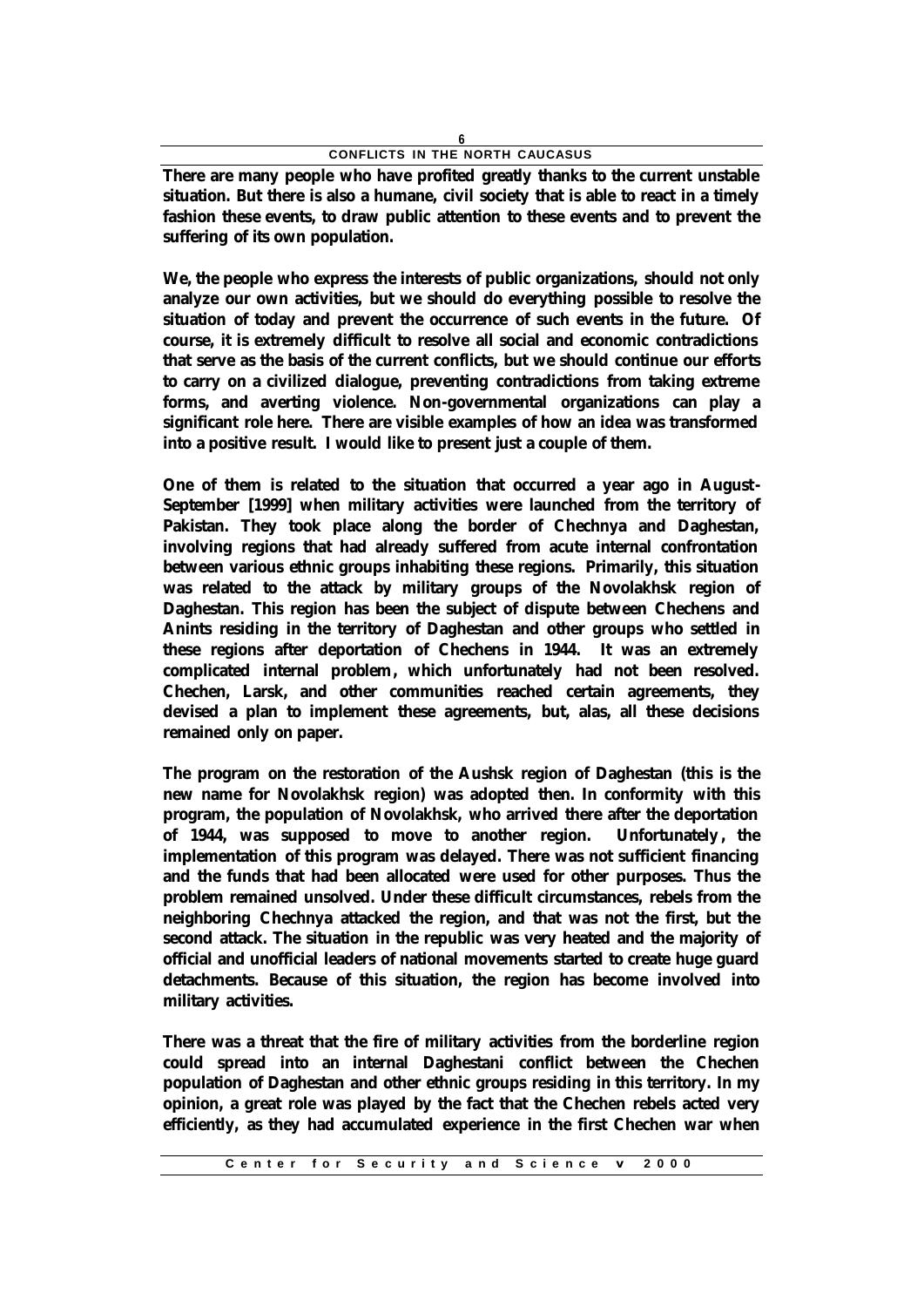**Daghestan accepted a great number of refugees from Chechnya (over 100,000 people). They had an organization that had relations with such famous structures as the Memorial Human Rights Protection Center in Moscow and with other organizations created with the aim of conflict settlement. So, in this critical situation, this organization has been for some time an unofficial leading structure of the Chechen population in Daghestan. (Bassayev, the leader of this organization, has become a legend of the Chechen population, which was on the verge of a serious ethnic conflict. There was a good chance that this conflict could have developed in conformity with the scenario of the conflict of 1992 in this region.)**

**There were armed formations, which could have begun to implement these ideas, but, fortunately, that did not happen. It did not happen because there was an organization, which on the one hand helped to carry out the reasonable and moderate policy of the leadership of the national council of Chechens of Daghestan, and on the other hand helped to draw the attention of numerous organizations to this problem. A group of famous human rights advocates from Moscow arrived to the region. However, it is difficult to say now to what extent the contribution of this group helped to prevent the tragic events in Daghestan.**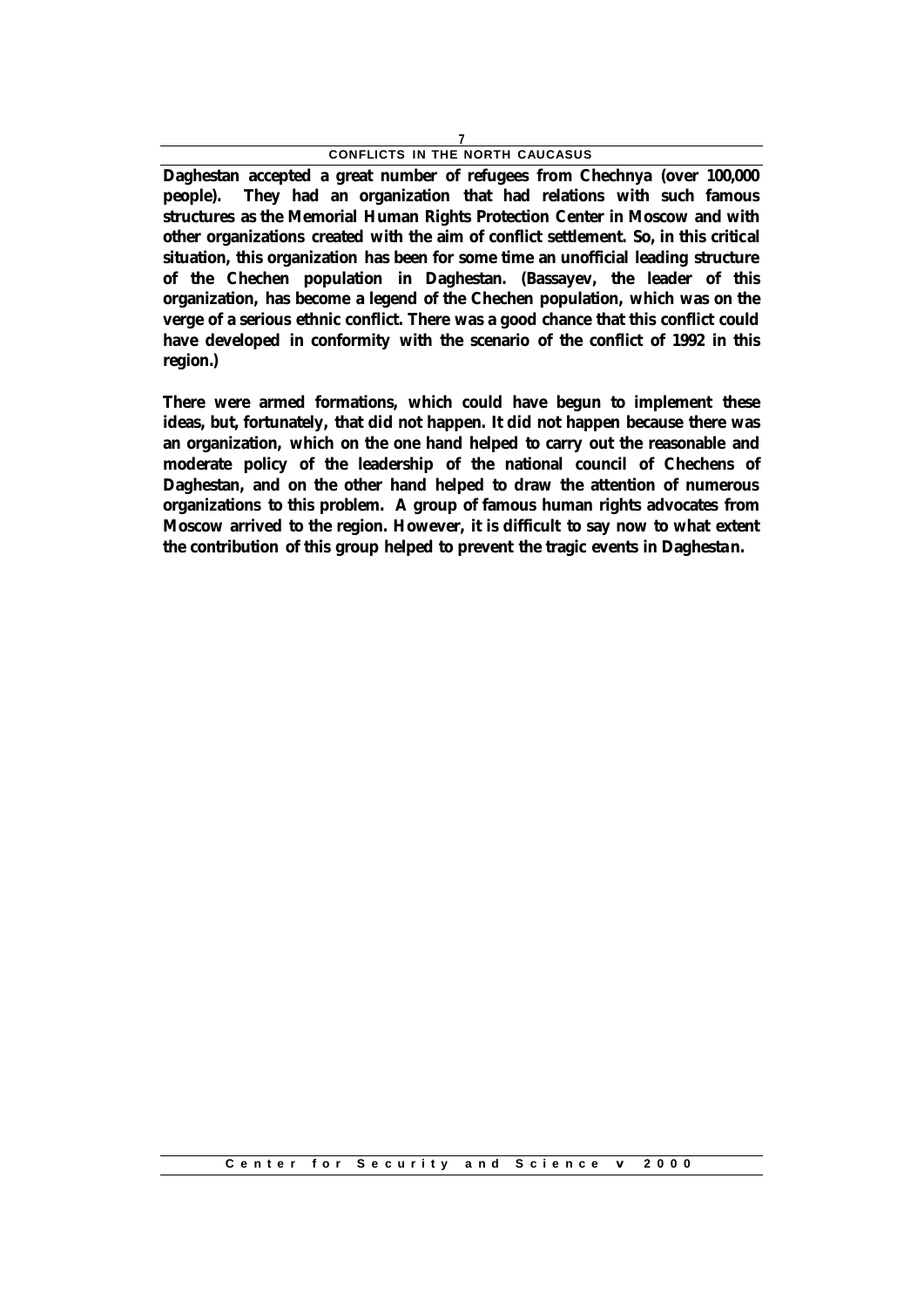## **Illegal Military Formation in the North Caucasus**

**by Yavus Akhmadov Member, Academy of Sciences, Chechnya**

**The topic of this presentation is "Illegal military formations, nongovernment military formations." I would rather call this report "Preliminary Analysis," since this topic has not been practically studied by historians. By the way, I would like to caution you that I am a historian, and not a sociologist or a politician, therefore some people present here may fail to find in this report what they are expecting.**



**Yavus Akhmadov**

**At the end of the 20th century in the Northern Caucasus region of Russia, a new political and public phenomenon was born, namely illegal non-governmental formations. Unfortunately, the historiography on this issue is scarce. There is not any methodology for the study of this phenomenon. This issue is considered to be to a great extent a juridical and not a sociological one.**

**Currently, on the territory of Russia, there are security forces ranging (depending on the source of information) from 800 thousand to 1.5 million people. They provide security services to banks, offices, and companies, as well as private and official persons. There are also so-called Organized Criminal Groups (OCG's), which provide security services to criminal leaders. Unfortunately, this is characteristic for the whole Russian Federation. Sometimes these organized criminal groups carry out real gangster wars one against the other, fighting for the division of their spheres of influence.**

**Formerly, the existence of Cossack military formations in Russia was questioned. Their legalization is still an ongoing process. Beside Cossack regiments, the Ministry of Defense and the Ministry of Internal Affairs have been arming inhabitants of borderline regions with firearms—and in particular the territory of Chechnya. There have been quite a few reports on the attempts of leaders of Cossack regiments to act as legal state authorities.**

**For the purpose of our analysis, it would also be interesting to review the activity of non-governmental military formations in, for instance, Transdniestria or Tadjikistan, as well as the activity of Islamic military formations. I will not discuss the Islamic military formations of Middle Eastern countries like Algeria and Afghanistan because this would take a lot of time and would distract us from the main topic of our discussion.**

**I would also like to mention that, as paradoxical as it may seem, the greatest number of non-government military formations is currently not in Chechnya, but in Daghestan. These are covert groups of national leaders like the Hachalayev**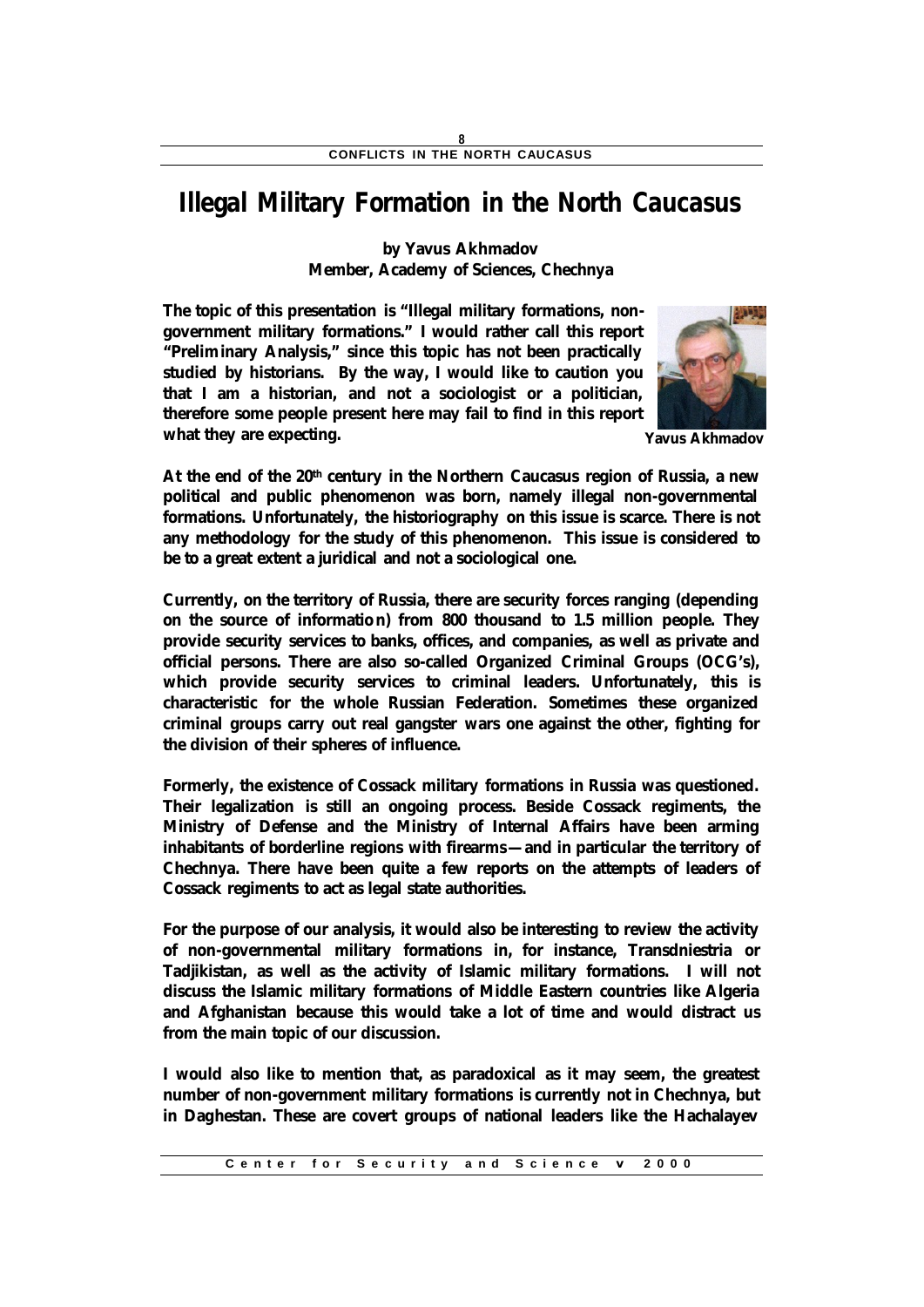**brothers and Hadji Mokach. Detachments of municipal police and numerous detachments of so-called 'vakhabites' were legally established as defense groups in the fall of 1999. (Once again I stress that I have been trying to find a proper term for this phenomenon; meanwhile, I will still use the term 'vakhabites,' but within quotation marks because the 'vakhabites' of Saudi Arabia, Kuwait and the United Arab Emirates are different from the 'vakhabites' of the North Caucasus, and therefore there is a certain confusion of terminology.) There are the 'vakhabite' groups of Daghestan, where the guard group of the Karmakhyn zone headed by Ichkerist Djadulan is one of the most powerful, there is the rebellious army of Iman, and others.**

**In the spring-summer of 1999, at the call of Bagladin Bagamedov, all Islamic military forces began to unite and to move to the territory of Chechnya. Mountainous Chechnya became the venue of these Islamic groups before their intrusion into Daghestan. After the famous defeat of the 'vakhabites' in the mountains of Daghestan, most of the anti-government forces remained in the country and formed clandestine groups, while part of them withdrew to Chechnya together with the detachments of Khattab and Bassayev.**

**There are practically no non-governmental military formations in the small Republic of Ingushetia. Inghushi militants and 'vakhabites' left for Chechnya long ago, but the Ingush Ministry of Interior is staffed with three thousand people who represent a fairly well trained army under the command of the President Aushev. Aushev, a lieutenant general, participated in the Afghan war and is a Hero of the Soviet Union. Apart from Aushev's special presidential forces there are various paramilitary organizations, and even an Inghushi Cossack Regiment. Cavalry regiments (set up in 1992 before the Ossetian-Inghushi conflict) fell apart during the advance of Russian troops to Ossetia in autumn of 1992. Before the aforementioned conflict, the leadership of North Ossetia managed to set up a sort of national army in the form of the National Guard, controlling the regiments of the Ministry of Interior. The special guard forces consisted of at least 10,000 people. (The author is not aware of the current status of these armed forces.)**

**There are Cossack villages,** *stanitsas***, of Ossetian peasants in Ossetia. During the first Chechen war, in the western part of Ossetia, a detachment of Muslim Ossetians was set up. It consisted of several dozens of people who participated in the Russian-Chechen war, and were present in Chechnya even in 1997.**

**Having increased the number of forces of the Ministry of Interior, the authorities of Kabardino-Balkaria managed to suppress the creation of non-government military formations and Islamic military groups on its territory. Nevertheless, I was told that at least one hundred Balkars participated in the first Chechen war and were trained in the military camps in the Caucasus. It is worth mentioning that dozens of Kabardins participated in Georgian-Abkhasian conflict in 1992.**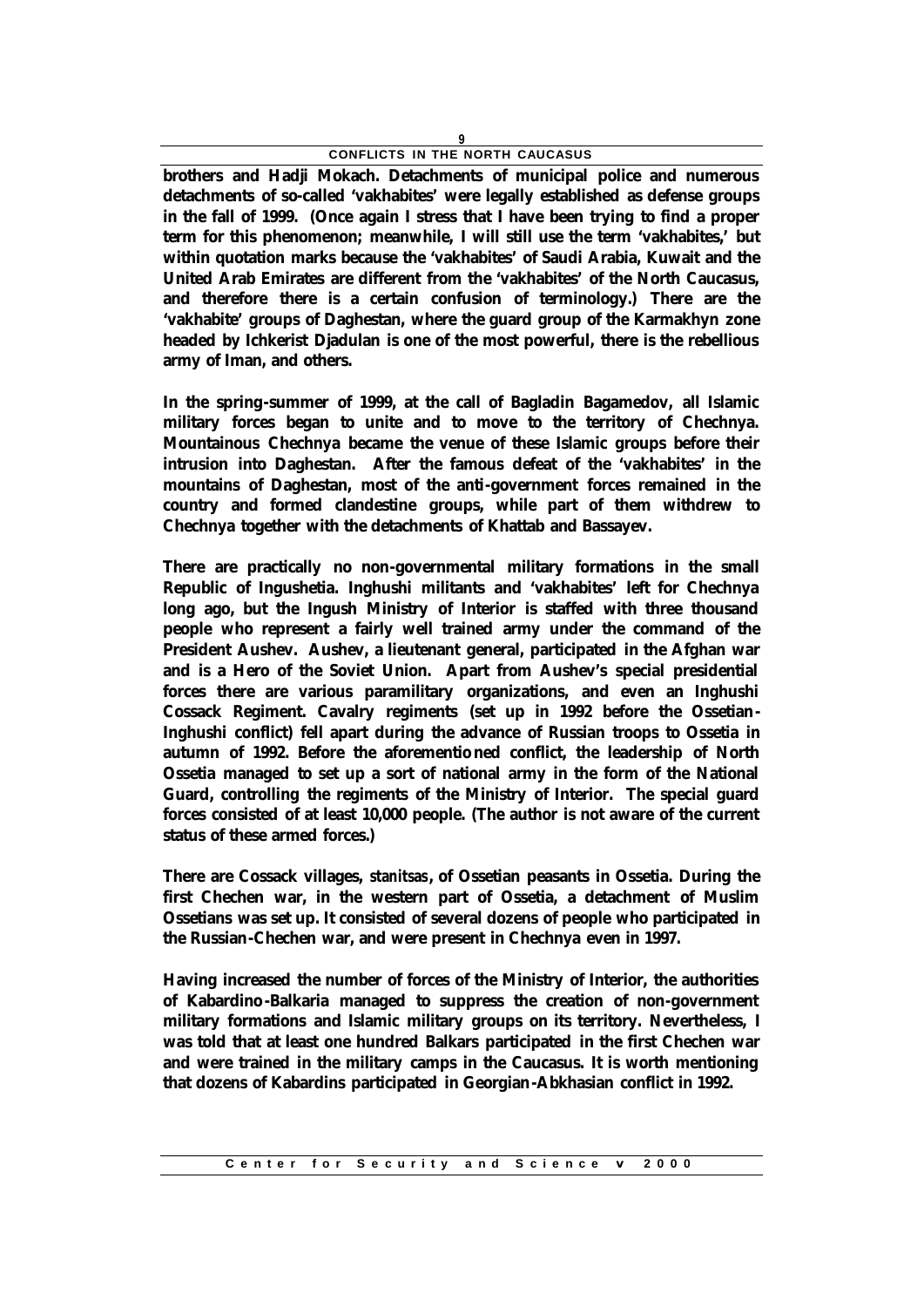**In the 1990s, there were noticeable attempts by 'vakhabites groups' to form military groups in Karachaev-Cherkessia. Representatives of Karachaev youth took part in the first Chechen war. Some sources indicate the creation by vakhabites of military justice detachments, similar to a "morals police."**

**The issue of the so-called Confederation of Peoples of Caucasus (CPC) deserves separate discussion and study. This is the movement of radicals from the mountainous regions aimed at uniting the Caucasus into a single state. CPC tried to set up their own army, something like 'special forces,' but in all their undertakings one could always notice the fangs of an Ichkerian wolf and the ears of special services. This organization has lost the respect of any community.**

**Recently, a strong politician of Caucasian scale, Yusup Soslanbekov, tried to rehabilitate this organization. Unfortunately, during the summer of 2000 he was killed in Moscow by Ghalbershtolts. He was a student in my class, and I knew him as a very kind and interesting person. Unfortunately, his life was suddenly cut short.**

**Let us now discuss the situation of Chechnya, located on the Northern slope of the main Caucasian range. It has a lack of iodine and excess of lithium in potable water. It has the youngest population and the weakest national and political elite of the former Soviet Union. With its extremely complicated historical past, it remains the most fragile link in the chain of the Russian Federation. Due to a series of events and preconditions, Chechnya has become the only state on European territory at the beginning of the 21st century where non-governmental military formations have the rule. The most radical of them, the Islamic group, openly declared their goal of setting up a single Caucasian Islamic state and fighting against the Christian world.**

**As we know, during the first years of perestroika and fight of the young Russian democracy against the military coup, certain radical political organizations in the Chechen-Inghushi Republic overthrew local procommunist bases with the help of the Moscow Center. They also falsified election results for the purpose of revolutionary changes and seized the power. To a great extent, this was possible because of the great number of unemployed youth who put on green frontlets and came to rallies with bludgeons. This was the initial form of the military groups. After their victory, the new authorities, headed by General Dudayev of the Soviet military, proclaimed the sovereignty and independence of the Chechen Republic. Ingushetia did not participate in the elections and started its own independent development.**

**The National Guard began to form. Again, I would like to emphasize, it was the formation not of an army, but of a guard. Recruitment was not very successful. The social basis of the new regime was weak. Aiming to strengthen their power, they released over two thousand dangerous criminals from prisons and many of them joined the armed forces. One of the first armed formations in the territory**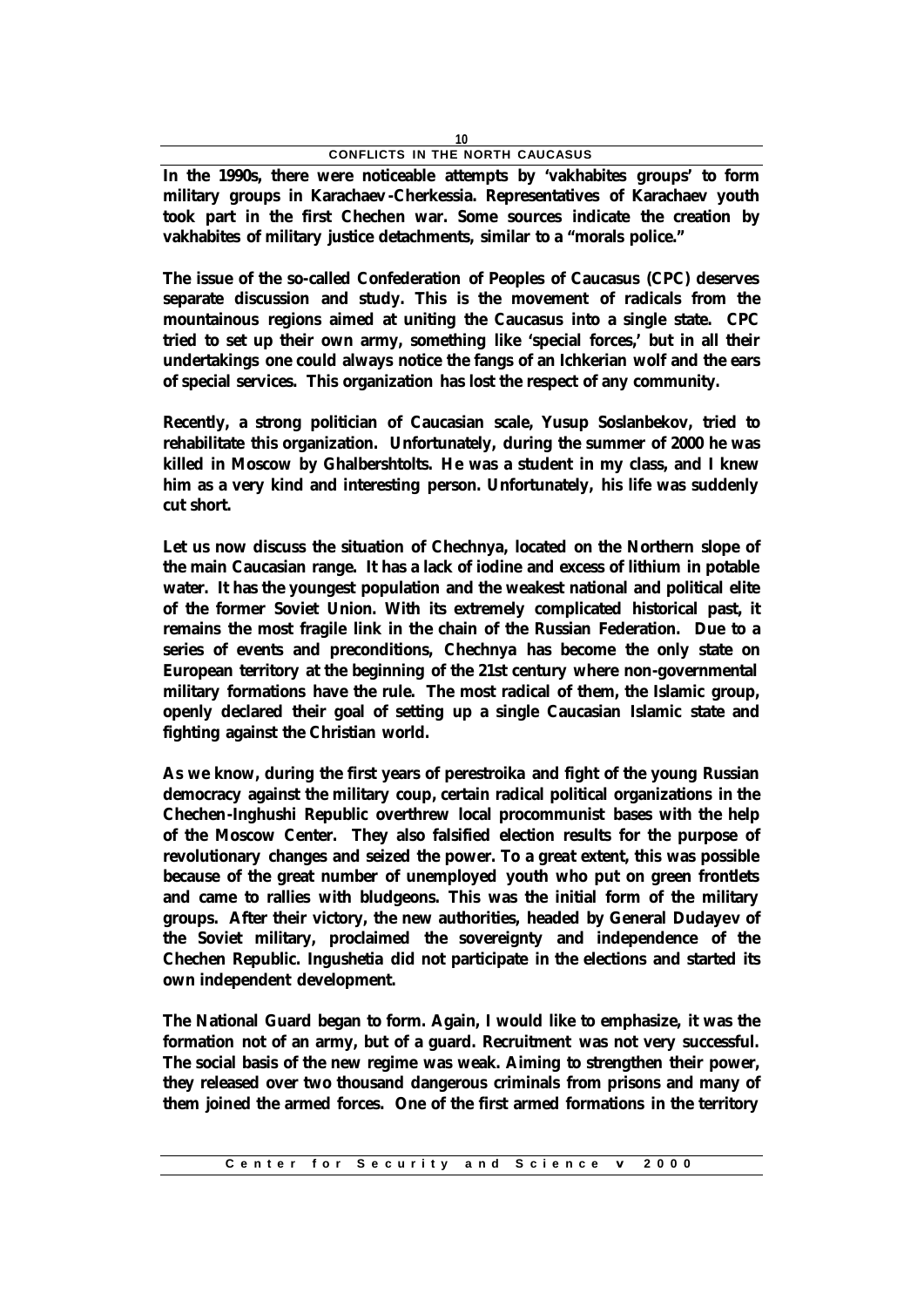**of Chechnya was the detachment of Ruslan Labozanov, which executed Dudayev's orders and personally participated in a number of armed operations.**

**Russian mass media published numerous reports on the launching of planned military developments in Chechnya and the creation of powerful armed forces counting 21,400 people, equipped with artillery, aviation and armored tanks. In my opinion, this served as a justification for the large-scale military activities of the Russian authorities on the territory of Chechnya. This would later result in great losses among the personnel of the Russian Army, as well as among civilians.**

**Favorable conditions, both economic and otherwise, enabled Chechnya to create the best-equipped army in the North Caucasus. When the Russian command withdrew its troops from Chechnya in the second half of 1992, it left at Dudayev's disposal a powerful military infrastructure. This infrastructure consisted of airports, military bases, training grounds, air defense facilities, underground military bases, and, most importantly, piles of weapons. There are documents that provide all this information and I will not go into details. It is indicated there that 125 armored troop carriers, 200 airplanes, about 70,000 automatic guns, machine guns and pistols (the number of fire-arms was understated though) remained in Chechnya. It is clear that all this was left with the purpose that Dudayev would sell it in Transcaucasia and share the profits with the leadership of the Russian Ministry of Defense. This plan was not implemented.**

**The creation of a regular army under Dudayev's command was considered a threat against his power and he rejected the idea of its establishment. Some people blamed this on Gamsakhurdia who was in Chechnya and talked Dudayev out of the idea of setting up his own army, as it was the young Georgian army that pushed Gamsakhurdia out of Georgia. The army obviously requires state order and the first president of Chechnya was not interested in that. (The truth is that Dudayev's real goal was not the development of a strong democratic Chechen society, but rather ensuring his ability to plunder the national wealth, in particular oil.)**

**Dudayev liquidated the Ministry of Defense set up in November of 1991 exactly one month after its establishment. This was illegal even according to the laws of Ichkeria. Puppet headquarters were set up, while officially the authorities claimed that they needed a National Guard, Frontier Troops, Custom Services, a State Security Department, and a Special Battalion or the so-called Presidential Battalion. In the mountainous regions, a detachment of 400-500 inveterate criminals was moving from one region to another. A Volunteer Regiment comprised primarily of Dudayev's countrymen was set up in the Staro-Promyslovsk region. Finally, there was also Shamil's tank regiment.**

**In the course of the Abkhazian war in the summer-autumn of 1992, the first field commanders leading their own detachments appeared. Ruslan Ghilayev set up a**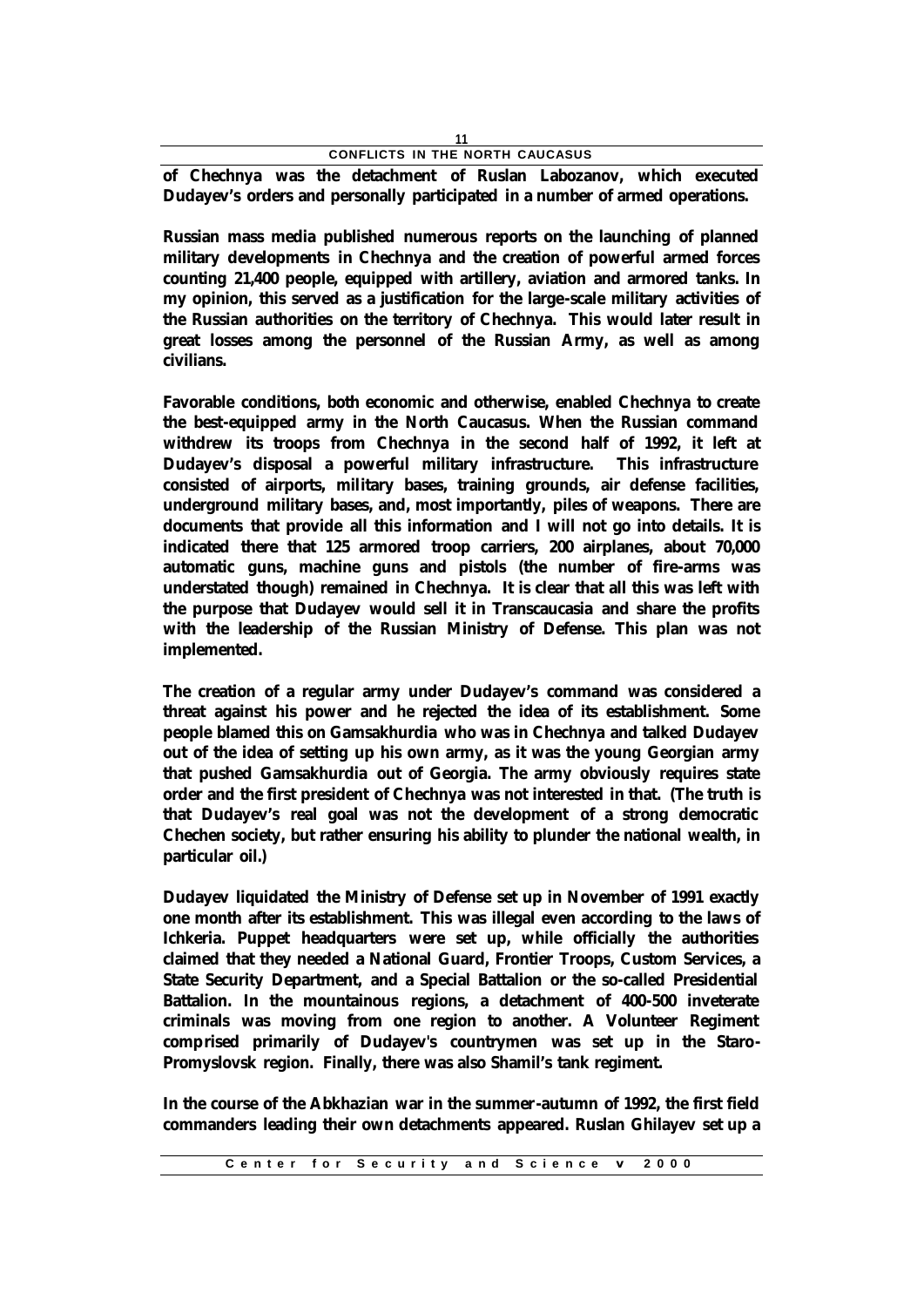**special purpose regiment, comprised of so-called 'Afghani.' Shamil Bassayev created the diversionary reconnaissance battalion of the so-called 'Abkhazians.' The idea of setting up a National Guard on the basis of total conscription failed at the end of 1992.**

**A mountainous infantry brigade headed by Azer Luckayev was created on a contractual basis. It was called the 'mountainous hoof regiment' in the Republic. Over two hundred Chechen officers, who came from different parts of the country and took part in the creation of the Chechen Army, had to leave Chechnya because of the behavior of the Supreme Commander-in-Chief. The only people who stayed in Chechnya were the friends of Dudayev, pilot Shishmanov, and the submissive Colonel Aslan Alamov.**

**I could tell a lot about the preparation of Chechen armed forces prior to war. The fact is that the war in Chechnya started not in November-December of 1994, but in the summer of the same year, in the course of the civil war. Democratic opposition hunted down by military groups began the creation of its own illegal armed units that fought Dudayev's forces. According to my estimates, Dudayev's forces attacked the Chechen population some 11 times. Over 700 people from both sides were killed and 1,500 were seriously wounded.**

**When Russian troops entered Chechnya, Dudayev did not announce general mobilization. When field commanders asked him for money and weapons (and according to different estimations he managed to earn from four to nine million U.S. dollars within three years) he replied, "Who ordered you to fight? Not me. Fight if you want, but this is none of my business." That is why it was not in vain when Maskhadov said that he had to create armed forces from the scratch. Neither 20,000 nor 40,000 people participated in Russian-Chechen war. According to the data of the Ichkerian commission, about 7,000 people took part in it during 18 to 24 months of military activities.** 

**Of the 7,000 who participated in military activities, 2,000 were killed. The remaining 5,000 were divided into four surveillance units. The first unit was composed of those who had participated in the war from the beginning to the end, next those who had participated in a certain campaign (either summer or winter one). The last two were those who had participated in one battle or in one night patrol. That is how they were divided.**

**It was during the war when the first Islamic military formations began to appear. Nothing had been heard about either the vakhabites or Islamic military formations during Dudayev's rule; people knew only about Dudayev's security forces.**

**In one of its documents, the KGB mentioned a Jordanian Chechen in the town of Argun. He teaches there, while in the past he allegedly participated in the Afghan war. This was that Great first teacher, who laid the basis of Islamic units during the Russian-Chechen war. I call him the Great, because he was a great**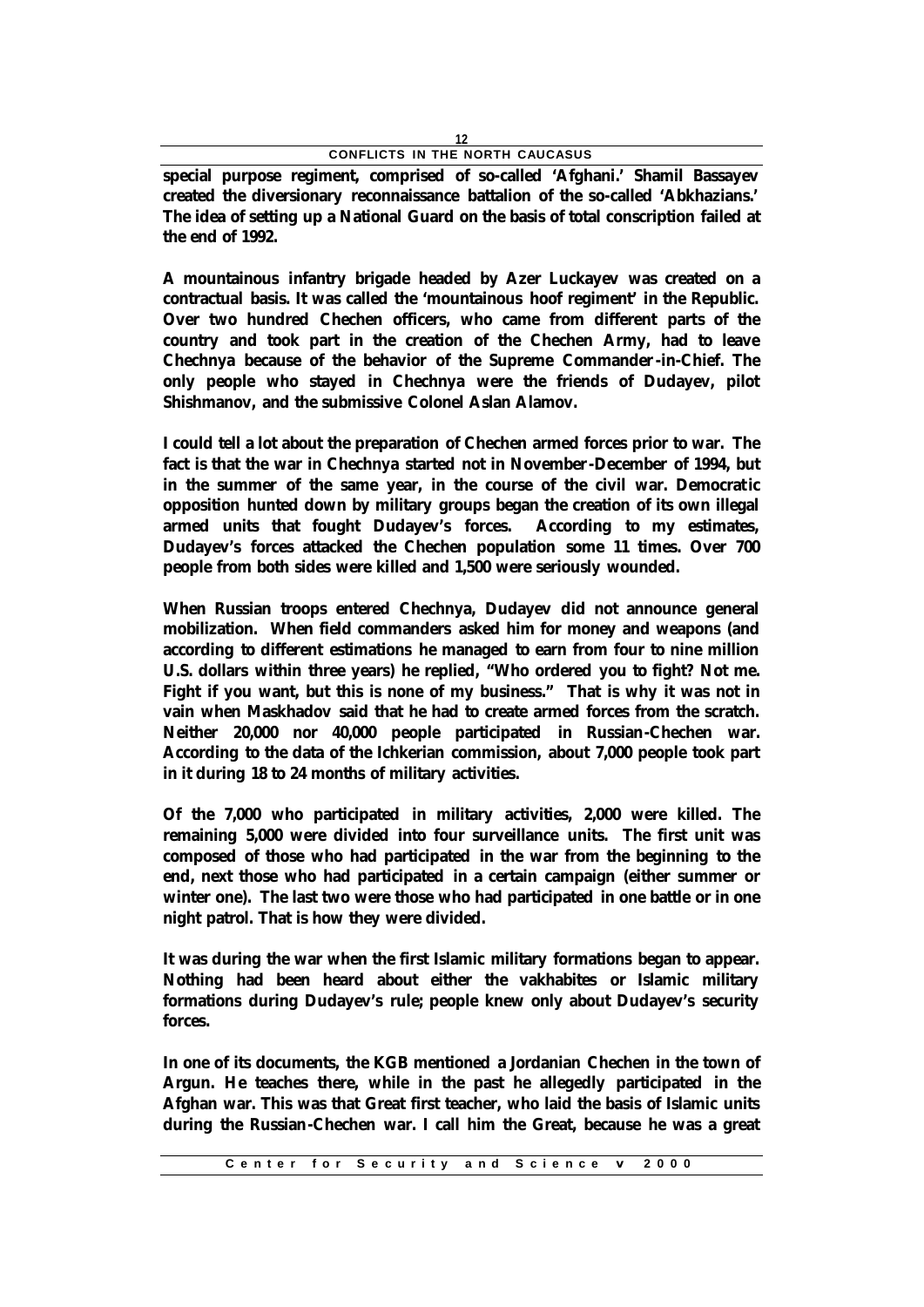**person. He was a great humanist, wonderful organizer, and a talented soldier. He introduced moral laws prohibiting the assassination of prisoners of war. He was highly respected. His units were comprised of idealists, who found the way out of this terrible war in self-abnegation.**

**At the same time, Khattab appeared. The evolution of his military formation from the first units of soldiers going to die and what has become of it is another issue. This should be discussed separately.**

**I would like to complete my presentation by saying that I personally participated in the political events of the Chechen Republic. I considered this to be my civil duty. I participated in the movement of opposition and worked in the Chechen Government of 1995-96. I resigned at the beginning of 1996.**

**At that time, my contacts with so-called 'vakhabites' began. I was interested in them; they were interested in me. I respect their religious beliefs, though I consider them despotic to a certain extent. Their military and political activity reminds me of the activity of the Bolsheviks with their ideas of exporting the revolution and the war to the whole world.**

### **DISCUSSION**

**Question to A. Kamenshchikov : I would like to continue your discussion about the role of non-governmental organizations in the settlement-of-conflict situations. It was reported that at the moment of conflict in Bosnia-Herzegovina there were about one hundred NGOs, primarily international ones. Sometimes they helped and contributed to the conflict resolution process, and sometimes they impeded that process, or their activities overlapped. Could you please speak more specifically? What are the forms of activity of these organizations in the North Caucasus, given the complicated situation in Chechnya, in particular?**

**Answer: Of course, there is a lot to discuss about these issues, but I believe that my colleagues, representatives from Chechnya, who are dealing with important and very acute issues, will agree with me and each of them will discuss their activity.**

**It is very difficult to enumerate all the possibilities of these organizations; it is practically impossible. How can one get a clear picture of a situation that is constantly changing and differs in various regions? It is necessary to look for opportunities to do something positive, to make a contribution. I can tell you from my own experience, that when my colleagues and I started our work in Chechnya in December of 1994, military activities had already commenced. The war was going on. In January of 1995, we began making attempts to help civilians, particularly those who found themselves in a very difficult situation. These were primarily the elderly people, who were hiding in cellars. We just tried to help them to leave the town. This was relatively large-scale work.**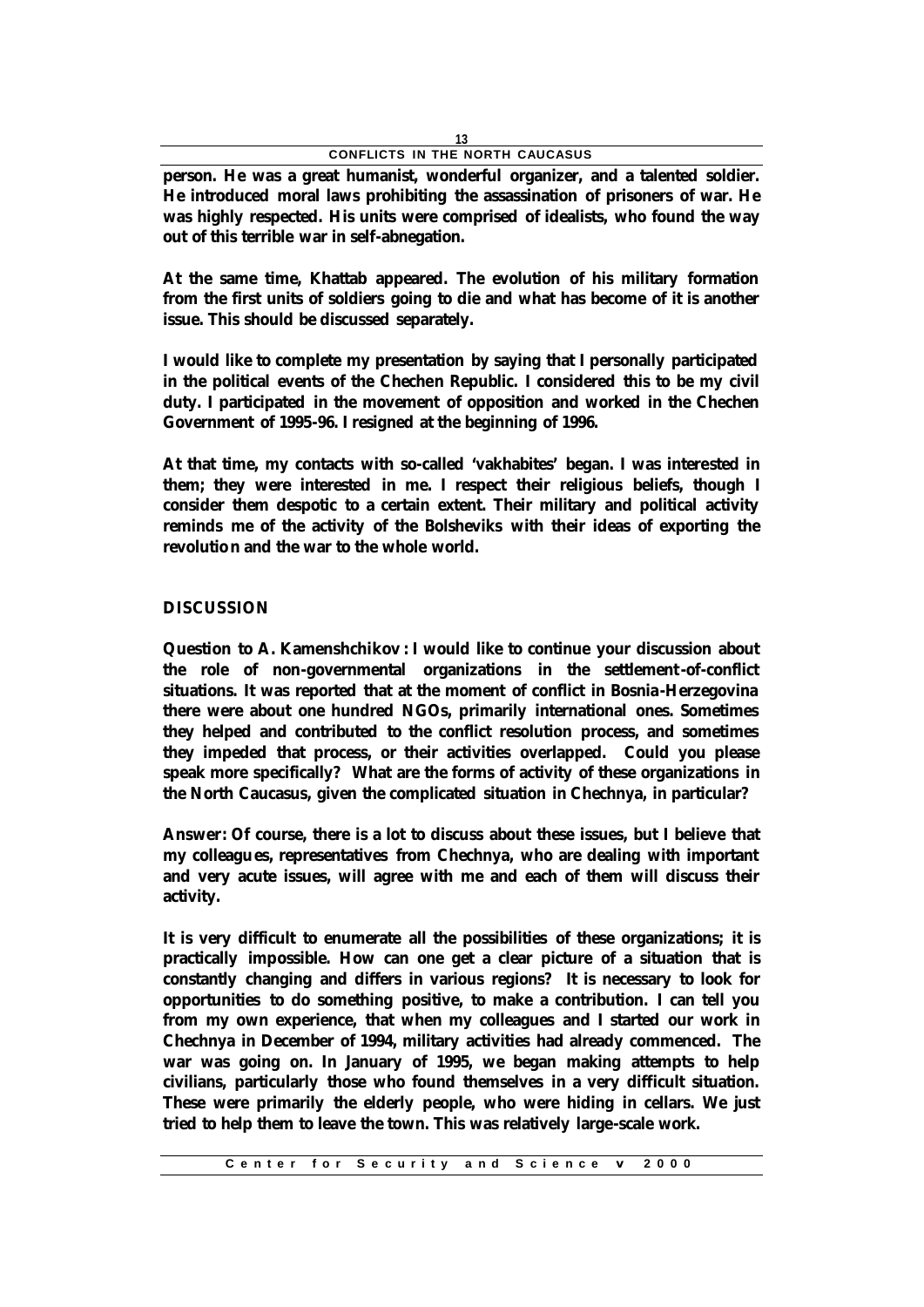**Question to Akhmadov: My first question will be the following - Is there any interdisciplinary research on the current situation in Chechnya, and is there any other comparative data? And my second question is the following. As far as I can see you are a well-informed researcher on the issues of this region, and perhaps, my question will be excessively straightforward, but I would like to ask what the population of the Republic wants.**

**Answer: The population of this Republic wants peace, work, protection of their rights, guarantees of their life, personal freedom, etc., everything that any other nation in any part of the globe wants: to bring up their children in peace.**

**I assure you that although the Chechen society seems to be extremely politicized and divided with no clear political ideas, everybody dreams about life in a normal Republic, with normal state order. I can add that the issue of relations with Russia does not have any principal meaning for them, for the majority of population. As a result of the two wars, the people have reached a point where the most important goal for them is to survive, physically survive, and everything else is just words. The issue of physical survival is the main problem today.**

**About your first question: you are absolutely right; this issue requires comprehensive study, interdisciplinary research. But, unfortunately, no such studies are carried out in Chechnya, and the reasons for this are clear. Tishkov Institute in Moscow studies these issues, but they have a very narrow specialization.**

**We also have such organizations as the Security Council and a Presidential Administration. These two organizations are working very hard. They carry out very important research, but their approach is not very practical. That is why I highly appreciate the initiative of Stephen Bowers, the initiative of the Institute he heads, and the initiative of Valeria Ciobanu. Because we can say that now, here in Moldova, the most serious political center studying events in Chechnya and in the North Caucasus was created, though it may seem paradoxical. What has Moldova to do with the problems of Chechnya and the North Caucasus?**

**Question to Akhmadov: How do you differentiate between 'illegal nongovernment formations' and 'legal ones'? What is the difference between them? What is the importance of the meaning of the words 'legal' and 'illegal' or their activities? This is my first question. Don't you think that it is too early to say that Chechnya is the subject of Russia? The fact of the matter is that the legitimately acknowledged Chechnyan President Maskhadov spoke about former President Dudayev as the president legitimately acknowledged by Russia as well, with whom a so-called peace treaty was signed which is valid until now, and the status of the Republic is still not legally determined. We shall not go into details of politics now, and into the issue that Chechnya never voluntarily entered into union with Russia.**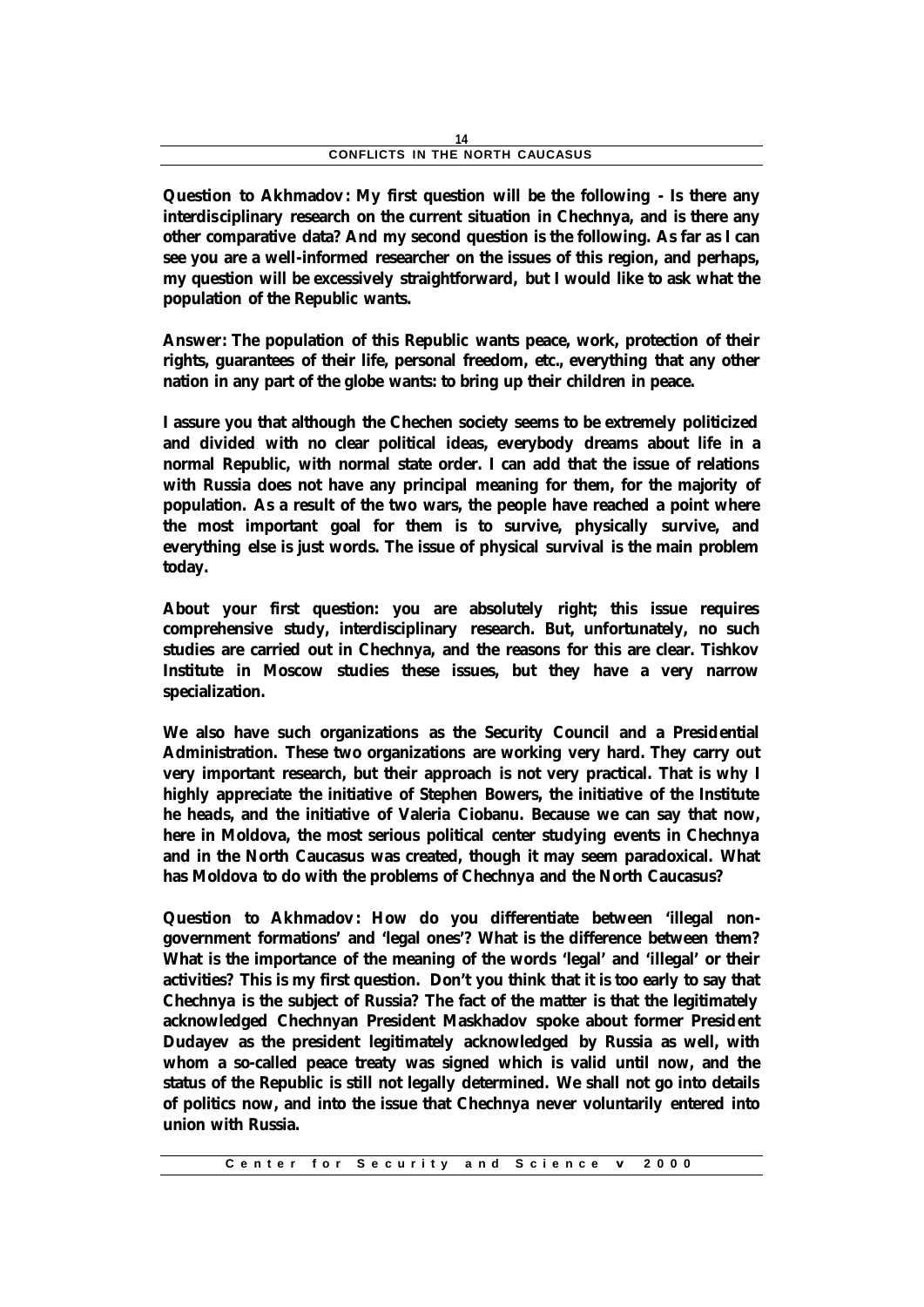**Answer: As far as the 'legal' and 'illegal' formations, the question itself contains the answer by referring to the legality or illegality of their activities. Unfortunate ly the illegality of their status and activities often coincide. They were illegal in their character and their activities were illegal as well. Any state has its own rule of law, which regulates the activity of the armed forces and law enforcement ministries. These are very important issues and it is understandable why the state resolves these issues in the first place. We are talking about security.**

**In my presentation I wanted to say that, in the North Caucasus, there are certain military formations that are involved in activities illegal in Russia, Daghestan, and Cherkesia, to say nothing about Chechnya.**

**I have mentioned already that President Dudayev did not get around to legalizing its forces, and that is why from the legal point of view they are considered illegal. For instance, now in Moldova they are setting up the National Squad, which may be called the National Guard, whatever, but if it is not provided for in the law, it is illegal, no matter how noble the intentions for its creation. This then is the formal legal standpoint.**

**Of course, in any war there are partisan units that defend certain positions. In spite of the fact that partisan units were not legally set up by the state, their activities are still deemed legal during wartime, i.e. partisans shall be treated the same way as the regular army.**

**Unfortunately, Russian troops in the North Caucasus benefit from these so-called legal discrepancies in their relations with, for instance, Ichkeria military formations. The leadership of Ichkeria stated that contractors are mercenaries and since they are mercenaries they do not fall under the provisions of Geneva Agreements, therefore they may be killed.**

**On the other hand, you know that the Russian troops use the assumption that all participants in partisan movements are terrorists, and since they are terrorists they must be treated accordingly. Of course, this is a problem that needs to be resolved through common efforts.**

**As far as the status of the Republic, I was a member of the Chechen delegation at the negotiations with the Russian Federation in 1992 in Daghomys and later in Moscow. I am familiar with these problems. I prepared drafts of agreements and the international agreement between Chechnya and Russia. I believed that the acknowledgment by Russia of Chechen sovereignty would not cause serious consequences for Russia. Chechnya has had very tight cultural, economic and financial links with Russia. In other words, even if Chechnya had proclaimed complete sovereignty, it would have remained in the economic and legal field of Russia anyway.**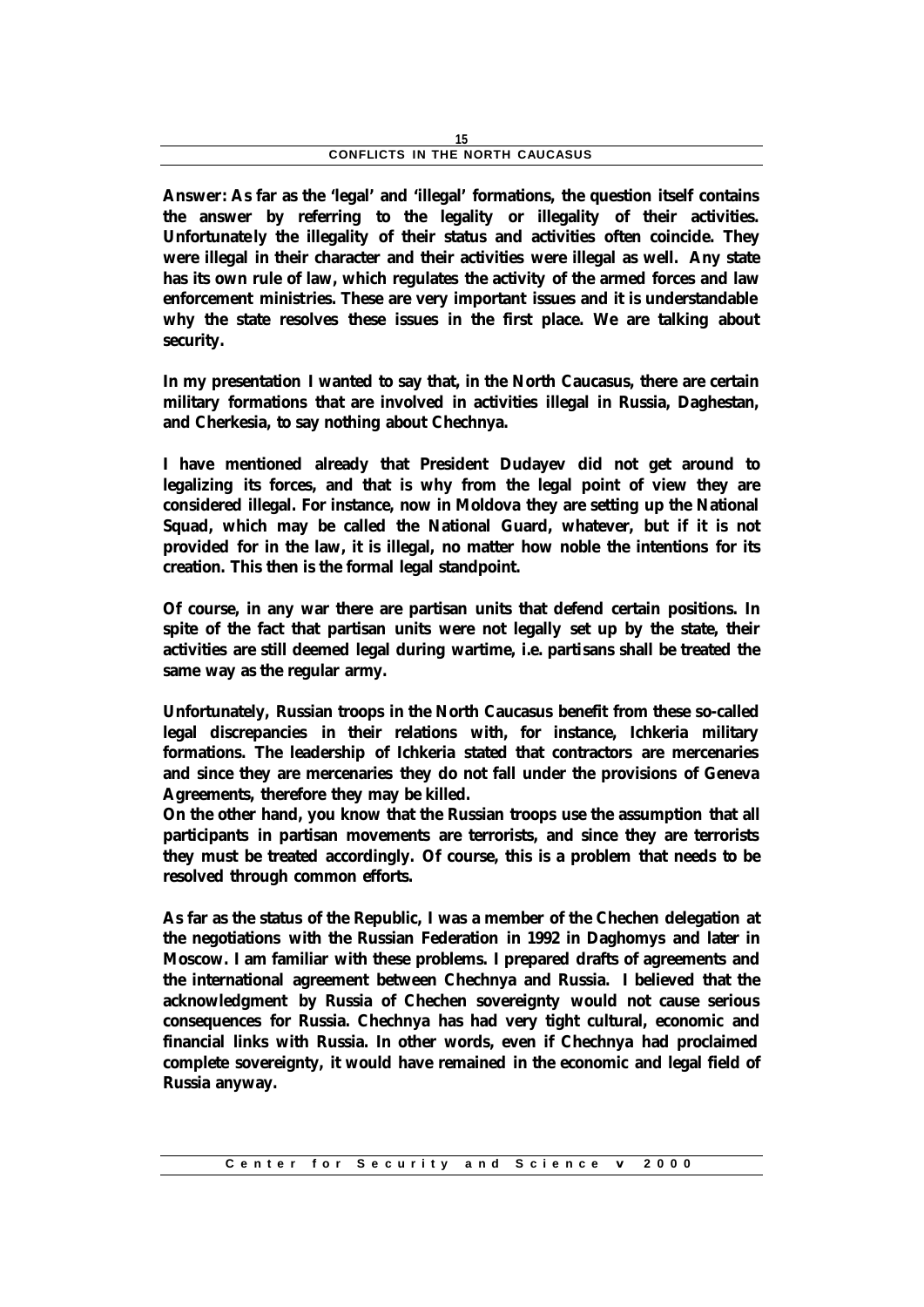**Just look at where all the roads in Chechnya lead. They lead to the north, there is only one recently built road that leads south to Georgia. The geopolitical character itself has dictated this situation between Chechnya and Russia.**

**I was never an opponent of sovereignty and, up to this day, I believe that any nation has the right to demand its political sovereignty, but it does not mean that just any scoundrels and carpetbaggers should benefit from this. Has anyone inquired about the suffering of the people of Chechnya? In 1993, we proposed to organize a referendum to let us see what the people wanted. If we switch to a purely legal viewpoint, I would like to ask the question whether Dudayev was legitimate? We should look at the elections, how they were conducted.**

**Dudayev stated that there were 33 foreign observers. Why then did only three observers out of those 33 sign the protocol? Does it mean that the remaining 30 refused to sign? In other words, if we go into the details, we can reach different conclusions.**

**Maskhadov is a really legitimate President. All the procedures were completely legal and observed by the OSCE, a serious organization. Maskhadov signed an agreement where the issue of the status of Chechnya was postponed to the year 2001. Of course, one can interpret these agreements between him and Yeltsin as the completion of a four hundred year war.**

**As far as the postponed decision on the status, it is an interesting issue. During this time we should have demonstrated to the international community that Chechnya is capable of independent economic development. And what have we demonstrated?**

**And again, the armistice between Russia and Chechnya was violated not by Russia, though this violation was probably beneficial for those political forces that were coming to power in Russia at that time. It was not they who launched the war. Therefore, if our state makes a commitment to be independent and sovereign, let us comply with this agreement, including the agreement with Russia.**

**I understand your interest in these issues, but I would also like to emphasize once again that the Chechen people who are scattered throughout all the regions of Russia, who fall asleep at the roar of missiles and wake up at the thunder of artillery are not interested in these issues now, they are interested in the issues of physical survival and we must find the ways to help them.**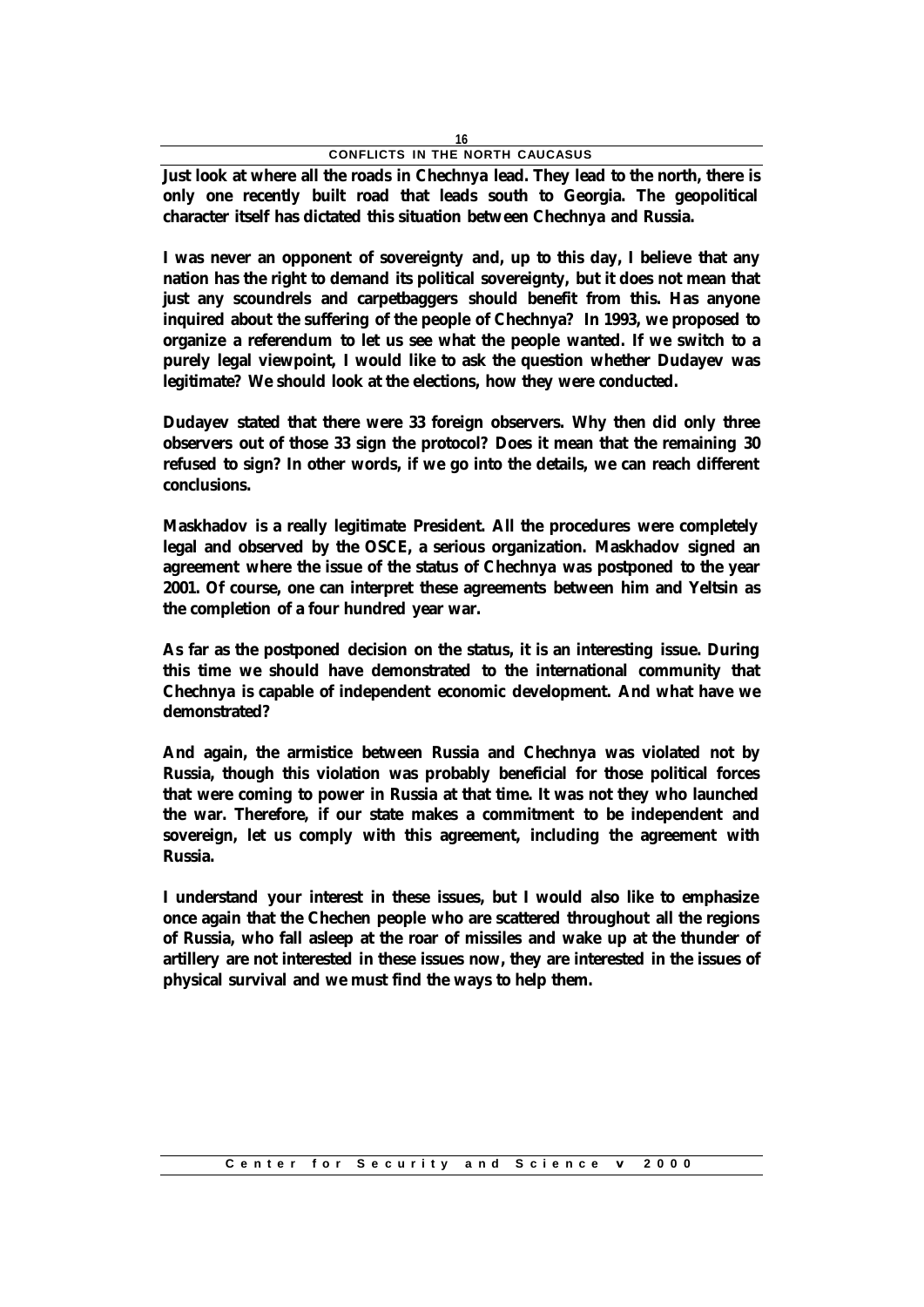## **The Influence of Mass Media on the Creation of Public Opinion about Conflict Situations in the North Caucasus**

### **By Vsevolod Ryazanov**

**Center for Social and Humanistic Studies, Public Administration Institute, Vladikavkaz, North Ossetia**

**It is impossible more or less to carry out monitoring of these global issues in our small republic. Those who are interested in these issues can find more detailed information than I have presented in the materials to this Conference. I know sufficiently well what people think, what their attitude towards the problems is, and how they perceive any mass media reports. I can even say that we can watch the reaction of our audience to the information presented by an alternative side if this refers to the interests of Ingushetia and North Ossetia. Unfortunately, I did not have the opportunity to bring this material to this Conference, but I** 

**promise to send it later.**



**V. Ryazanov**

**As far as the humanitarian aspect of conflict resolution, I would like to speak about one very important issue. We spoke a lot about the fact that mass media plays an enormous role, being the fourth power in the state. We have witnessed a huge explosion of information. Of course, we are aware of the colossal influence of mass media and we should speak the truth. I would like to discuss this issue from this very angle and share with you my doubts about what we understand and what we mean when we speak about the role of mass media.**

**What is significant is the sign of information, whether it is positive or negative. The way the mass media presents the problem is especially important in ethnic conflicts. At one point, we witnessed a real information war in Russia, from the presentation of positive materials about themselves and negative materials about opponents to the fight for the sympathies of neutral sides and ultimate victory.**

**I would also like to speak about the efficiency of the mass media in activating the ideas that are planted in subconscious of any person. As far as the subject of information, everything is clear. People are primarily interested in negative events. If there is any conflict, it immediately becomes the center of attention and becomes the main event in any news program. We all know this very well. For instance, when a conflict broke out in a territory of the former Soviet Union, Azerbaijan, the news programs constantly showed materials presented first by one subject then by another, and the same event was presented from different perspectives. Here one can see that interests change rapidly and morals are very flexible as well.**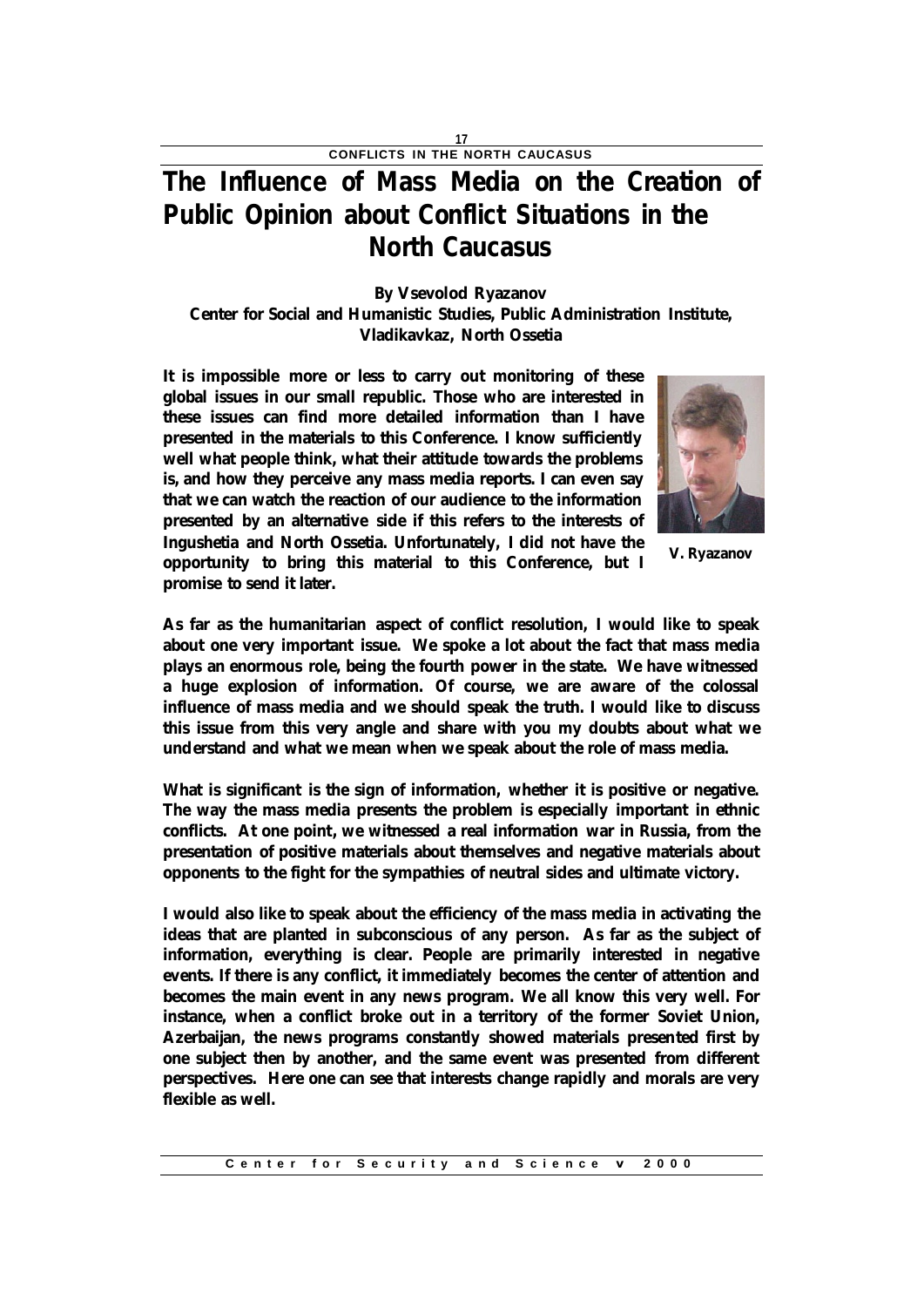**Upon what should the law be based in this case? It encompasses such values as life and good name, such factors that the state guarantees and protects as human rights. Unfortunately, the law is not as stable as we wish it to be. When we try to find the solution to complicated and contradictory relations between conflicting persons, resolution frequently depends on those who apply the law, attorneys and prosecutors. They can interpret these complicated matters very broadly. As a result, whether the subject of the law is an individual person or a whole nation, it actually depends on two or three people. The law, as the only subject of the state policy, which has the right of enforcement, should use its power very cautiously.**

**Today diverse people are assembled here. The majority of us are representatives of NGOs. Unfortunately, as it has been stated today, currently NGOs in our country and in the countries of the former Soviet Union are still weak and are not able to exert serious influence on state policy.**

**What is the main difficulty of this democratic governance? Based on my personal contacts with Russian lawyers, I can say that the Criminal Code has an article prohibiting instigation of national discord. But when we look at how this provision is enforced in everyday life, we can see that our lawyers have practically no scientific methods. I believe that this is an extremely serious drawback of our law and common people can hardly comprehend it. Even if science proposes certain methods, they are inefficient. The law does not specify what methods can be deemed authentic, what should be taken into consideration and what should not. Moreover, in conformity with our Criminal Code of Procedures the subject should be brought to trial. Sociologist Yakov was invited as an expert for the case of Zhirinovsky. He explicitly deemed information disseminated by Zhirinovsky as fascist ideology.**

**Why do we need such provisions in the Code? They have obviously no practical value. I would like to briefly summarize my thoughts. I would like us to think attentively of what we are implying when we speak about Motherland, what we include in this notion. I would like our laws to be based primarily on the principles of democracy and scientific approaches.**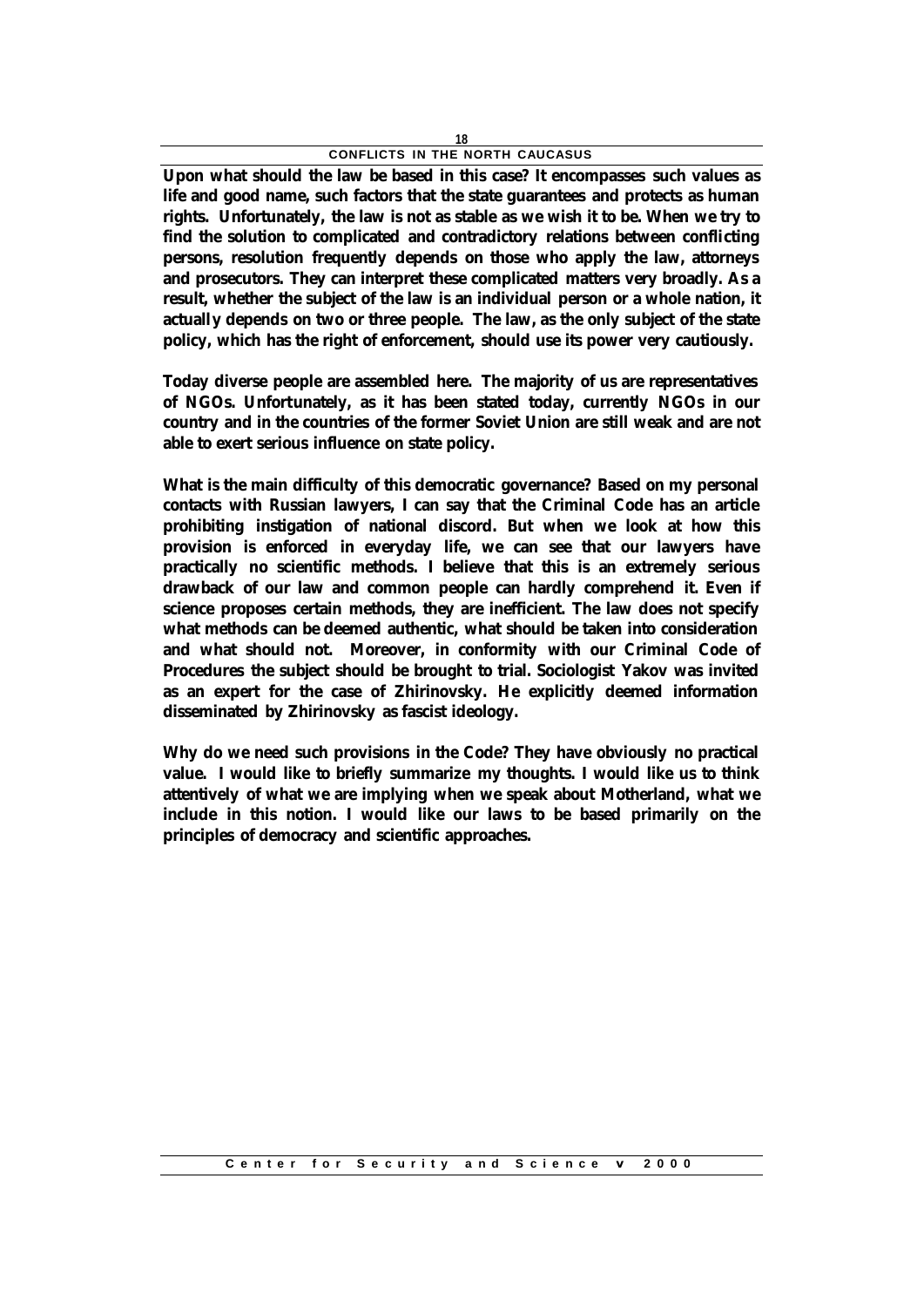## **The Social and Political Situation in Chechnya. The Balance of Forces in the Region: Relations with Moscow and other Regions.**

### **by Adlan Dinayev "Laman Az" Youth Organization, Grozny, Chechnya**

**According to the data of the Department of the Republic of Ichkeria, the population of the Republic in the summer of 1997 amounted to 300,000 people. Today the population amounts to 200,000-250,000 people, while many were either killed or emigrated to the neighboring republics of Ingushetia, Daghestan, Kabardino-Balkaria, as well as to the republics of the formers Soviet Union and to other foreign countries in the past few years. No exact number of victims has been determined, but according to different sources of** 



**Adlan Dinayev**

**the Russian Federation it is about 30,000, and according to the data of the government of Ichkeria, it reaches 50,000.**

**About 100,000 people have emigrated. This can lead to the discontent of local authorities in the regions where refugees live, as it happened in Kabardino - Balkaria, where there were attempts of forceful expulsion of refugees from the republic. This is caused by the fact that the life in the republic is destroyed. There are no schools or hospitals, people cannot stay there and get settled. At the same time military activities do not cease.**

**The war in Chechnya is continuing; it has transformed into partisan war. That is why we hear the threats of diversions, shootings, and bombardments. Civilians often suffer because of them. Constant 'cleanups,' where illegal military formations are revealed make the situation in Chechnya unstable and dangerous for everyday life.**

**I want to say a few words about the main political leaders who are located both in Chechnya and outside the republic. The only issue separating all current Chechen leaders is the issue of the political status of Chechnya, to remain within Russia or to become an independent state. There are two opposite camps, pro-Russian and Ichkerian.**

**The former is oriented strictly to Russia and includes the people currently in power in Chechnya. These are Khadyrov, Gantamirov, and the so-called Moscow Chechens, such as Aslakhanov, Khaulat, and Gheniev. The latter (1996-1999)**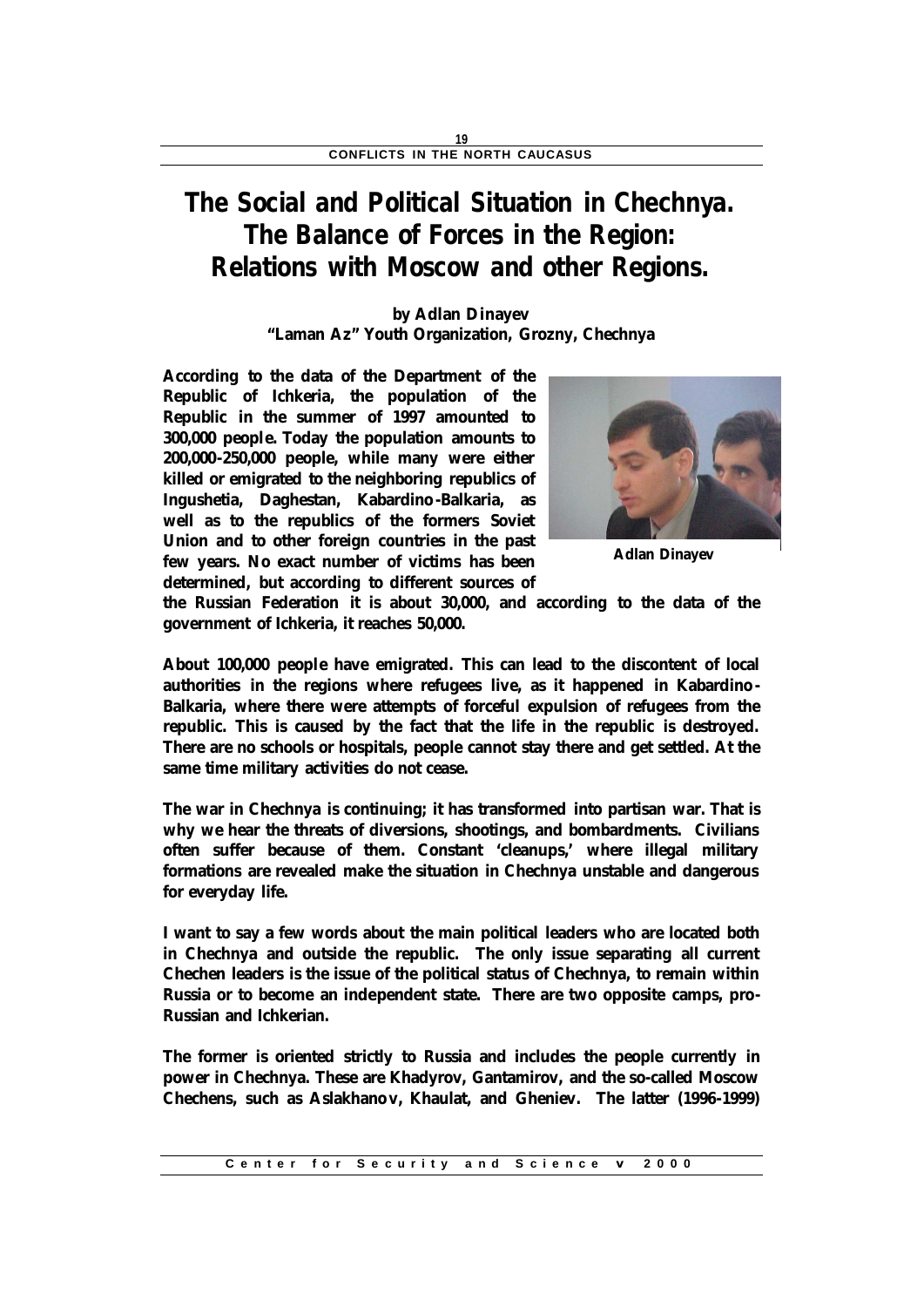**includes Maskhadov and his fellow-fighters who are fighting now for the independence of Chechnya.**

**The main concern of these camps and groups (and there are dozens of them) is the welfare of Chechen people. All of them fight for power by participating in diversions. In 1995, Khadyrov was an ardent advocate of the independence of Chechnya and took an active part in the political life of the Republic. He always supported the Ichkerian Government and led military activities against the Russian federation. Therefore, his conversion to the Russian side was absolutely unexpected. Since then, Khadyrov has become Moscow's representative and, in June 2000, was appointed President of Chechnya by Putin.**

**Gantamirov, Khadyrov's deputy, was released from the Moscow prison this winter. Khadyrov got an unexpected appointment and his team came with him. The situation has deteriorated as a result of internal conflicts within the team. On one hand, Khadyrov had many Ichkerians opposing Moscow join his team, and on the other he acquired relatives of Gantamirov from the Chechen militia. Gantamirov had to leave Moscow. This was possible because neither was supported by real Chechnyan forces. Both Khadyrov and Gantamirov were dependent on Moscow and represented very influential organizations there. (Many believe that Khadyrov is a member of the prefecture, and Gantamirov is a representative of military forces. Their political situation in Chechnya depends on the interrelationship of these structures.)** 

**With the calming of military actions, the Ministry of Defense has lost its influence on the situation in Chechnya. Moscow Chechens do not remain in Chechnya permanently and do not have a direct impact on the situation, though they might have.**

**A. Aslamov is the deputy of Chechnya in the Duma of the Russian Federation. In August of 2000, he was elected with many violations. I believe there were no elections at all. The former colonel of the militia now heads law enforcement forces.**

**As we have said, intellectuals can have a serious influence on the situation in Chechnya, but they prefer to do that from outside of the Republic. Marik Sadulayev, a Moscow businessman, made attempts to head Chechnya even before the beginning of the war. He was very popular in 1999, but he undermined his authority during this war. He thoughtlessly promised to stop the war, but later he collaborated with military men. Ruslan Khasbulatov, former speaker in the State Duma of the Russian Federation, is popular primarily among Chechens, but according to him he is not going to be involved in politics in Chechnya. And, finally, there is the leader of the 'Mankind' movement, A. Ghiniev. They say that his movement was actively funded by special services of the Russian Federation and in 1995 to 1996 he became a secondary person in the political Olympics of Chechnya.**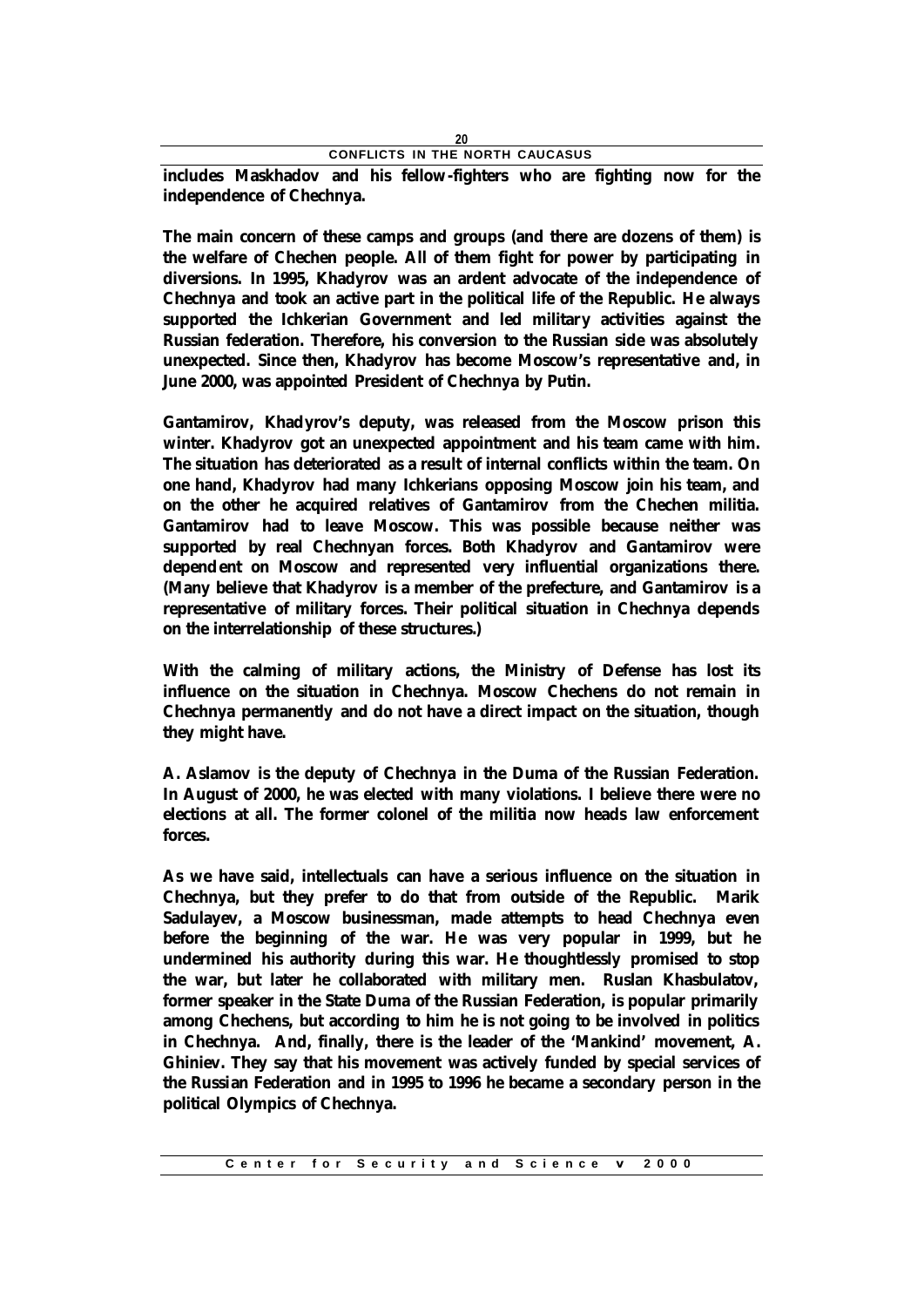**An opposite camp of Ichkeria is made up of the people who governed in Chechnya from 1996 to 1999. They are not the obvious leaders of Chechnya, but depend on them much more, rather than on the people from the first camp.**

**Regardless of certain assumptions of the mass media that field commanders quarrel with each other, Ichkerians are strong military opponents. They do not represent a unified monolith force, but they are perfectly formed, armed, trained and coordinated partisan groups. They are real forces on which their leaders can rely, unlike Khadyrov and Ghataimirov. Funds are channeled to the leaders of these military groups through various representatives of Ichkerian and CIS countries.**

**Chechnya was officially acknowledged only by the Taliban, and has not received official support from foreign states.**

**If we analyze the work of certain mass media organizations, we can see that public opinion was thoroughly prepared for the situation in the North Caucasus. If we recollect the beginning of military activities in 1994 to 1996, we recall that Russia admitted that it had lost the information war. Now the situation has changed. A clearly prepared plan of portraying the Chechens as the enemy has enabled the Russian Federation leadership to resume the war.**

**Based on the data of the mass media, we can observe that the plan of the military campaign was thoroughly developed. In 99 percent of the cases, federal forces were criticized for barbaric actions. As a result of aviation and artillery bombardment many civilians died. Bombardments caused destruction that cannot be compared with the first war. Respectively, there were also many more victims among civilians. If people had not left for Ingushetia, there would have been even more victims, but no one speaks about this.**

**Public opinion in Russia is controlled by the mass media. Some Russians received biased information about events in Chechnya. An image of a monstrous bandit was created. If we look at the analytical data of the Russian Center on Public Opinion Research we can see that in 1995, 65 percent of Russians were against the war in Chechnya, but in 1999 this number dropped to a low 27 percent. Naturally, residents of republics and regions of the North Caucasus neighboring Chechnya did not need information from the mass media. Their attitude was not as negative. This data varied depending on each particular region of Russia.**

**Ingushetia met refugees from Chechnya with warmth. The republic with its own population of 300,000 people accommodated about 200,000 refugees. Daghestan, in spite of its complicated situation, accepted refugees as well. The situation in Kabardino-Balkaria was more complicated. About 6,000 people stayed there and there were attempts to forcefully drive them out from this territory.**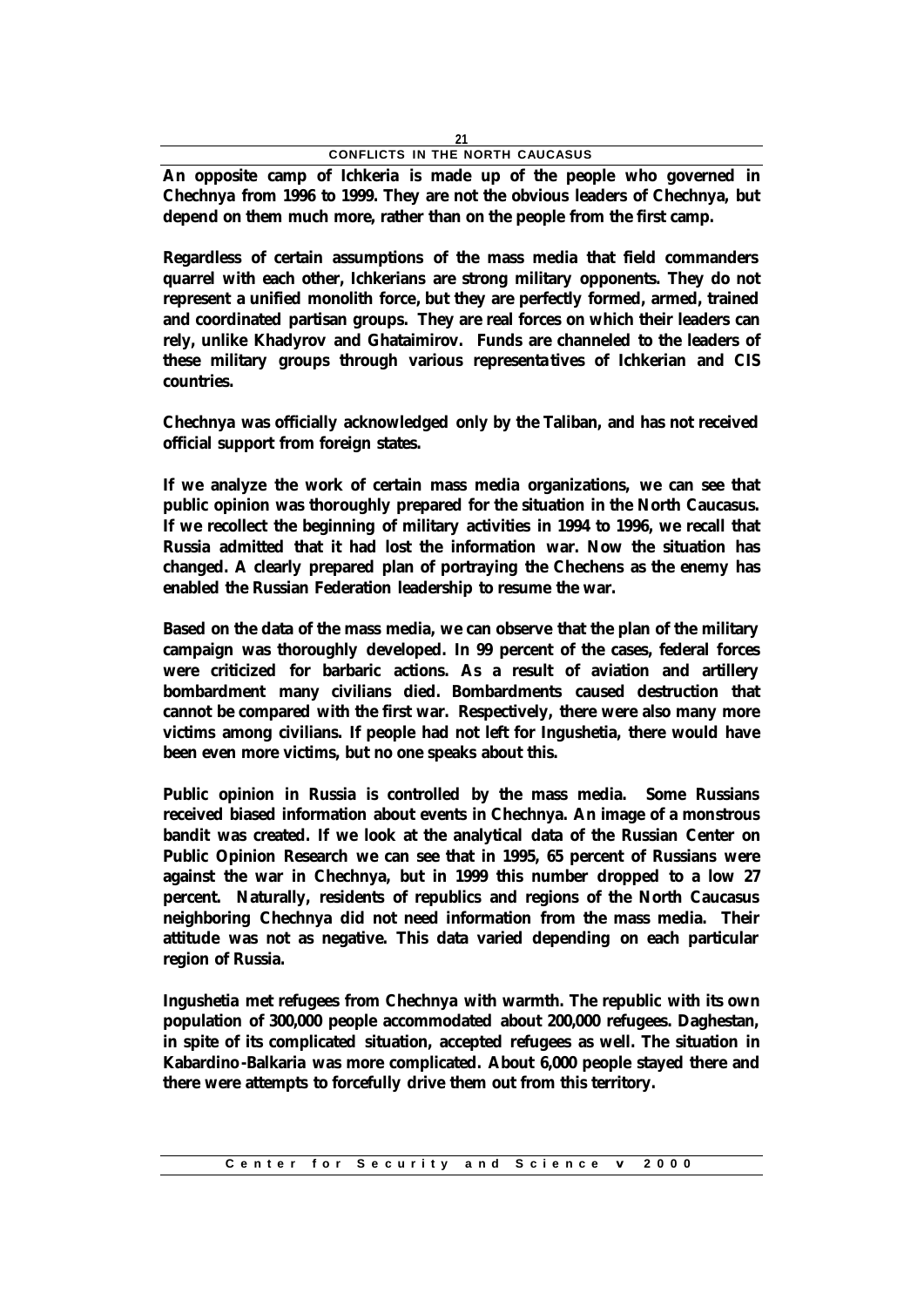**Oil interests are very strong in the North Caucasus, which is famous for numerous oil fields. At its peak, annual oil production amounted to 20 million tons. Oil production started at the beginning of the century when oil became the reward for the possession of the Caucasus. It was at that time when the interests of many countries, including England and Turkey, collided. Recently, oil was discovered in Karachaev-Cherkessia, although the main oilfields are located in Chechnya. These oilfields were the source of a new war in Chechnya. Chechen oilfields allegedly became the main subject of the Caucasus conflict.**

**Currently 90 percent of the oil industry has been destroyed. At its best, out of 400 million tons of oil production only one million tons can be produced, which constitutes five percent of the oil production during the best years. About two billion dollars is needed for the complete restoration of the industry. The economic situation in Russia does not leave much hope for the restoration of this industry by Russia in the future.**

**At the beginning of 2000, the Russian Government issued a decree that authorized the organization called 'Rosneft' ('Russian Oil') to extinguish fires at the Chechen oil wells. However, the issue of ownership remained unresolved. 'Rosneft' does not have a license for the production and sale of Chechen oil. Nevertheless 18,000 tons were taken out of Chechnya during the first five months of the current year. Military people most likely benefited from this as this issue was passed to military structures. Thus, the plundering of Chechen oil continues, and nobody is talking about organized and planned oil production. And still it is unclear; does not Russia need this oil? Especially the oilfields in Cherkessia?**

**One thing is obvious, that Russia will stay in the North Caucasus for a long time. I often visit different regions of Chechnya and everywhere I encounter the same situation. The most important person in the district is the sentry at the checkpoint. He does not care about the signature of Khadyrov, as it is he who is master there.**

**I would like to say that the main forces in Chechnya are divided into two groups. Until an agreement is reached between these two groups, the Russian authorities represented by Khadyrov will not have any power. As far as the oil industry, there is no way for its restoration today, but what is important is to preserve what is left, as barbaric plundering continues right now with the help of the same military men who are guarding the plants. Everything is removed to the neighboring republics.**

### **DISCUSSION**

**Question to Yavus Akhmadov: Do you believe that a referendum is an appropriate democratic form for the study of public opinion, since, as you**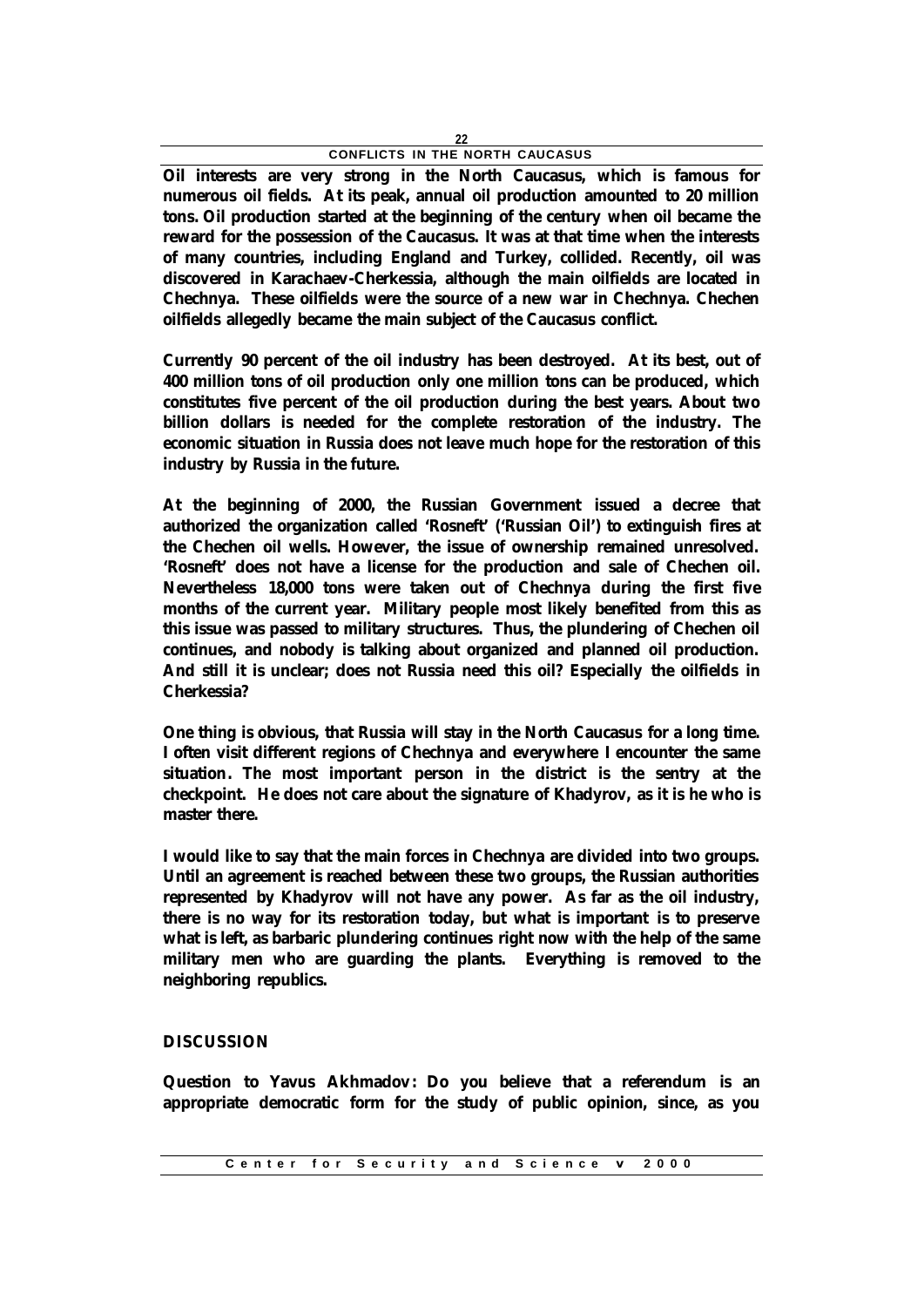**mentioned in 1992, you were prohibited from conducting a referendum in the republic?**

**Answer: The only time when an attempt was made to organize a referendum was in 1993 when we wanted to find out the opinion of the population on the two following issues, whether we need a presidential-parliamentary way of governance, and what relations should be established with Russia, as part of it or outside of it.**

**This attempt was abandoned in June of 1993 when the opposition was shot. By that time ballots had been delivered to polling places, but members of the opposition were seized and ballots were burnt. All this was seen on local television. No other attempts have been made.**

**Question of Albert Avduev: First, can you tell me how international public organizations influence the conflict situation in the region? What can they do to settle these conflicts? Second, how influential are pro-Moscow groups? Is there any support from the people of Chechnya? Do you presume that the current situation of the society is the result of military aggression?**

**Mr. Akhmadov, you have said that in 1992-93 you were a member of the democratic opposition, but it seems rather strange how former communists become democrats overnight. In your opinion, what was the status of your military formations and were their activities legal?** 

**Answer of Yavus Akhmadov: I have never been a member of the Communist Party. Armed groups of opposition started to appear after the shooting in June of 1993. These were groups of democratic forces and authorities forced them to pass to military forms of struggle.**

**For those present here who have a better idea of what the regime of Dudayev means I will quote you one paragraph from the Decree of the President of the Chechen Republic of 13.04 1994. "Members of the Government of Chechnya and commanders of a military unit, as well as members of Presidential security forces detained on suspicion of criminal activity and brought to the state bodies for administrative violations shall be immediately released." All military men of Chechnya were completely free from any liability. A criminal case against these people could be initiated only upon written authorization of Dudayev.**

**Here is a sentence from a letter of Chechen intellectuals of February 20, 2000. "In the current political situation, when inactivity of the Parliament presupposes tragic events for the Chechens, we believe that the dissolution of the Parliament and the voluntary resignation of Maskhadov is not only politically reasonable, but also morally justified and a necessary step. Who is now ruling in Chechnya in the name of Allah, gracious and merciful?" The Supreme Military Council of Mujahideens, by Abdulla Shamil Bassayev, signed this document. Just written,**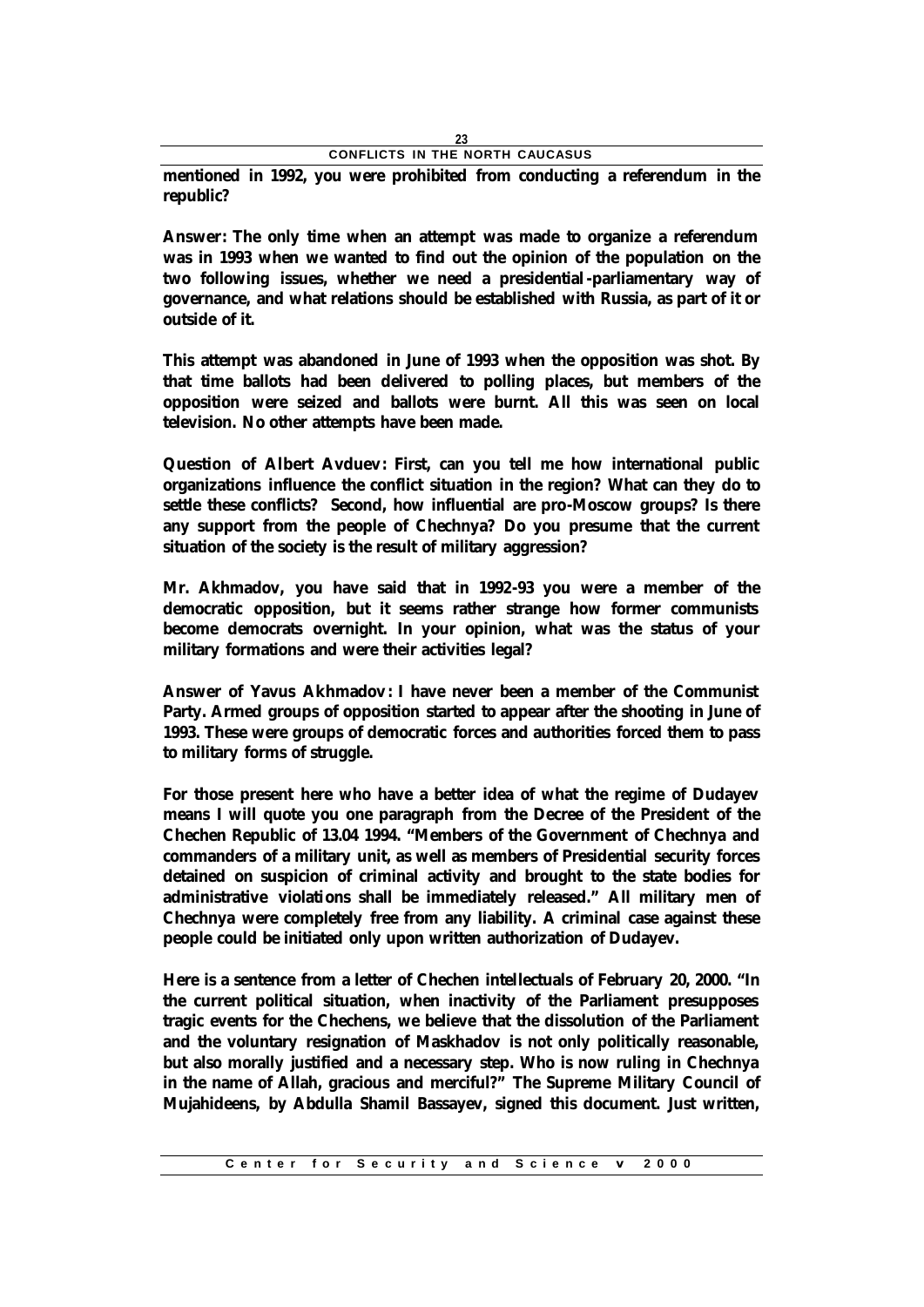**slave of God, Shamil Bassayev. He indicates that military activities were launched by the Supreme United Military Council of Mujahideens.**

**Currently this Council unites over two thousand mujahideens, divided into 40 military groups. There is no record about Maskhadov. Military forces in Chechnya are practically subordinate to Emir of the Supreme United Military Council of Mujahideens Shamil Bassayev. He is responsible for money issues and the communication and training of mujahideens.**

**Question to Vsevolod Ryazanov: After review and analysis of your materials one can question authenticity and representative character and stability of the data.**

**First of all, you have not defined your selection criteria. 196 people participated in your poll. What kind of selection was it, what was its type, what were your aims, what is the hypothesis of the research? Certain data is open to question. Can you tell us based on the criteria presented what material was selected? Are the issued newspapers the documents of official authorities or of any other bodies? Have your studied the audience of the mass media? Who is an informal leader of Chechnya today?**

**Vsevolod Ryazanov: We have not included readers of the newspapers. I got these newspapers in the territory of North Ossetia and of course we were planning to have joint research with the Inghushi Institute of Humanitarian Studies. But, due to certain reasons, this is very difficult to accomplish. Unfortunately we do not have the capability to compare the reaction to the same information of the audiences in North Ossetia and Ingushetia. We were deprived of such an opportunity. We could only hypothetically assume that this or that information would probably have a positive or negative impact.**

**Question: When we are saying 'Chechen side' do we mean one side, or are there several sides? Is there any force that could take all these military groups under its control?**

**Response of Adlan Dinayev: I do not know who this informal leader is. I know that the only real leader today is the current president of the Chechen Republic of Ichkeria, Aslan Maskhadov, who was elected by the people and acknowledged by many states.**

**I would also like to say a couple of words about an unclear position of Yavus Akhmadov. The mistakes of the Russian Government should not be justified by inexperience, as Russia has a long history of state governance. If he is talking about certain mistakes of the Chechen authorities, he immediately treats this as indicator of the fact that we are not able to become an independent state.**

**As far as the question of why Chechens do not want to be part of the Russian Federation, the answer is demonstrated by the history of many centuries. Even**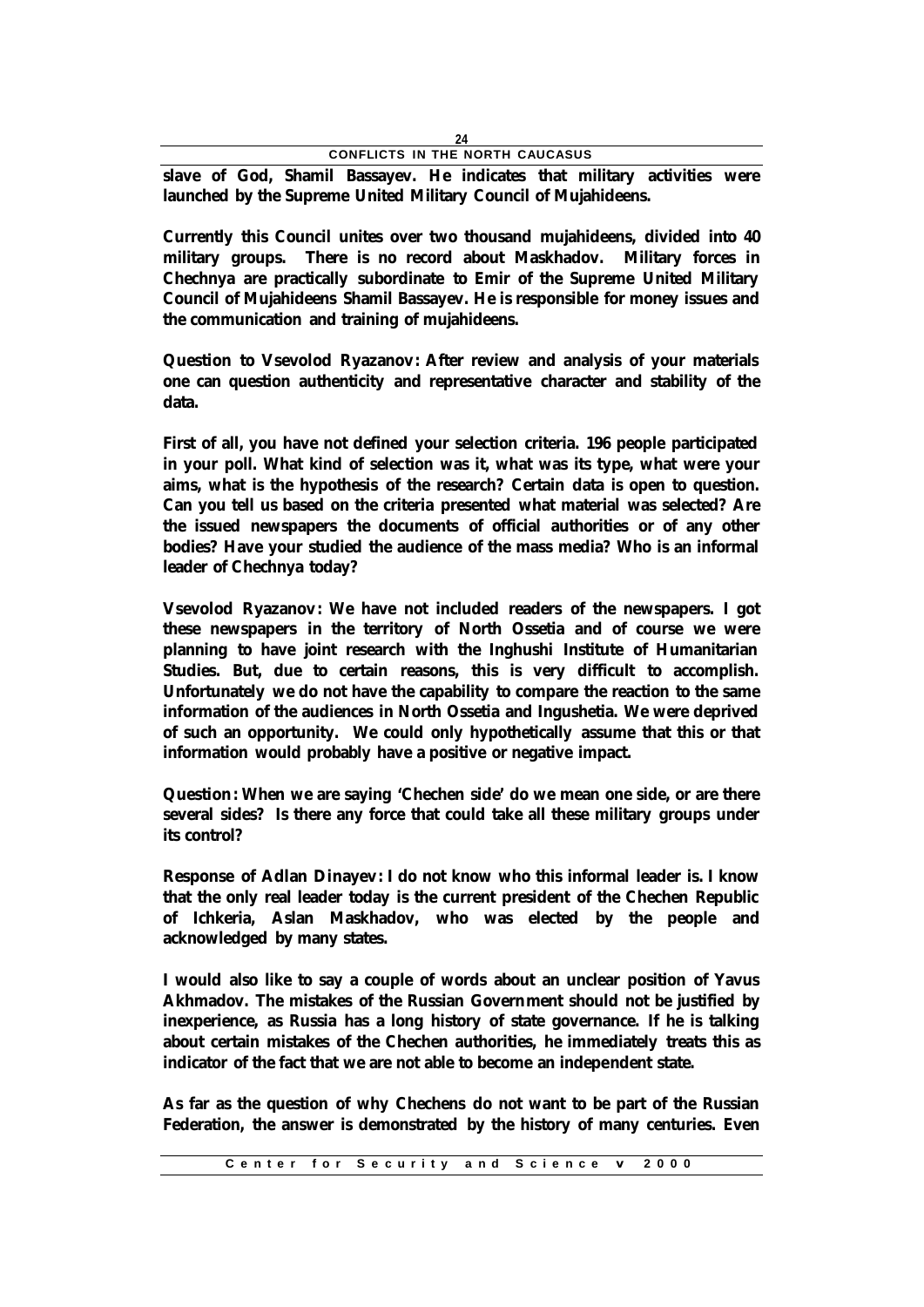**the last peace agreement illustrates this. Two presidents signed this agreement on the prohibition of the use of force and on the peaceful resolution of all conflicts. Even if there had been defeat in the neighboring Daghestan, Russia would not have made any steps to a peaceful resolution of the conflict.**

**Andrei Kamenschikov : International and human rights organizations during the first Chechen war had a very serious influence on public opinion, and this had a great impact on the decision-making process. Such organizations are not able to stop a tank during military activities, but have the capability to influence some of these activities. I believe that we should seriously analyze the situation and not exaggerate our achievements. We should decide together what we should do in the future. These organizations play an especially important role before mass violence begins, when the war is only beginning, because political shocks can cause such phenomena as revenge. But surely before all these violent actions start, NGOs are presented with enormous possibilities to avert these events. Now, knowing what has happened, we know what we could have done.**

**Adlan Dinayev: As far as the influence of Moscow leaders on the situation in the Republic is concerned, I do not think that the population will support them. As it has been said, many Chechens are related through family ties, and these are relatives who support them. Only a minor portion of the population, about three to five percent, supports pro-Moscow groups. They could have had an influence on the situation in the Republic if they had been interested in the stability and development of Chechnya. They would not have remained aloof, but would have taken an active part in the restoration of order and human rights, in the economic and social development of Chechnya.**

**I do not agree with Mr. Akhmadov who says that the people of Chechnya support union with Russia. It is not true. All those who were nominated at elections spoke about the establishment of good neighbor relations with Russia. Every candidate discussed this. No one can say that Chechens agreed to be part of Russia because 70 percent of the population voted for Maskhadov. It is not so.**

**Octavian Sofranski: First I will make a comment and after that I would like to ask some questions. Both internal and external factors should be taken into consideration upon searching for ways of reaching peace in Chechnya. Moscow, Washington, and Istanbul have strong influence on the policy in this region. The question is how Russia determines its national policy and how it affects Moscow's relations Moscow with other political formations on the territory of Russia. Many suffer from the rigid policy of Moscow, from Finland to the Kuriles, including Moldova. I intentionally call this policy not imperial, but rigid. Regarding the North Caucasus, public opinion about the situation there is influenced by the mass media, government structures, and research centers. For instance, who is the author of the expression 'persons of Caucasian nationality,' the phrase that allows discrimination of people of the Caucasus?**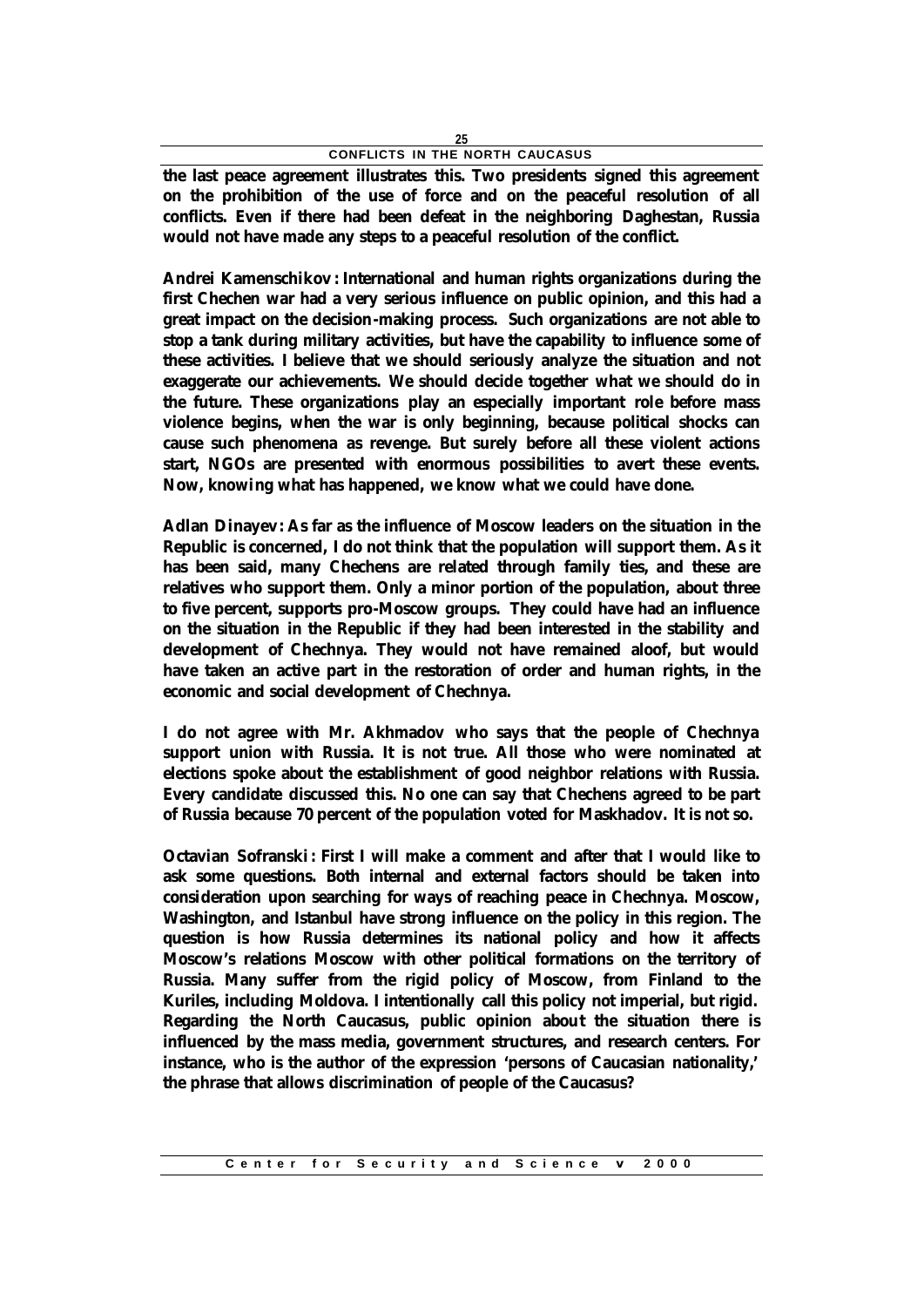**The second question. How can we define the Russian policy in Chechnya in the course of the last decade? The first option is the fight against separatism. Certainly this is a region of Russia that tries to separate without the consent of the Center. The second option is civil war. And the third option is genocide. This has already happened in the history of the Chechen people who were once evicted from the territory of the North Caucasus. In other words, determination of a definition of the Chechen war could have an international impact. We know that NATO started its campaign in Kosovo after events there were defined as genocide. Let us compare the situation with Milosevic in Kosovo and the situation in Chechnya. The phenomena are very similar in their essence. We can even argue who suffered more, Albanians or Chechens.**

**And the final question, what possibilities has the civil society that we are representing today to influence such political centers as Moscow, Washington and Istanbul, which are very important for the purposes of peace in Chechnya and in the North Caucasus in general?**

**Adlan Dinayev: I will answer your question about what is going on Chechnya now. I would call it the physical extermination of a nation. They used to say during the first Chechen war "Chechnya without Chechens."**

**Andrei Kamenshchikov : The most terrible thing is the fact that Russia does not have a clear state policy. There are constant movements to different sides that result in chaos and victims. I disagree with the statement that the federal Center and the president are not interested in the resolution of the Chechen problems. I believe that our president is a sober-minded man, but one cannot operate on a person if he does not have any other instrument but an axe. You say that federal soldiers do not care and that they do what they want, but this is not the expression of interests of federal structures.**

**I remember how I was amazed once in 1997 when one high-ranking official said, "You know, if there is another Chechen war, it will not be like the first one. It will be like the war in the Persian Gulf." And I asked him, "Do you really believe that in three years the Russian army will change so much, it will become so high-tech, that the soldiers will just press the buttons of computer s?"**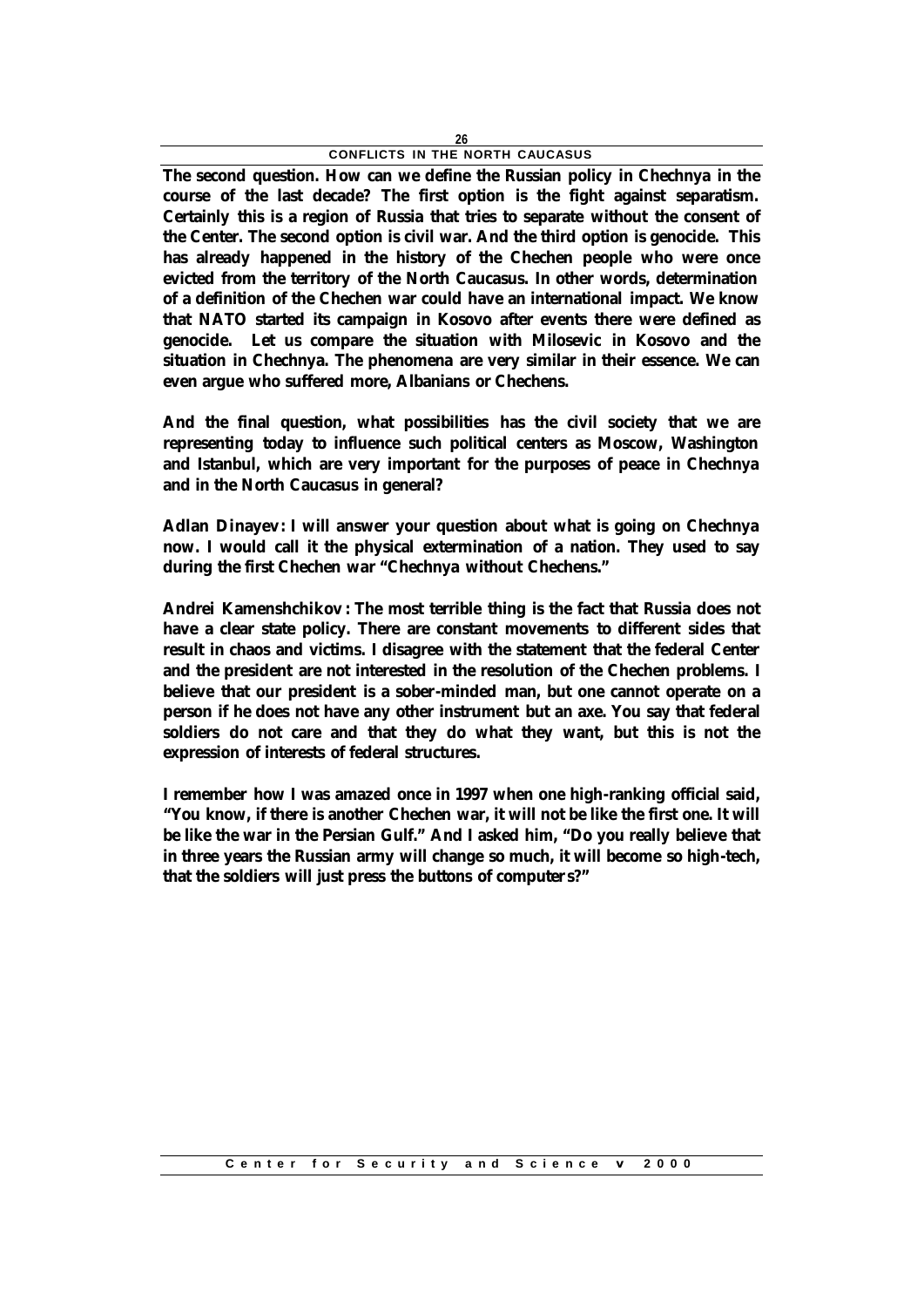## **The Influence of the Conflicts in Chechnya on Other Regions of the North Caucasus**

**by Andrei Kamenschikov Non-Violence International, Moscow**

**In my opinion we are reviewing the situation in Chechnya in the context of a dilemma between selfdetermina tion and territorial integrity, but we are talking about the wrong things. If we look at the real interests of Russians and Chechens, we shall see that they are absolutely obvious. People want peace, stability, a functioning economy, etc.**



**Andrei Kamenschikov**

**When we start talking about representative character** 

**or confederation character, I get the feeling that we are distracted from the most important issue. Any activities may be justified and the slogans of state integrity may be used when we are talking about the federal army. What happens is that those goals that any normal state must protect are violated as a result of such protection.**

**The same can be said about the idea of independence. Unfortunately, the truth is that neither Russian authorities nor Chechen leaders are eager to deal seriously with the problems of the people living in Chechnya. Unfortunately, they view this problem as a chessboard.**

**As far as the conflict in the North Caucasus, I was talking about peacekeeping forces. Also, the creation and often legalization of numerous armed groups that are not governed by state structures, but are subordinated to national movements, worked as a factor of destabilization.**

**Intrusion into Daghestan allowed the republican authorities to use the threat of this external invasion as a factor to unite the society. Old contradictions that were moved to the background at first are now becoming more complicated due to the fact that the number of armed people has increased. As far as Ingushetia, Roman will speak in more details.**

**Today the war in Chechnya and recent political innovations of our authorities cause very agitated reactions. The attempt to centralize power has a certain rationale, but, as it happens in Russia, good initiatives often lead to opposite results after their implementation.**

**I would also like to draw your attention to the situation in the western part of the North Caucasus, in Kabardino-Balkaria and Karachayevo -Cherkessiya. In my opinion, these regions are highly explosive. Fortunately, resistance in**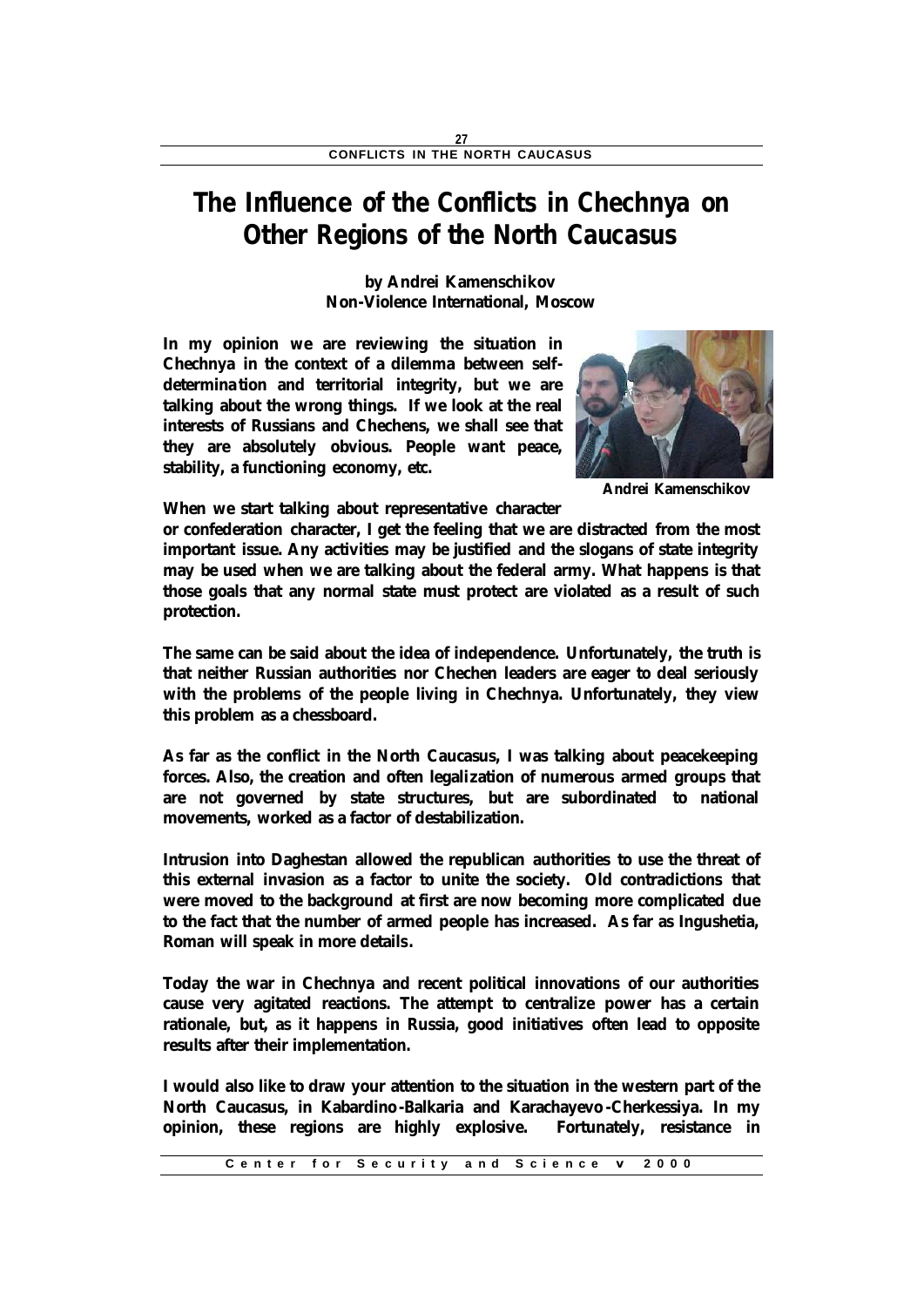**Karachayevo-Cherkessiya, which we have witnessed during the last year and a half and which has pronounced national character, was curbed. This testifies to the fact that there are possibilities for positive influence there. I believe that this territory is the most important of all the regions. We should also bear in mind that this region has very close ethnic links with the neighboring regions. We can say that administrative borders there are strictly perpendicular ethnical and cultural borders.**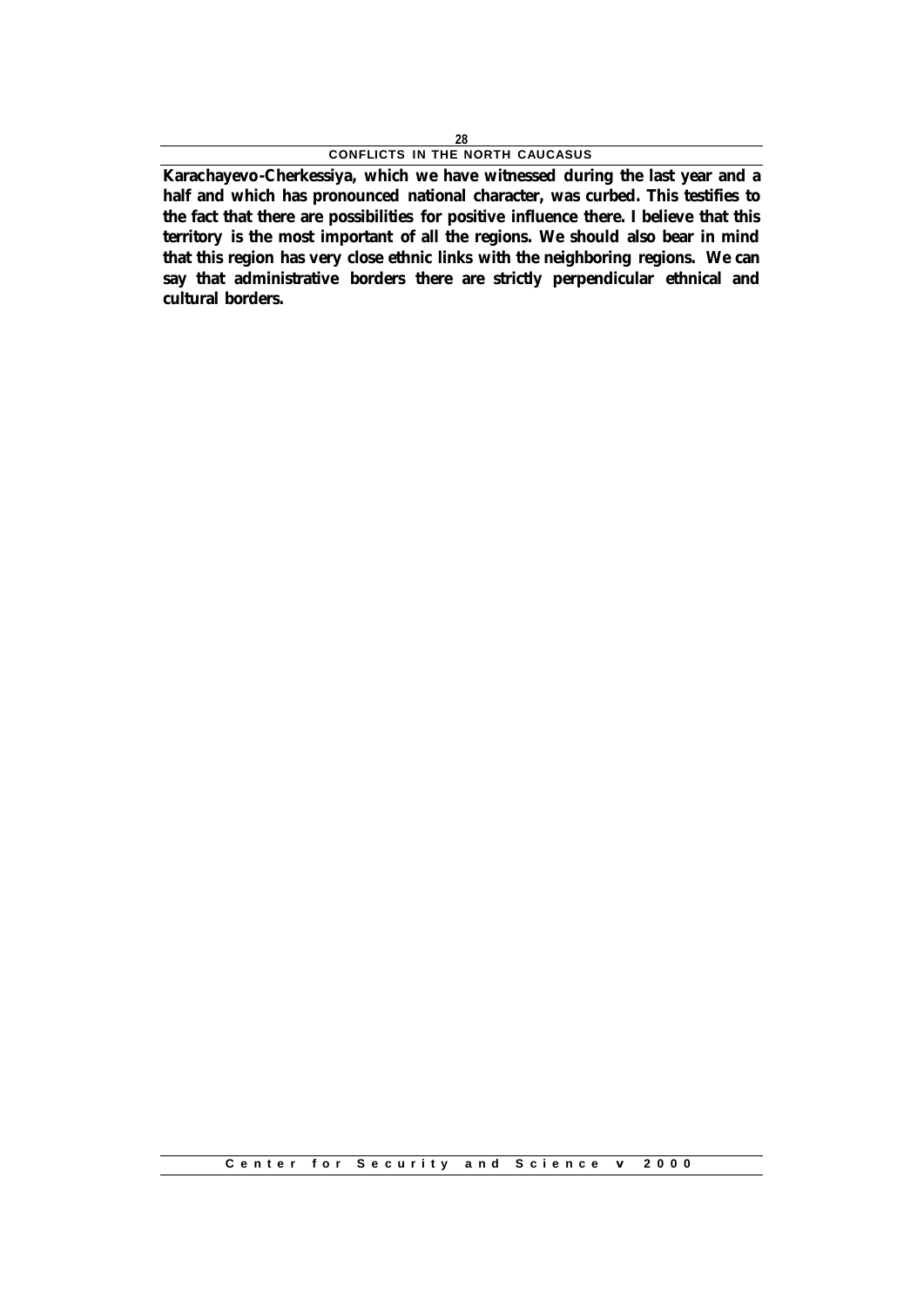## **The Political situation in Ingushetia. The Status of Chechen refugees in Ingushetia.**

**by Roman Gashayev "Laman Az" Youth Organization, Nazrani, Ingushetia**

**In general, the situation in Ingushetia is stable, but it can be affected by the activities in Chechnya and by the presence of Chechen refugees.**

**At the very beginning of the military activities in Chechnya the mass media in Ingushetia paid special attention to the social position of refugees. The Chechens and the Ingush are the same nation and therefore the Ingush could not step aside and watch** 



**Roman Gashayev**

**military activities against Chechens. At the same time, the North Caucasus found itself in an information blockade with regard to information about Chechnya. All the borders were closed to Chechens. All the republics were closed for civilians including Kabardino-Balkaria and the Stavropol region, Daghestan, and North Ossetia,**

**During the first days of the war, all of the borders were closed and Chechens were not permitted to leave the territory of the Chechen Republic. There were about 200 thousand refugees at the border with Ingushetia. Only thanks to the efforts of President Aushev were refugees able to come to Ingushetia and the number of victims among civilians was reduced. All this happened practically within a few days. Ingushetia assumed the main blow. Under Moscow's orders, Chechens were not allowed to go anywhere.**

**The mass media drew attention to these facts. They were talking about the humanitarian catastrophe of Chechens and about atrocities that took place in Chechnya. This was not exactly the same information that was presented by the Russian mass media. Given the planned distortion of facts in the articles of central newspapers about the situation in Chechnya, the television and press in Ingushetia spoke of the real situation in Chechnya. The position of the mass media in Ingushetia was based on the assumption that only political measures could bring peace in Chechnya, and negotiations with President Maskhadov should commence. We should mention that the mass media often talks about religious and political extremism of military groups, as well as about the involvement of 'vakhabites' in crimes, etc.**

**The social and political situation in Ingushetia is rather stable if we do not pay attention to the situation of the refugees. Being the subject of Russia, it lives and functions in conformity with the legislation of the Russian Federation. One of**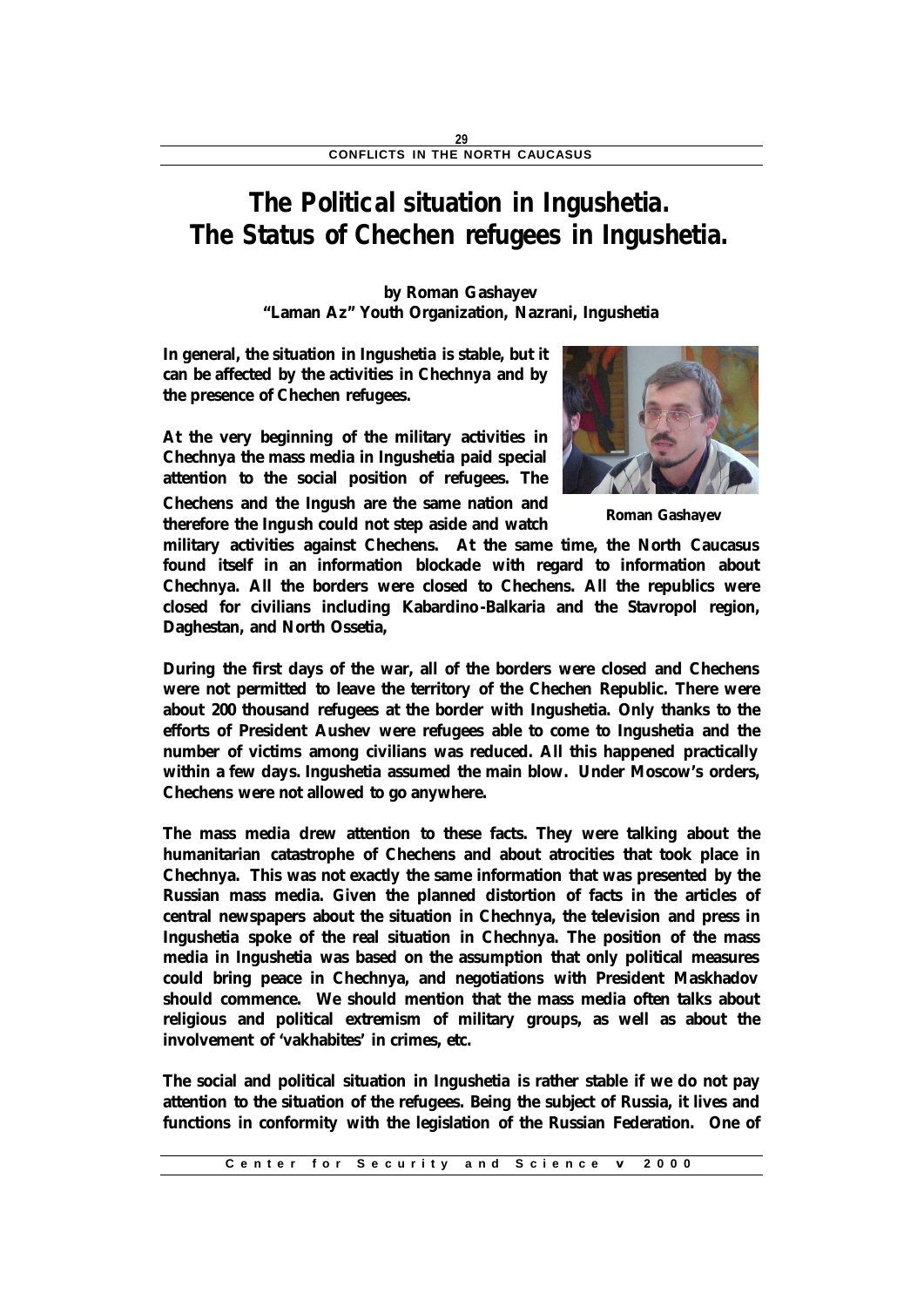**the most serious problems of Ingushetia is the insufficiently respected policy of the federal center. The President of Ingushetia, Ruslan Aushev, is groundlessly criticized by the Center and authorities of Russia for his fidelity to his principles and for his policy towards the Chechen people.**

**There are practically no political groups or any other associations in Ingushetia that have formally announced their existence. There are certain people who call themselves opponents of President Aushev, but they are primarily interested in financial issues. In spite of the obvious authoritarian style of governance by President Aushev, the majority of the population considers it reasonable. His activities are acknowledged to be appropriate and fruitful.**

**As far as the refugees from Chechnya are concerned, as I have already said at the beginning, the situation was extremely difficult. The federal Center did not say anything about this problem, about the need for humanitarian aid, or about the necessity of taking certain measures. The population of Ingushetia was about 300,000 people. The influx of 200,000 refugees from Chechnya changed the usual way of life in Ingushetia.**

**Almost all unfinished construction sites were inhabited by refugees. You know our religious traditions, so you can understand what people felt when they had to live on pig farms, but they had no other alternative. When you looked at this situation, you were just horrified, though now the situation has changed. Many international organizations provided help to Chechen refugees. You saw tent towns on TV. Some refugees lived in private houses (those who had money and possibilities), but the majority of them lived on cattle or pig farms and in unfinished construction sites. International organizations offered to build some cottages and tent camps, so that people could move there.**

**We cannot expect refugees to decide to return home, as winter is coming. In the summer we see an outflow of refugees. In the winter they return because at home they do not have electricity, gas, food, or the possibility to earn money. That is why the majority of refugees who go home, stay there for a while, see what is going on there and then return and get settled. Though Khadyrov announced that there is a possibility for them to come back home and that there is no danger for civilians any more, people do not believe this and refuse to return home. They know that nobody can protect them there and nobody will feed them.**

**On the one hand, it is good that humanitarian aid is provided to the refugees, on the other hand it has a certain negative factor, as people get used to this. They have gotten used to the fact that somebody comes to them, feeds them and gives them clothes. They do nothing, but stay in their tents and feel well.**

**Degradation of the nation is occurring. Nobody wants to work. Nobody wants to do anything. There is no possibility of setting up any mini-factories so that people do not just sit idly, but try to earn their living.**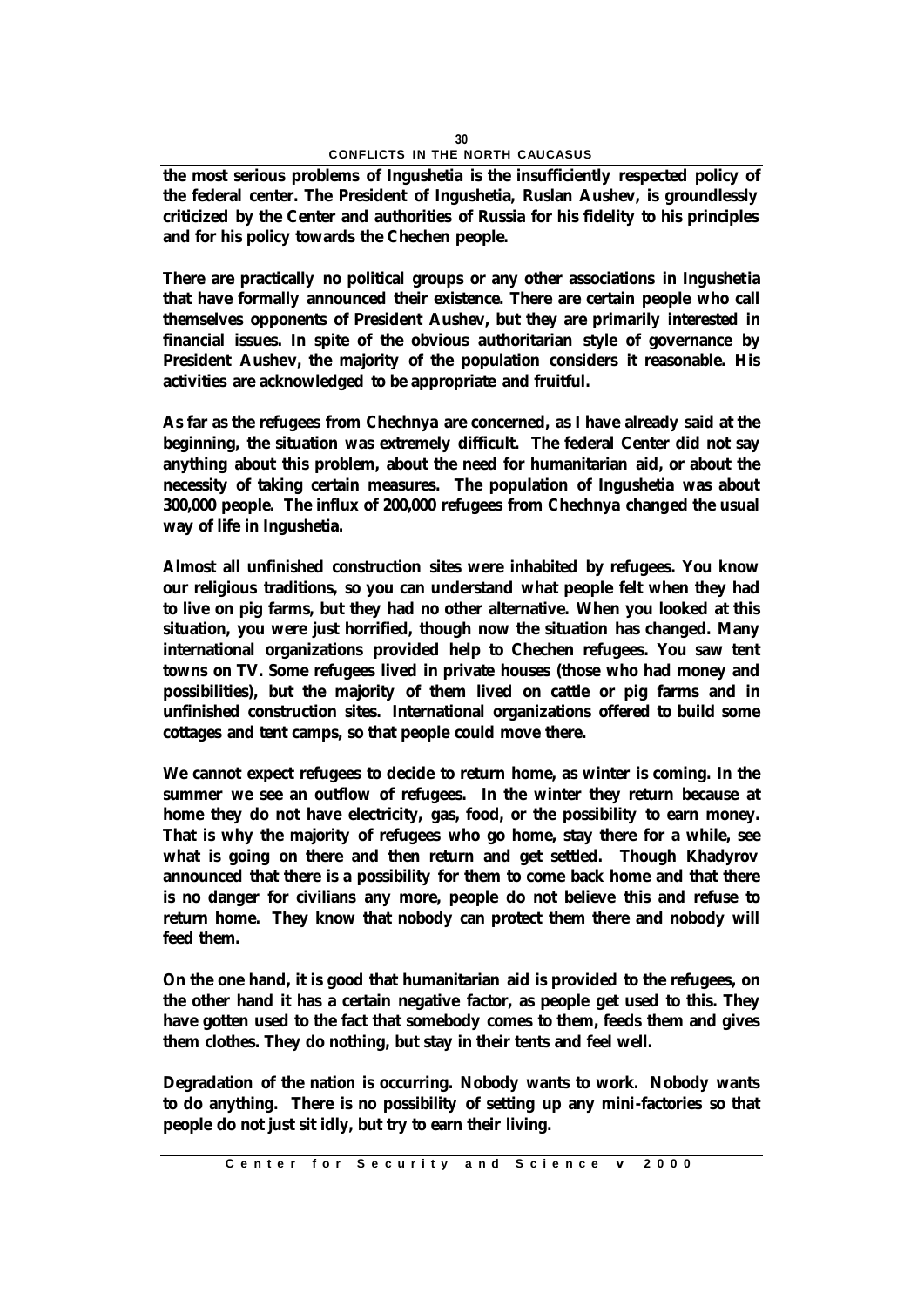### **DISCUSSON**

**Question: My first question, we all know about the version of intrusion of Chechen military groups, but how can one explain the destruction of Daghestani villages and their populations by the Russian forces?**

**The second question, do you agree that the basis of the current conflicts in the North Caucasus has roots back in the times of the Soviet reign? And do you not consider the movement in the North Caucasus to be a national liberation movement that is presented as a national conflict? Do you not think that the charity organizations that are assisting refugees could solve their problems to a certain extent? And are there refugees coming back to their camps just because they are afraid for their lives, maybe? You have spoken of a specific situation today. But what specific steps and programs do you think are needed to solve the problem in Chechnya and Ingushetia?**

**Response: International organizatio ns are doing everything possible to alleviate the sufferings and misfortunes of people. Initially Russian authorities did not want to let any international organizations come at all. But under the pressure of the international community which was talking about the humanitarian catastrophe in the region, they decided to allow certain international organizations to work there. These organizations provided substantial assistance and managed to improve the situation in Ingushetia to a certain extent. Russia was not able to cope with all the problems itself, neither with housing problems nor with food problems. During the first winter there were cases when children and grown-ups were freezing in tents, as there was no wood or food there. International organizations helped to resolve these problems.**

**Answering the next question I would like to say that people are coming back to Ingushetia because they were involved in events that were beyond their control. They could not stop these activities and they were afraid for the lives of their children. Some could stay there, but many people feared the mere sound of an airplane and explosions. When children just hear the sound of an airplane, they immediately start crying and try to hide somewhere.**

**There are only a few cases when refugees returned home and never came back to Ingushetia. They come back because they received some humanitarian aid there, as certain international organizations began delivering aid inside the territory of Chechnya as well. Organizations from France, Belgium, and Holland have been providing aid in Chechnya for two months already.**

**We were partners of the UN mission in Nazrani. We had the capability to participate in their weekly meetings. They work in different sectors, such as education and humanitarian aid. Great progress has been achieved already. The**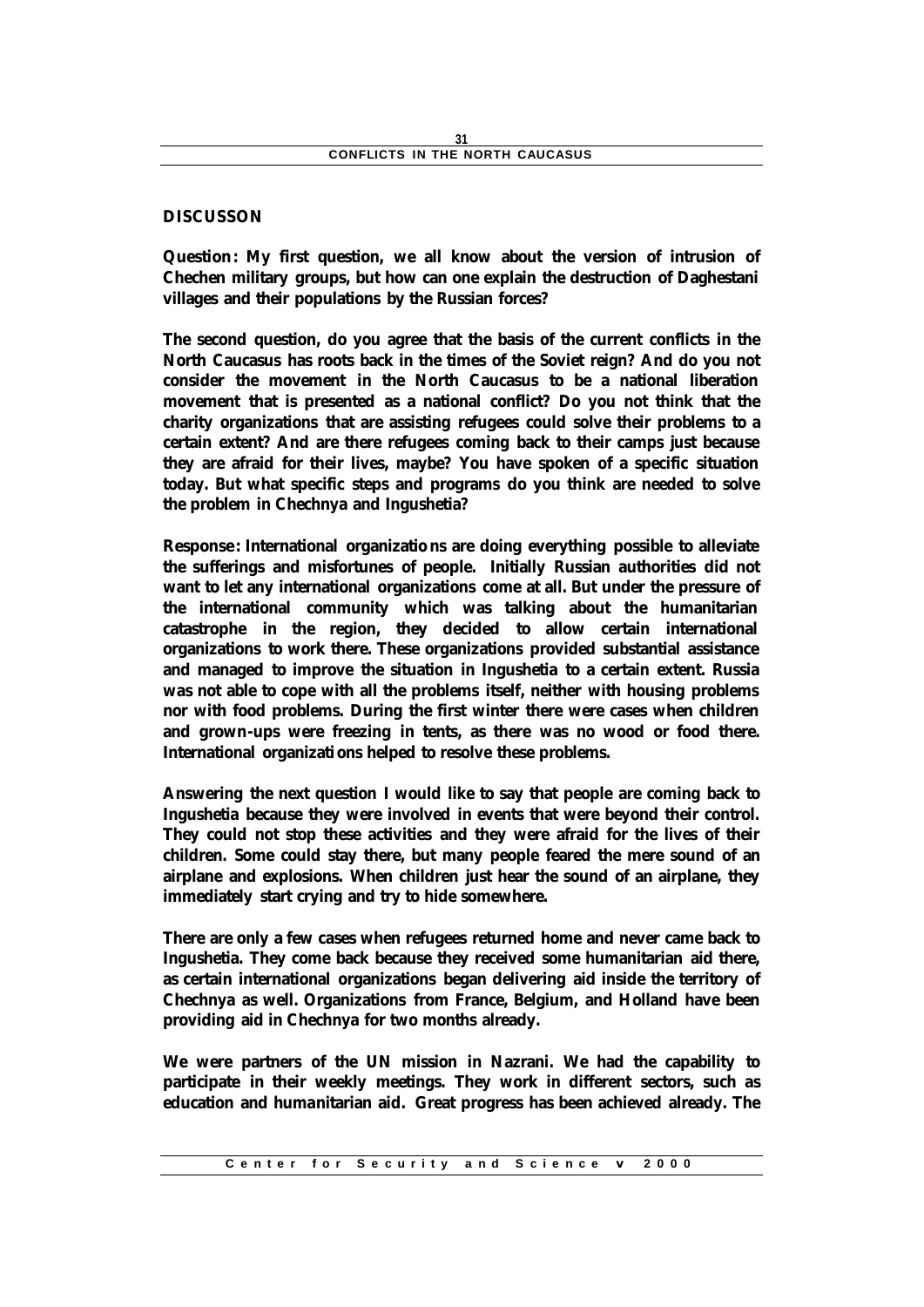**current situation differs significantly from the situation at the beginning of January 2000 when there were attempts to help, but there was no coordination.**

**Now the UN mission has taken responsibility for the coordination of these activities. They are planning to move refugees to new tent settlements (according to preliminary data, about 12,000 people). I do not know how it will work out; it is just the idea of the project.**

**As far as impediment s from the Russian officials, yes they often create obstacles. For instance, a military man who is standing at the checkpoint can prohibit the passing of our column in spite of all available permissions and documents. Usually they require some form of payment like money or food.**

**Recently there was a case in the territory of Ingushetia when a column of the Council of Women was fired upon. There was also an incident where a military column moving in cars from Chechnya to Ossetia was shot at by drunk soldiers. The driver and some local people were wounded. There were also cases where a column was turned back with the argument that there is shooting somewhere.**

**Adlan Dinayev: I would like to add to that. In all the conflicts that take place all over the world, the most important task is to prevent the conflict, to provide stability, to ensure the security and protection of human rights, so that people can come back. This is the most important goal, not to mention the development of social structures. People have already gotten used to difficulties, but there are signs that people are beginning to return to the regions were the situation is more peaceful. They have begun the restoration of life there. We should ensure stability if we want people to come back home.**

**Andrei Kamenshchikov : As far as the national liberation movement, I cannot say that I am a great expert on these issues. I believe that if in the middle of the previous century the war in the United States had ended differently and the country had been divided, we would have probably read in our history books about a weak national liberation movement. I believe that the main problem is that the state did not have any control in Chechnya in the period between the two wars. As far as events in Daghestan, let us admit that it was intrusion into the country, and that the majority of the intruders were Daghestanis. I cannot give any definite judgment, but I consider this to be a national liberation movement. It is true that it is an internal conflict and a really serious conflict.**

**As about other regions, like for instance Karachayevo -Cherkessiya, there are serious contradictions between different communities living in this territory. I do not think that we can characterize it as a national liberation movement.**

**Question: I would like you to say what you think about the destruction of a whole region in Daghestan by Russian forces?**

**Response: I am not aware of this.**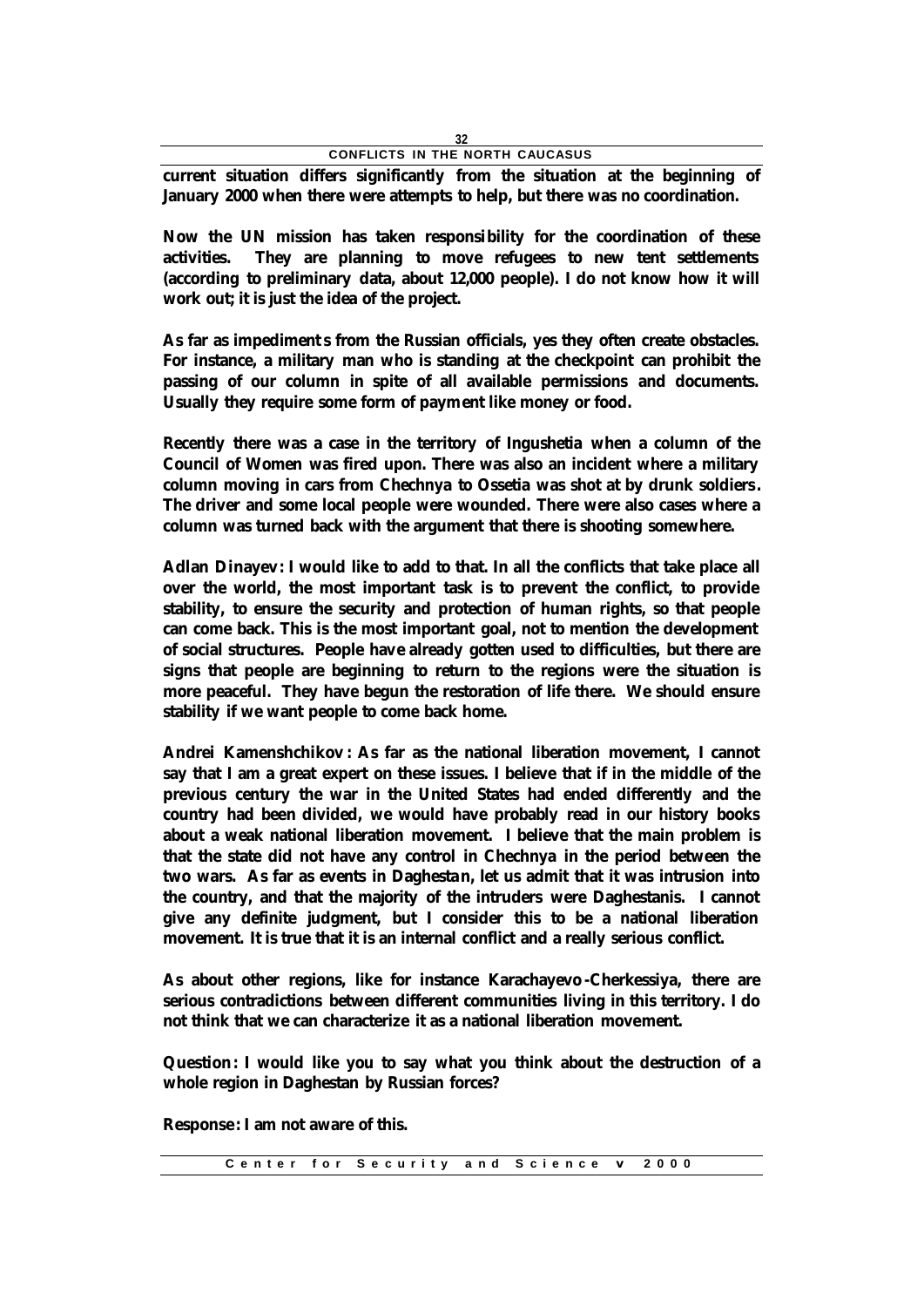**Question to Roman Gashayev: How many refugees, both Chechens and Russians, are there in Russia now according to your data?**

**The second question, do Ichkerian authorities take any part in the efforts on the resolution of the refugee problem?**

**The third question, where do you think the relatives of Ichkerian authorities are located and what is the situation there?**

**Response: I do not have the data about the number of refugees from Chechnya in Russia. I know that about 6,000 of them are located in Georgia, 12,000 to 15,000 in Daghestan, about 200,000 in Ingushetia, and about 6,000 in Kabardino - Balkaria. Others went to their relatives in Russia or abroad. Since there is no registration of refugees in the Russian Federation, we do not have exact data.**

**As far as your second question, where relatives of the leaders are located, I was never interested in that. Apart from concerning the leaders of Ichkeria themselves, does it have anything to do with the problem of Chechen refugees? Do they provide any help? Yes, they try, but they cannot do it personally, they act through some organizations.**

**I believe that when we work with refugees from Chechnya, we do not work under the direct guidance of Maskhadov, but we try to do everything possible so that these refugees are not left in the care of international organizations alone, that other organizations are dealing with them. There are many Chechen and Ingush organizations that are working with refugees, both jointly with international organizations and independently.**

**Question to A. Dinayev: What is the influence of Azerbaijan and Georgia on the events in Chechnya? If there is any influence, what forms does it take?**

**Response: I would not say that there is some specific influence of Georgia or Azerbaijan on the situation in the Republic. We can only speak about their attitude towards the refugees who are currently located in the territories of these states. Relations between Georgia and Chechnya that have been developing recently made it possible to give optimistic projections for the future.**

**Albert Avduev (addition): If we are talking about the attitude of Georgia and Azerbaijan, I presume we should divide this issue into two parts, the attitude of the authorities and the attitude of people. But we should also not forget that Georgia and Azerbaijan are greatly influenced by Russian military forces and are very cautious in demonstrating their benevolence.**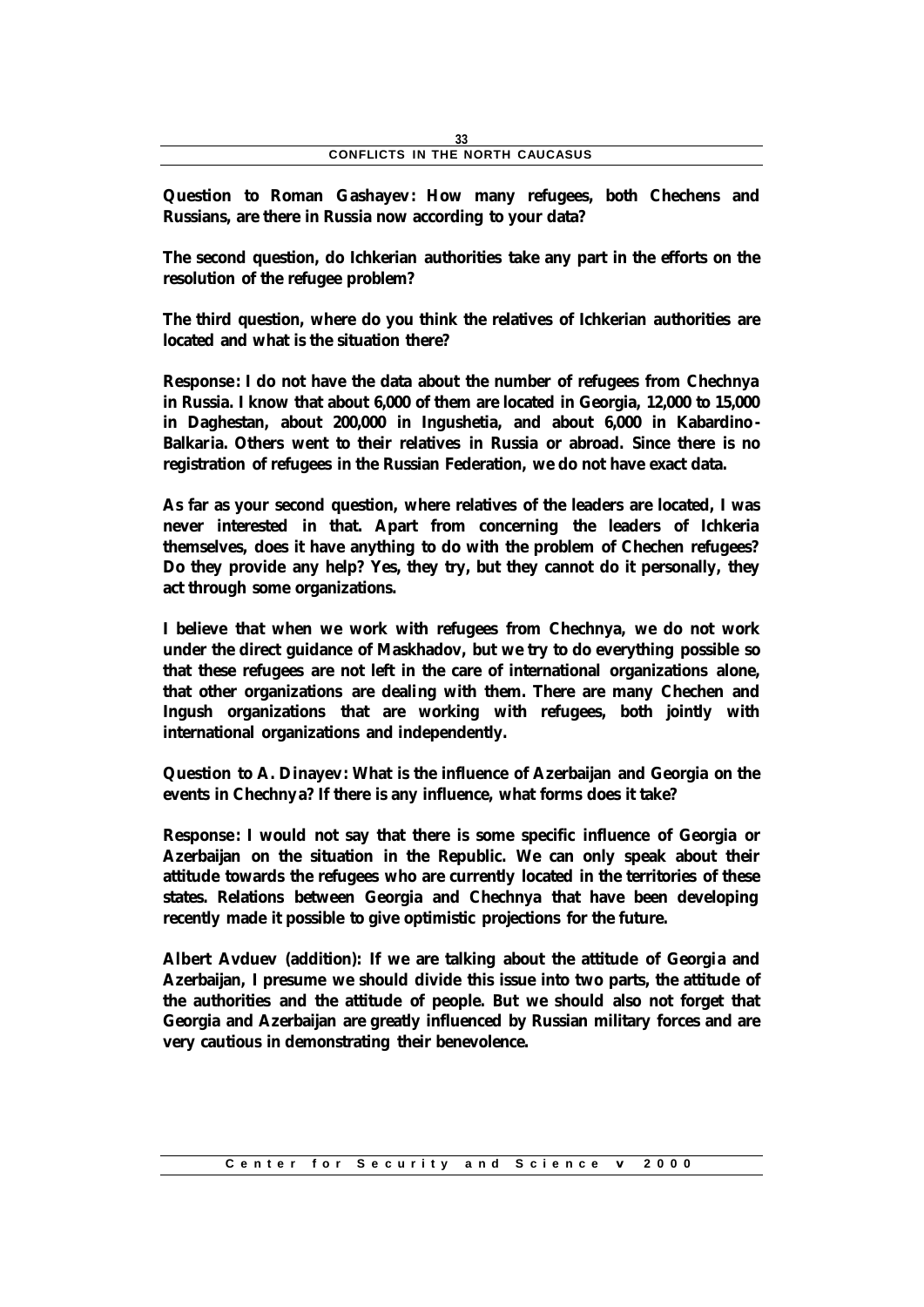## **Reasons for and Evolution of Conflicts in North Ossetia. Social and Political Situation in the Region. Relations between the Leaders of Political Groups of North Ossetia and Georgia.**

### **by Vsevolod Ryazanov Center for Social and Humanistic Studies, Public Administration Institute, Vladikavkaz, North Ossetia**

**I will speak about the South Ossetian-Georgian conflict, then about the Ossetian-Ingush conflict, then about events in Chechnya and the fourth conflict which took the latent form and has been moved to the background, but is nevertheless recurring. This is the conflict within the Ossetian nation itself within which three sub-nations exist. The situation is not that easy there, but let us start from the beginning.**



**V. Ryazanov**

**The South Ossetian-Georgian conflict began during the Soviet times, in 1989, and was transformed into a military conflict with** 

**over one and a half years of military activities. A major part of the population of South Ossetia and a great number of Ossetians living in the territory of Georgia left this republic and settled in North Ossetia. According to different sources there were about 90 to 100,000 people there. They say that currently about 40,000 South Ossetians are registered and are temporarily living in North Ossetia. There are some positive factors to this conflict resolution.**

**South Ossetia is aware of the fact that Georgia and North Ossetia limit its territory and its status. The main question is whether they will be able to become a republic. Without a sufficient Ossetian population in this territory, there is no sense in fighting only for the status. On the other hand, the social and economic situation there is extremely difficult. This does not facilitate the return of people there, especially since this region is deemed to be the territory of Georgia and Russia. It cannot directly provide either political or economic assistance in this conflict resolution.**

**A four-party commission is working on the resolution of this conflict. The commiss ion is composed of Russia, North Ossetia, South Ossetia and Georgia. This complicated structure is discussing the problems of Georgia. These two conflicts (as well as the conflict with Abhkazia) prevent access of Georgia to the European Union. On the one hand Georgia is interested in these conflicts resolution, but on the other hand it does not want to give up its territories, and it very painfully perceives the issue of the status.**

**In the course of the last few years, North Ossetia has made desperate attempts to return refugees to South Ossetia, as their presence has resulted in increased criminal activity.**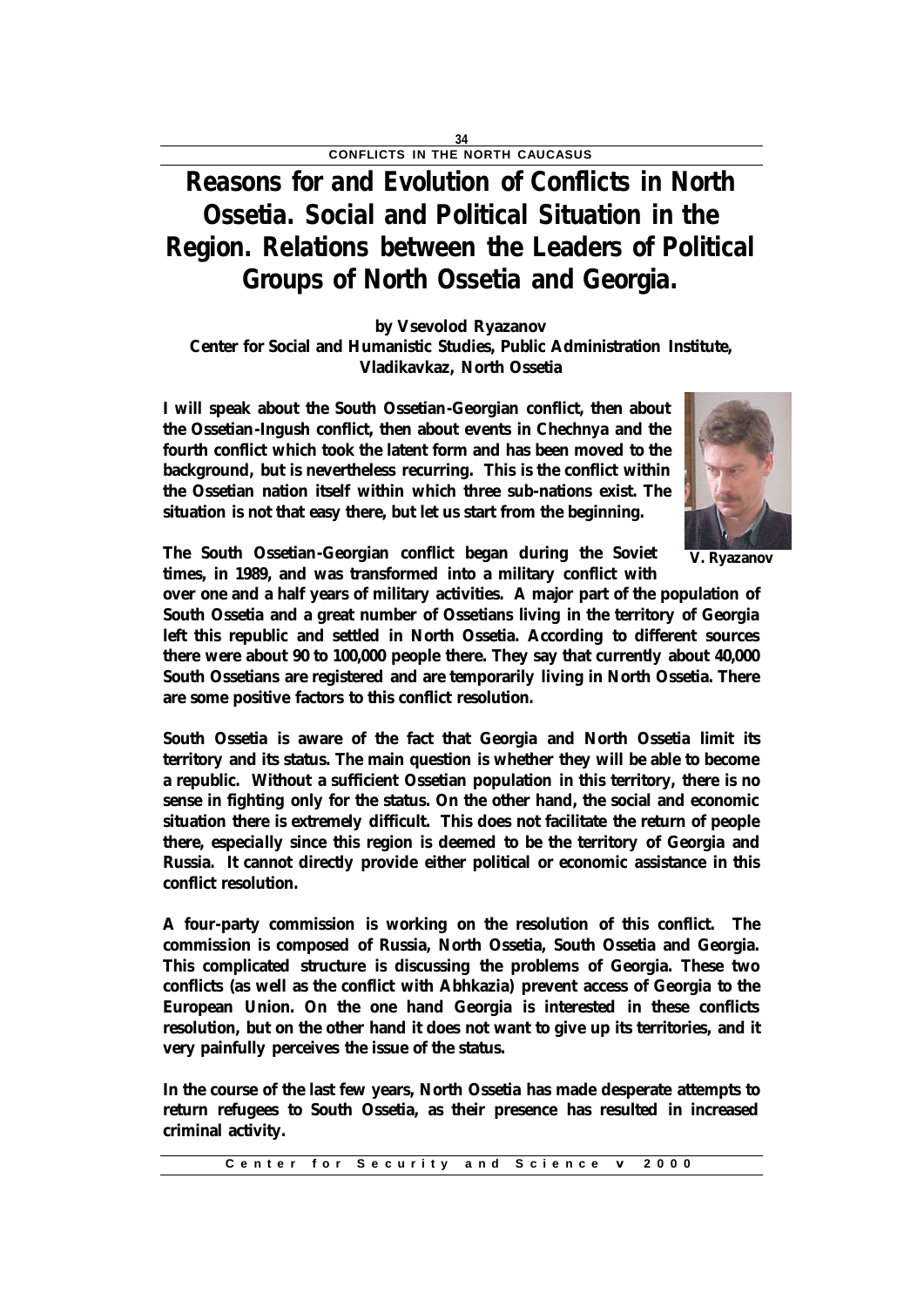| CONFLICTS IN THE NORTH CAUCASUS |  |
|---------------------------------|--|

**The social situation is very difficult as well as the situation on the labor market. That is why the territories occupied by the refugees started to be freed by force. Now these territories have to be restored practically from scratch. Refugees were consuming gas and electricity free of charge and we understand what it means for the country. In other words, some steps are taken, but to be honest, one cannot see the end of this process in the foreseeable future.**

**The Ossetian-Ingush conflict remains a painful point, as Ingushetia continues to have territorial claims against the Ossetians. Both people and authorities are unanimous on this issue. They do not see any reason for negotiations before this territorial problem is resolved. On the other hand, in contrast, they advance the issue on the impossibility of joint habitation by Ossetians and Ingush, which of course complicates the return of the refugees to North Ossetia. This slogan appeared after the completion of the armed phase of the conflict. Authorities of the Republic officially repudiated it, but nevertheless this idea penetrated the public's subconscious and it is difficult to project when it will be extirpated.**

**People of this country understand that it is impossible to live in a state of war, to live without real ways of restoration of the mutual trust between people. But frankly speaking, there is no political effort toward the technology of armistice or of conflict resolution.**

**Ossetia has traditionally been considered a pro-Russian republic. This is probably explained by the fact that the majority of population there is Christian, though it is difficult to call them very religious. In spite of the fact that there were certain anti-Russian moods, though not very explicit, Ossetia remains a traditionally pro-Russian republic.**

**Let us turn now to the conflict in Chechnya. Naturally, the majority of the population supports the idea of establishing order in the territory of Chechnya. They also adhere to the idea that it is the territory of Russia. Though if we are speaking about the methods of establishing order, the population disapproves of military options. I believe we all understand who the Chechens are, how they can be devoted to an idea, and when at some point somebody assured that Chechnya can be conquered by two battalions just in two hours, it caused nothing but a smirk. One would be a complete idiot simply to imagine such a situation.**

**A great number of refugees are living in the territory of the Mazov region. There are not many of them in the territory of North Ossetia, though there are some. In Nazrani attempts are being made to help children and victims. Tolnozevsk has become the shelter for a great number of families.**

**New leadership is looking over its shoulder at Moscow and is very cautious. No humanitarian programs have been implemented, though there may be a potential for that in the future. At least some families could be accepted. This**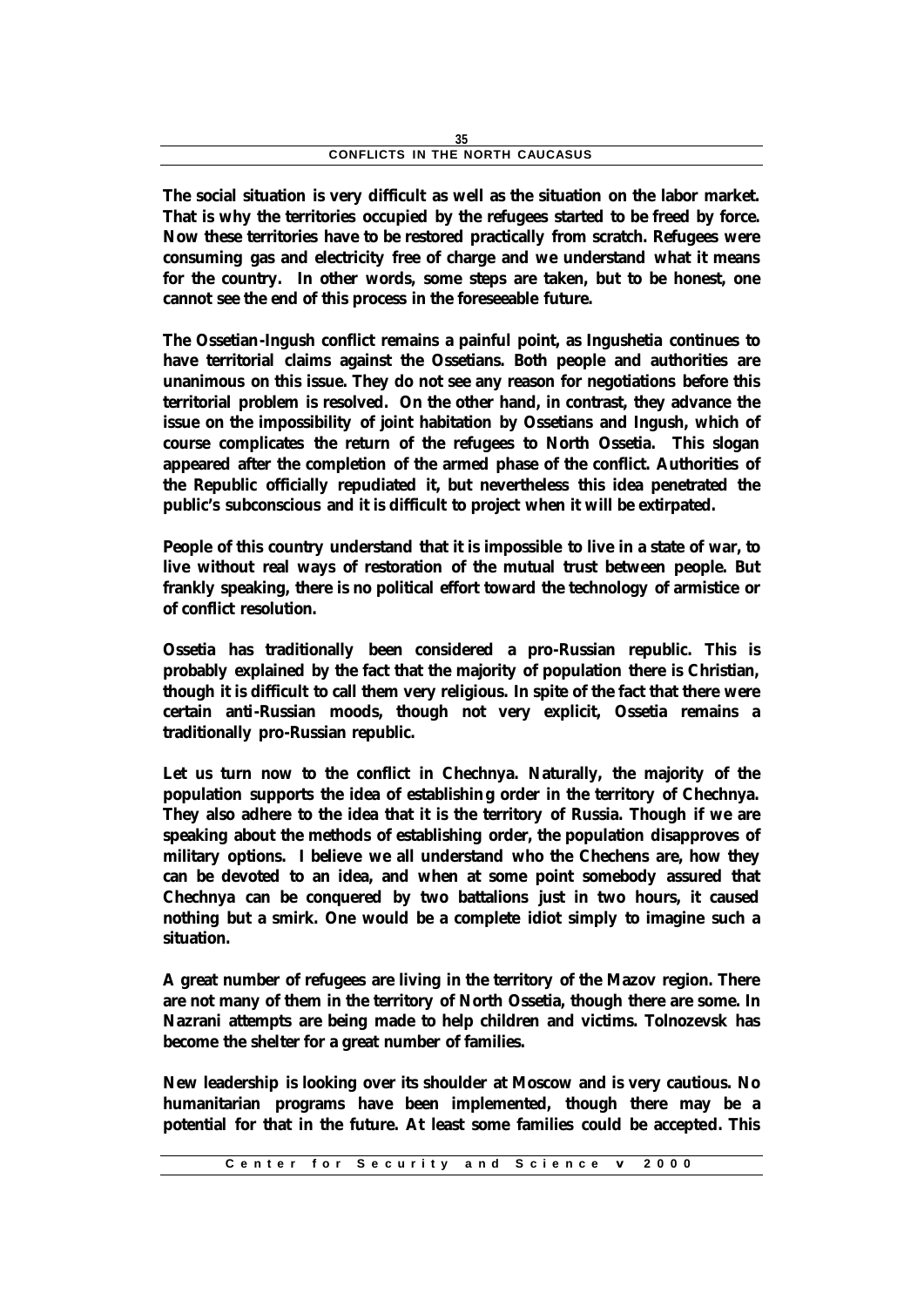**could become possible if the leadership carried out a well-organized campaign of humanitarian aid provision.**

**NGOs are very poorly represented. There are only a few organizations in Ossetia which are informal bodies representing Ossetians' interests. They have not explicitly expressed their opinion about military activities in Chechnya.**

**And the last issue is internal Ossetian conflict, which was very acute before the new conflicts broke out. The matter is the following: Muslim Ossetians speak the language that is deemed to be the state language while the other Ossetians speak another language; and so they demanded that the Constitution of the republic provide for two state languages.**

**I would like to reiterate that, while there were more serious conflicts, this one was moved to the background, but it has not been resolved. It has another aspect in the strengthening of Islam in the republic. Representatives of this religion are very active. They have built many mosques and have actively involved young people. In other words, the role of the Islamic factor in the public and cultural life of Ossetia has increased.**

**There are also many South Ossetians whose way of life differs greatly, as refugees have to find ways of survival. This is the most active part of the population of North Ossetia. Hostility towards them is constantly growing.**

**As you know, Russia is insisting on the introduction of an entry visa system within the CIS countries. What happens here if South Ossetia remains a part of Georgia, and these people will have to pass through different procedures each time they would like to come to Russia? From a purely practical standpoint, it will mean that the situation will become more difficult with the introduction of this new system and it is hard to predict how the situation will change. These people cannot receive citizenship either, as their passports are the former passports of the USSR. They are not valid in Georgia. Nobody will give them Russian citizenship; they are not even able to cross the border.**

**Of course, Ossetia has been raising the issue of being a separate nation. As far as the political aspect, I can say that there are about 200 political parties and movements in Ossetia. But in real terms not more than five of them work as well as representatives of the central parties. One of the most famous of them is the Communist Party of the Russian Federation. In general the situation is depressing, as there is no clear position, no alternative mass media. 90 percent of TV channels in Ossetia broadcast Moscow programs.**

**Question: You have not mentioned the activity of the Liberal Democratic Party of Russia in Ossetia. What ethnic groups of North Ossetia support LDPR?**

**Response: At the last elections, LDPR got from one and a half to three percent of the votes, the same amount as in Russia in general. The fact that they are active does not mean that they have a serious basis. They are just more visible.**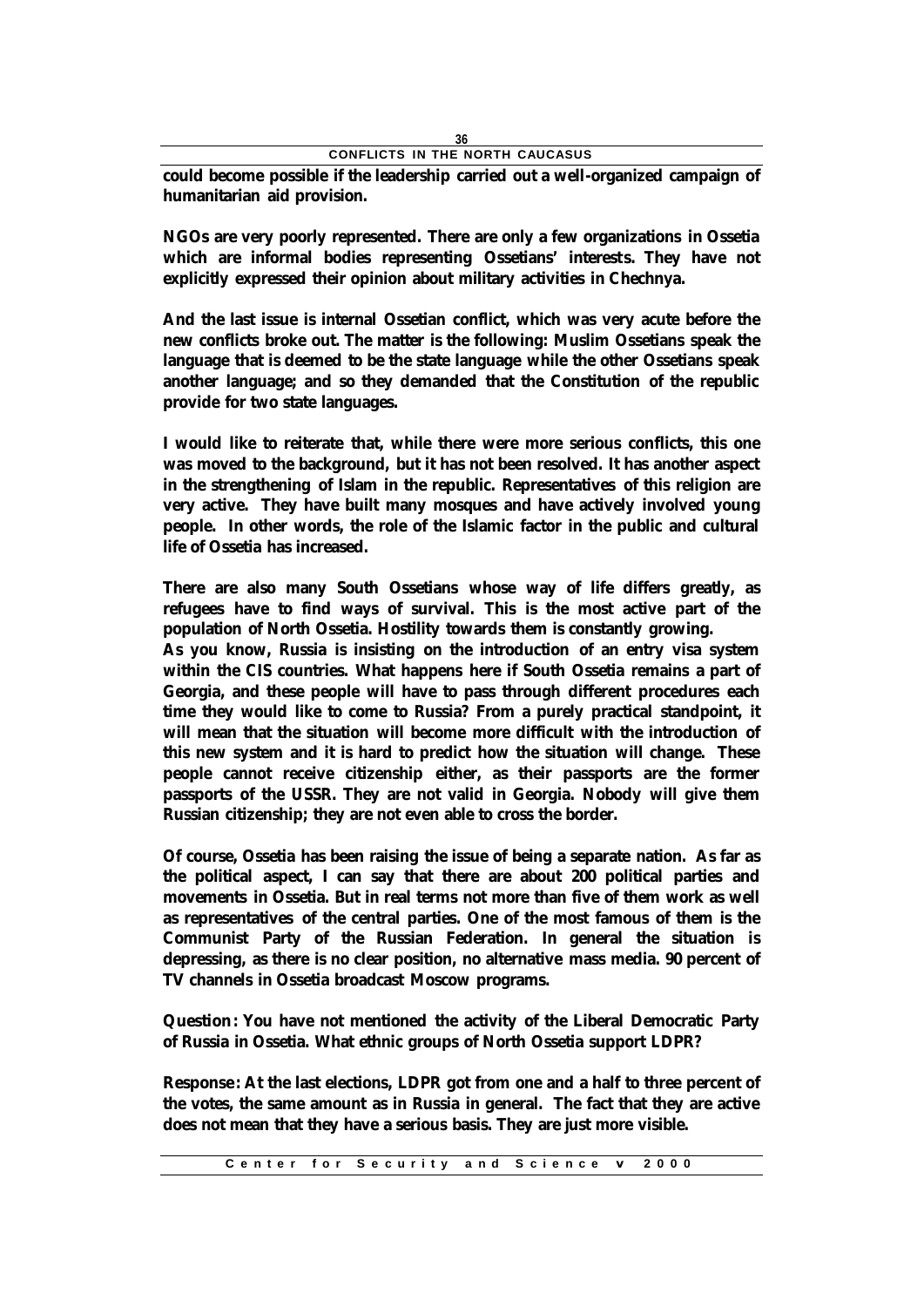**Question: When we are watching the processes in the former Soviet Union we can see that the national element is very sensitive in the North Caucasus. We saw the consequences of the national policy in Moldova, which can be called denationalization.**

**What I am interested in is to what extent people of the North Caucasus managed to preserve those elements on which any nation is based, such as the language, knowledge of its own history, literary classics. This spiritual element is what ensures the viability of a nation in the conditions of competition.**

**You have said that 90 percent of TV programs are in Russian, but if a nation does not have its own culture, its language, then only the ethnic shell remains, but the content is different.**

**Response: One of the ethnic councils is set up precisely with the aim of the preservation and restoration of these national values. But frankly speaking, their activity does not go further than declarations. They propose something, but it is so basic that we cannot speak about their work seriously.**

**A compulsory study of the Ossetian language at schools has been introduced, both for representatives of the title nation and for others as well. If we look at the quality of teaching, we will see that it cannot stand any criticism. If we are talking about knowledge of history, I can say that a history manual has just been published. It is even not a manual, but a huge monograph about the history of Ossetians from the very beginning until the modern times.**

**Information policy is very contradictory and inconsistent. A state channel exists, but the quality of its programming is very poor. The professional level of employees of television channels not only irritates, but even causes the indignation of the population. It is hard to say whether these efforts of restoration will lead to desirable results.**

**Question: Can you name the forms and methods of your cooperation with the public on the one hand and with authorities on the other?**

**Response: We were monitoring the social, political, and economic situation. All the issues we are concerned with are reflected in our reports. We forward them to the administration of the president and to the government. We suggest certain solutions, but as a rule they are put in drawers and forgotten.**

**As far as our work with the public, we try to broadcast our programs whenever we have the capabilities to do so. We have recently registered the Vladikavkaz Press-Club and under its auspices we hope to gather together many independent journalists in order to discuss some issues that are prohibited from discussion by official bodies of the mass media. We have also created an Internet site and would like to invite all interested persons to join the dialogue. We would like to**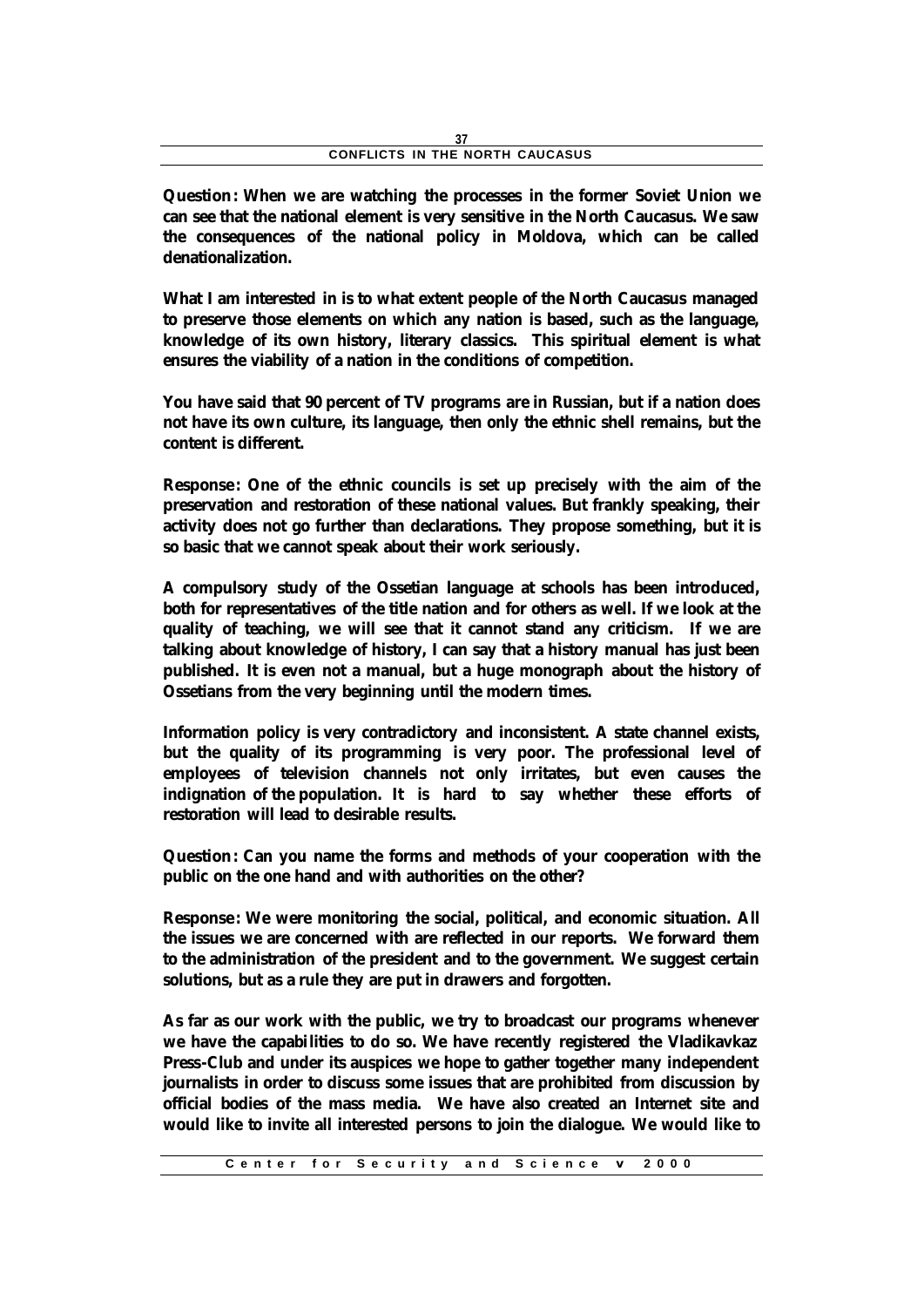**represent all regions of Caucasus and we would like to discuss the problems of Caucasus on this site, including the issues related to conflicts.**

**Question: How can you evaluate and characterize mass media reports about the events in the North Caucasus? Here I primarily mean not the Russian but the foreign mass media.**

**Response: I cannot answer this question.**

**Question: You were analyzing the situations in different regions of the North Caucasus. Have you analyzed the second military conflict in Chechnya and if so, who do you think is interested in the results of your research?**

**Response: The matter is that all these events turned out to be absolutely unexpected for us and we were not prepared for them at all. Since we work in the state structure, we do not go beyond our functional duties. The only thing that I can project is the fact that our president is promoting the idea of setting up a Center on Caucasus Studies in Vladikavkaz under the aegis of the Academy of Science. This center is expected to study the political situation in the region.**

**Question: How often do you carry out joint studies with the central institutions?**

**Response: We have certain contacts, for instance with Drobyzheva, but frankly speaking we do not have enough resources to carry out the monitoring of all the issues that interest us. Unfortunately, this is done on a random basis and at a rather low professional level. There are no professional sociologists in the republic and the studies that are carried out are based on pure enthusiasm. In the summer, we became a branch of the Academy of Science and we hope to get methodological assistance from them.**

**Question: Can you tell us whether authorities or certain groups that have power impede the peace process? Have you studied this issue?**

**Response: We do not have this kind of research, but I can say that authorities do not hamper it. They just do not do anything.**

**Oazu Nantoi: Issues of resolving conflicts in the North Caucus are extremely important today. Progress can be achieved only by joint efforts of the government and NGOs, only in such a way can there be appropriate recommendations and strategies for those who are at power.**

#### **DISCUSSION**

**Vladimir Gutu: When we analyze the religious situation in the countries of the former Soviet Union, and in particular, in the Republic of Moldova, we notice the significant growth of such religious communities as Jehovah's Witnesses,**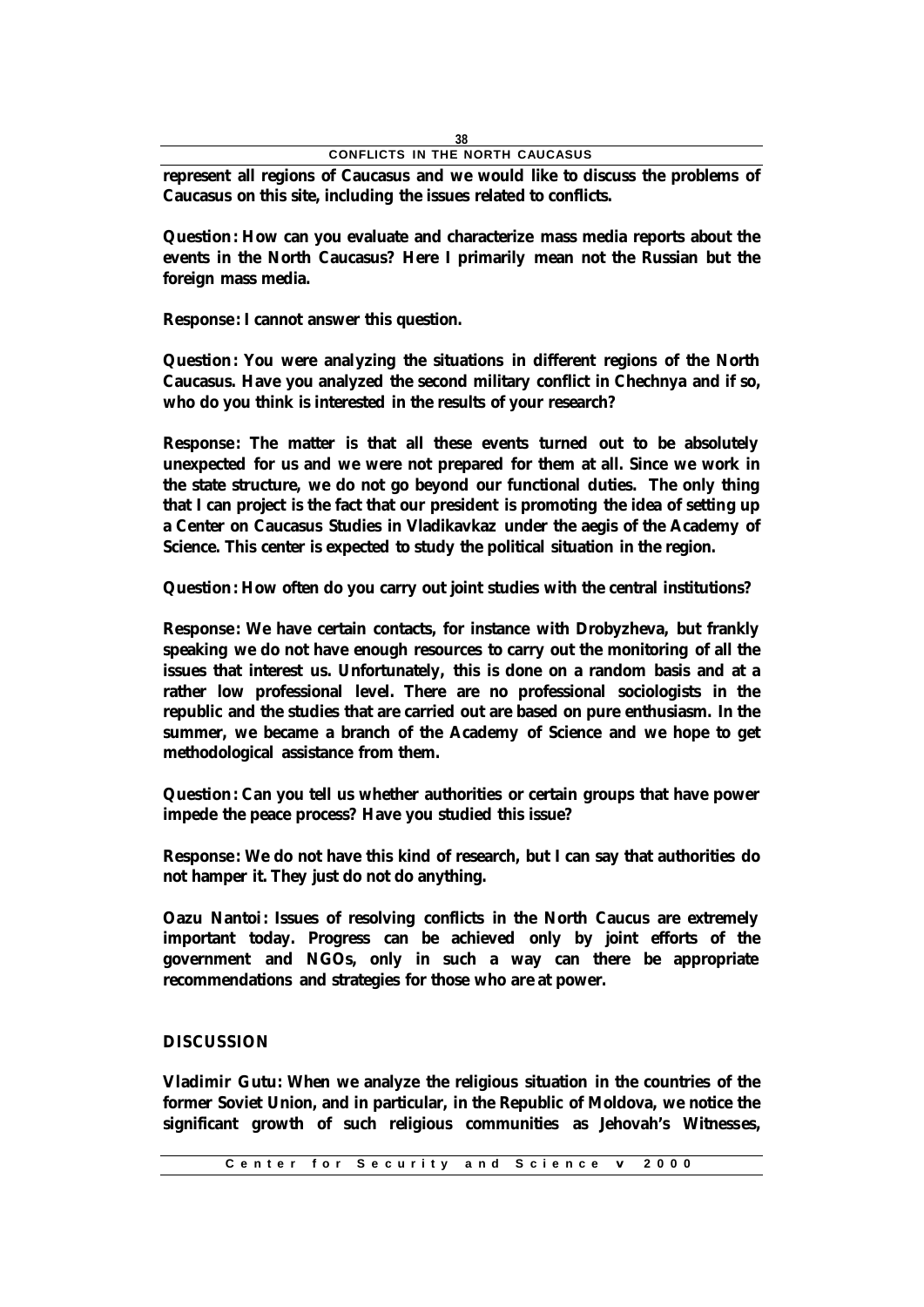**Baptists and others. Here we can say that religion is not divided by a national feature. In your report you provided detailed information about the religious situation in your region. Do you see the growth of the religious communities that I have just mentioned in your republics?**

**Yavus Akhmadov: This issue should be discussed from a chronological point of view. Yes, there were Baptists and Jehovah's Witnesses in Grozny, and primarily Russian speaking people were the members of these groups, but during the war representatives of these groups left Chechnya and that is why we do not have them now. There is a growth of non-traditional religions in the North Caucasus in general and the Orthodox Church has expressed serious concern about this.**

**Octavian Sofranski: It is becoming evident from your report that sectarianism among Muslims prevents the national integration of Chechnya. But I would like to draw your attention to another aspect of this issue, to Islamic solidarity. Since Islam is the second largest religion in Russia, how probable is the dissemination of religious conflict from Chechnya to other regions of Russia?**

**Yavus Akhmadov: This issue requires separate study. This issue appeared because major parts of the population are Christian, and a smaller part is Muslim. These two religions are the dominant ones in modern Russia. In other words, Russia is currently a Christian-Muslim power. This means that there are two religious policies. There are other religions, but they do not play such an important role. A major part of the Islamic clergy condemned the beginning of the new Chechen war. I recollect that during the first Chechen war they often came to the Chechen Republic when conditions allowed them to do this. Now there are not many possibilities to come to Chechnya. But nevertheless, their attitude is clear in their opposition to war.**

**As far as Islamic gangs, I have not studied this issue. I only know that certain religious organizations support the fighting side of Chechnya both morally and financially. Such support exists, but there are also certain religious groups which are really dangerous for vakhabism. Some countries, like Egypt or Algeria, have become objects of coup d'état attempts of radical Islamic groups. There are also attempts at counteraction. A month ago, Khadyrov was at an international congress of Islamic leaders in the United States. He came back from there satisfied, as his position was understood, supported and sympathized with.**

**Albert Avduev: It is difficult to understand from your report whether vakhabism is a movement or something else. The following question suggests itself in this respect. Last century during the Caucasus war, Chechens resisted the penetration of the Russian army into their territory. Later, Chechens were accused of disobedience to communism and now they are blamed for vakhabism. What is the difference between Judaism and vakhabism? Are there any sources which could provide for a clear definition of these terms? Do they have anything in common?**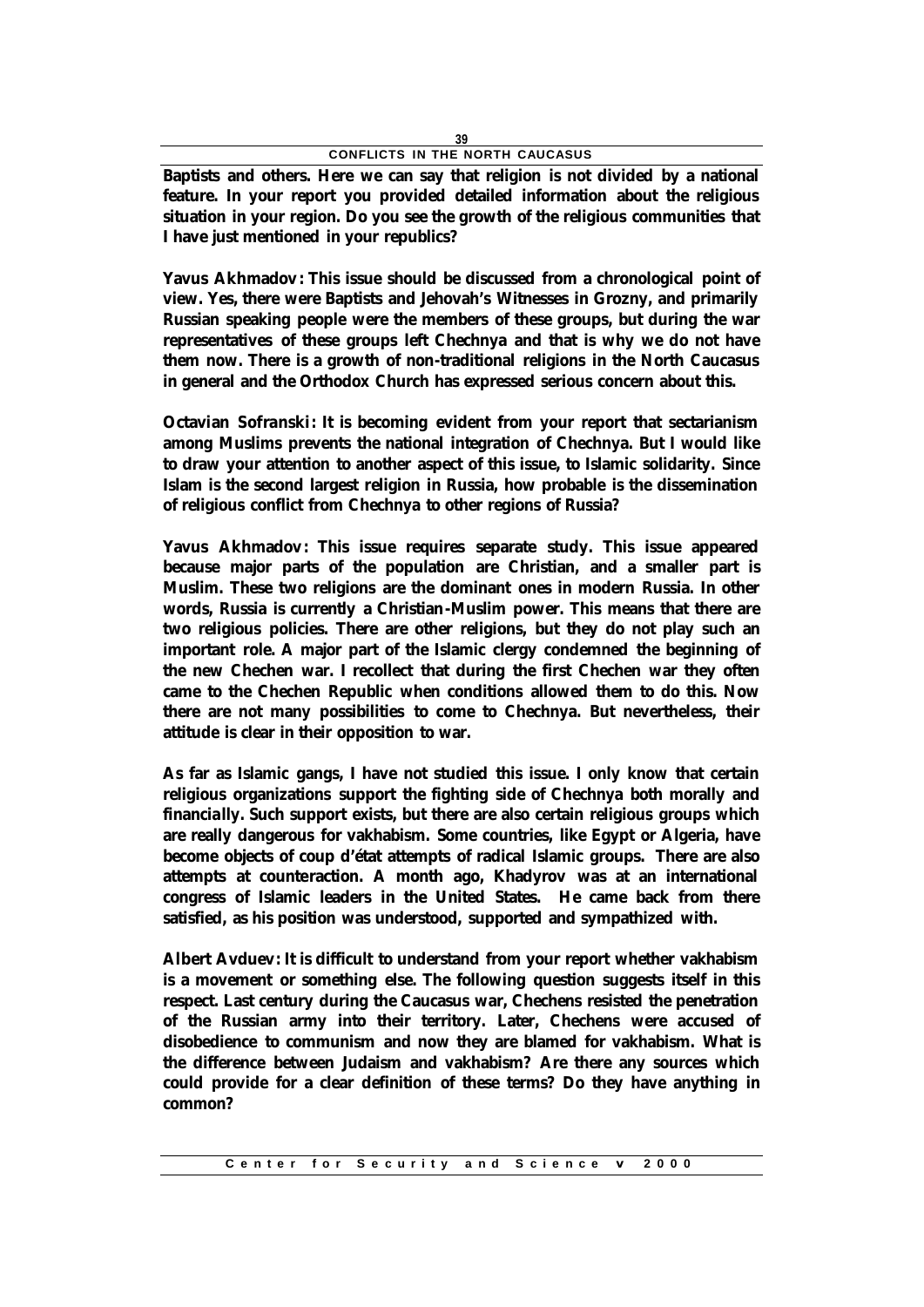**Yavus Akhmadov: Of course, this is an extremely difficult question, but I am always thinking about this issue. I can say unambiguously that the Caucasian Meridism we are talking about has touched us as well. Vakhabism has much deeper roots. This is the movement for the purity of Islam. This fight for purity of religion took such forms that people were killed and temples were destroyed. As far as Caucasian Judaism, this is a purely Sufi trend interpreted by Magomed Shariatsky and Djamaludin Kazimursky and adapted for mountainous people for their fight against Russian colonialists in the course of Caucasian war.**

**Muslim leaders believe that the main duty of a believer is jihad. At that moment they interpreted it as fight against Russian colonialists, i.e. if you are Muslim, you must fight. This is your religious way.**

**Vakhabism is Islam as well. If someone considers it a sect, well, that is their problem. Sufi's trend of Islam is considered by specialists as the highest and the most sophisticated form of Islam, but once again I would like to say that I am a bad advisor on theological issues.**

**Roman Gashayev: You have said that Dudayev refused to finance military actions. Do you mean that he did not lead these activities in 1994-96? Who did it then?**

**Yavus Ahamadov: Dudayev did not personally develop military operations. All the work was done by A. Maskhadov, then commander, who made decisions and informed Dudayev about them. You understand that Maskhadov had more military experience. In practice it was he who headed the army, but formally it was Dudayev. The money flew in from abroad, from Turkey and from Arab Sheiks.**

**Roman Gashayev: It is not true that Dudayev was not the head. He was the only head from the beginning of 1991 until 1996 and nobody could make a single step without his order.**

**Adlan Dinayev: I will not support this discussion, as it is not our business to discuss who and how these activities were financed. As we know, Khadyrov blessed the first Chechen war, announced gazavat, and every person who believed in Islam considered gazavat as a holy war. Can you explain the ideology of this word? I have two questions. The first one is why Khadyrov did not consider this Chechen war a holy war and gazavat? And the second question, how do you, being a Muslim and a religious person, understand the word 'gazavat'?**

**Yavus Ahamadov: Yes, they try to interpret 'gazavat' as the war for faith, for convictions and 'jihad' as defense war. The meaning of the word 'jihad' is much better. If we look at the initial meaning of this word, we shall see that is means 'overcoming,' 'fight.' In other words, even now we are doing something at this**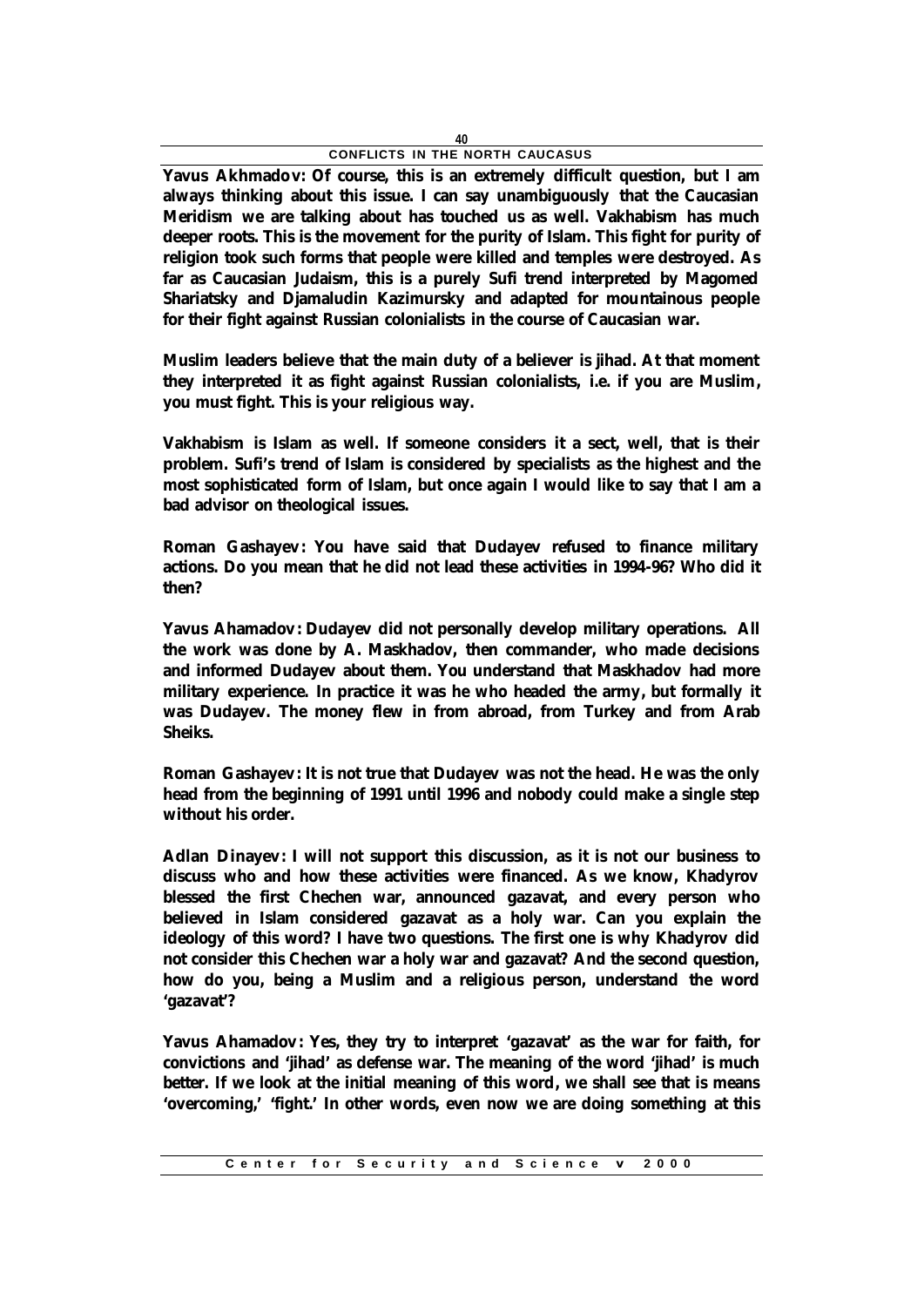**conference, this is also 'overcoming', we are executing 'jihad', we are moving towards truth.**

**Khadyrov says in his publications, "Yes, I fought against Russia, but I do not regret anything about it. Nothing can scare me any more. Yes, I called upon jihad, as I was sure that I was right. Being Muslim I am fighting against those who wanted to establish slave-trade, who launch slaughtering, and who rob orphans and widows." That is how he explains his behavior. I personally understand 'gazavat' as war, overcoming, and study. As far as these two wars, I would like to quote one field commander who once said, "Russians will leave, but these enemies will stay, that is why it is easier for me to kill this enemy, than to fight with soldiers." This is the attitude of people. These enemies are more dangerous than external ones. I personally fight against this war, but not with the gun in my hand. I am using the possibilities that I have. I am also fighting for the interests of those who have guns and for the interests of their families. A scientist cannot divide a nation. The whole nation is the same for a politician of the national scale. My comments and statements have also played a certain role. I met with Putin in October of 1999 and demanded the establishment of order and justice.**

**Adlan Dinayev: Do you consider the first and the second Chechen wars to be 'gazavat'?**

**Yavus Akhmadov: For those who perished yes. Please forgive me if I am too straightforward, but how would you call those people who forgot about those who were killed, who forgot for what these people died. They were not dying for Dudayev, Maskhadov, or slave-traders; they were dying for the happiness of their country, for order and prosperity. I spoke with many soldiers who were saying: "It is not Dudayev we are dying for, we are fighting for Chechnya, but what has happened with it today?"**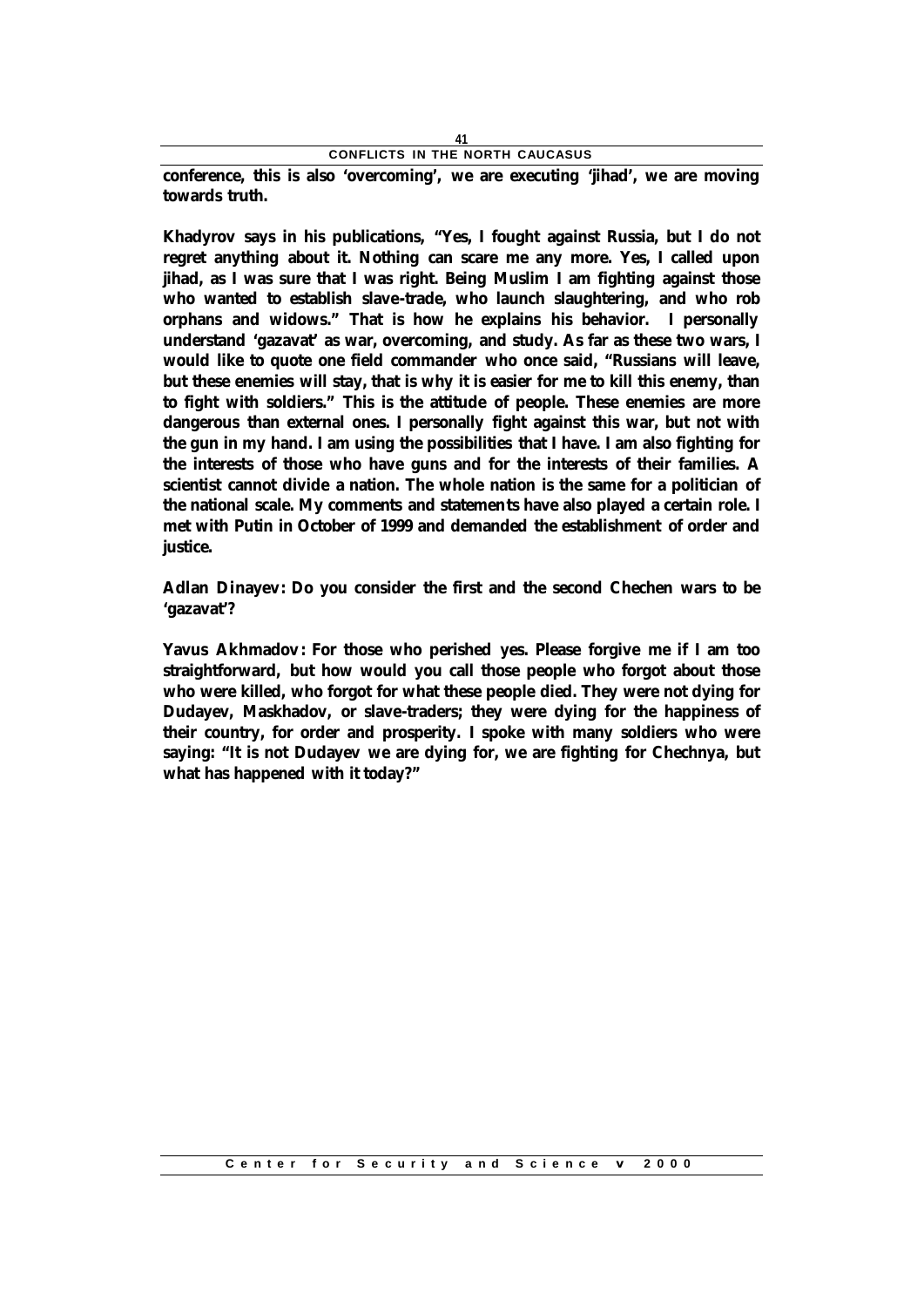## **Oil Issues in the North Caucasus**

### **by Albert Avduev Oil Engineer, Chechen Diaspora**

**People know oil from prehistoric times and archeological findings prove that. The history of oil in the North Caucasus begins in 1833 with the first Russian oil wells. In other words, it is parallel with the process of Chechnya's colonization by Russia. In 1833, oil wells in the territory occupied by Ichkeria were the largest ones in the North Caucasus. They became the basis of industrial development in the region.**



**Albert Avduev**

**Oil was extracted in a very primitive way. It was scooped out of a one-meter deep well by buckets. This process lasted for decades. The amount of extracted oil was accounted for only during the period 1833-1863. From Grozny wells, about 15 thousand barrels were extracted.**

**Exploitation of oil wells increased upon the strengthening of Russian positions in the Caucasus, as the demands of the Russian Federation in oil were growing along with its development. Within a span of ten years, from 1865 to 1875, oil production doubled. At that time, kerosene, which was used as fuel, began to be produced from oil. From 1870 to 1880, oil production doubled again, and in 1890 increased 16 fold. This growth of oil production allowed Russia to build a railroad in the North Caucasus for the transportation of oil to the central regions of the country.**

**In 1895 a huge oil fountain burst out of a well. The smell of gas could be sensed ten kilometers away from the outburst. The fountain was active for three years, flooding the neighborhood and creating oil lakes. Specialists consider it to be one of the largest oil fountains. Over ten million tons of oil poured out during these three years.**

**Since then, foreign businessmen began coming to our region. New oil fields in Chechnya were of international importance. By the beginning of the 20th century, 70 percent of oil production belonged to international syndicates. In 1901, 22.5 million tons of oil were produced in the world, of which Russia produced 11.5 million tons, 40 percent of which was Grozny oil.**

**The invention of combustion engines created a new impetus for oil production. Oil became one of the most important factors of the world economy. In the 1970s, production of Grozny oil amounted to about 30 million tons.**

**In the mid 1980s, oil production was seriously reduced. The reason was the unique quality of this oil. In the 1980s, production of lubricating oil in the Soviet Union was based on Grozny oil. Oil fields in Daghestan also have great**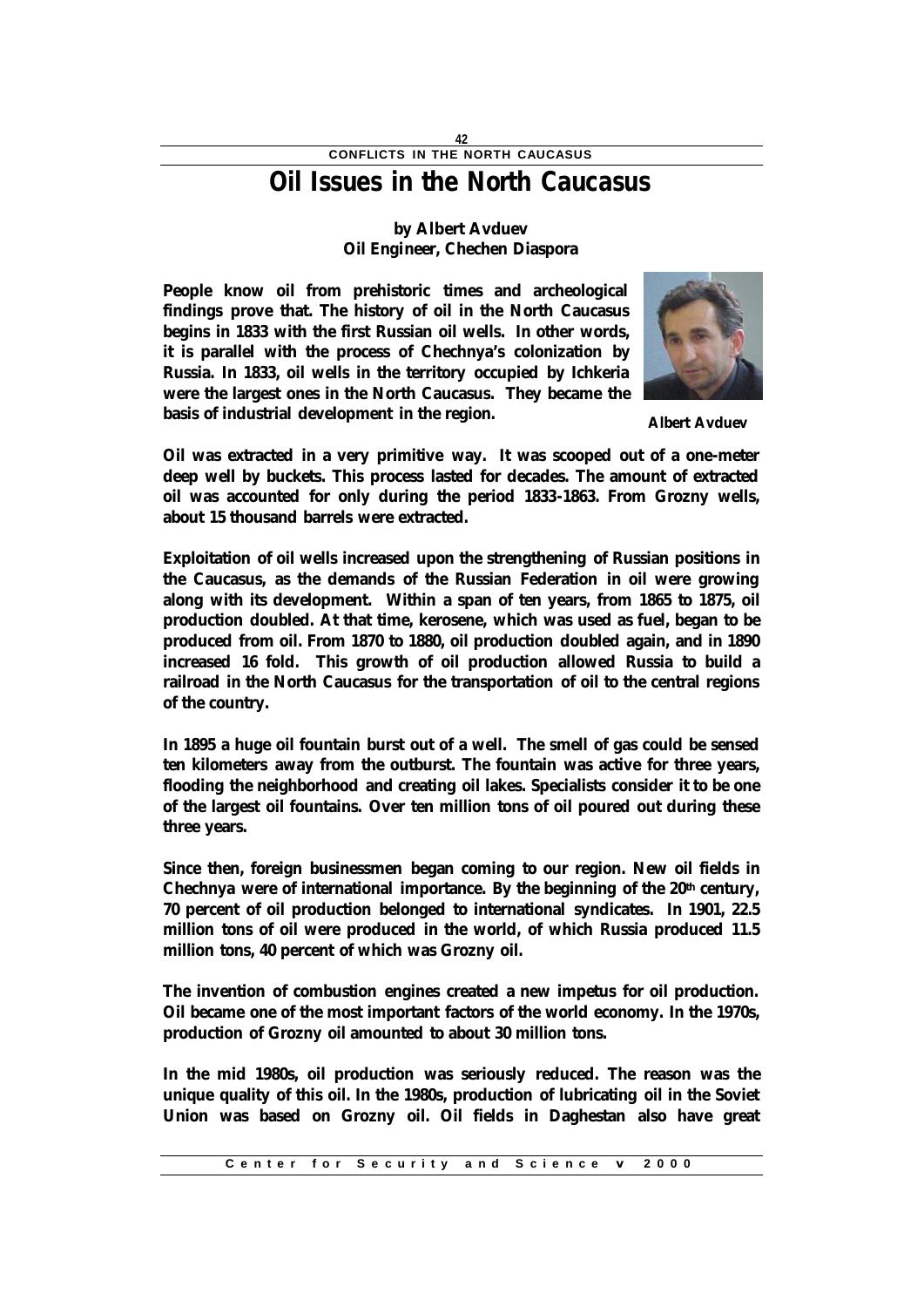|  |  |  |  | CONFLICTS IN THE NORTH CAUCASUS |  |  |
|--|--|--|--|---------------------------------|--|--|

**possibilities. They are not deep, which can ensure an accelerated technological processing.**

**Oil plays an exclusive role in the world, especially in the second half of the 20th century. Oil has taken leading positions in trade balances of developed countries of the world. A rapid development of the means of transportation and oil production resulted in an increase in the share of oil in the actual trade balance from five percent to 60 percent during the last one hundred years.**

**Today, an indicator of oil consumption has become the most important indicator of the country's development and it reflects the objective situation in the modern world. World demands for energy are satisfied primarily by oil and gas. In the modern world, oil is the major raw material for the chemical industry.**

**The oil industry plays an important role in the development of the economy of the North Caucasus. Oil and gas produced here are sufficient for this region's development and have ensured jobs for the population for many decades. I believe that oil production could facilitate the implementation of a labor market development program, as currently up to 80 percent of the population of certain republics in the North Caucasus is unemployed. People have no means for survival.**

**Oil production can also help the realization of certain social programs. But these programs cannot be carried out at a local level, that is, at the republican level of the countries that are subjects of the Russian Federation. Local and republican authorities have no independence in taking serious strategic decisions.**

**At the same time, Moscow is oriented on the export of raw oil and gas without the development of new advanced oil processing technologies. Proceeds from oil exports do not return to the republics where oil is produced and infrastructure is not developed. Contradictions and criminality of all power authorities of Russia interested only in their enrichment hamper the solution of these issues in the North Caucasus.**

**I will turn now to the current situation of oil in the Caucasus, and in particular in Chechnya. For over one hundred years, oil has been part and parcel of international developments in the region. We can say that every international conflict was predetermined by the oil issue. The current situation in Chechnya is not an exception. One of the main reasons of this war is oil and the desire of Russia to control its transportation in the Caucasus. Chechnya is located in the center of the North Caucasus and oil transportation roads traditionally pass through Chechnya. Therefore, this control over oil allows Russia to control the whole Caucasus, and I would say the whole Black Sea region. Citizens of Ichkeria view this issue differently, for them it is not a fight for oil, but a fight for freedom, self-determination, and life.**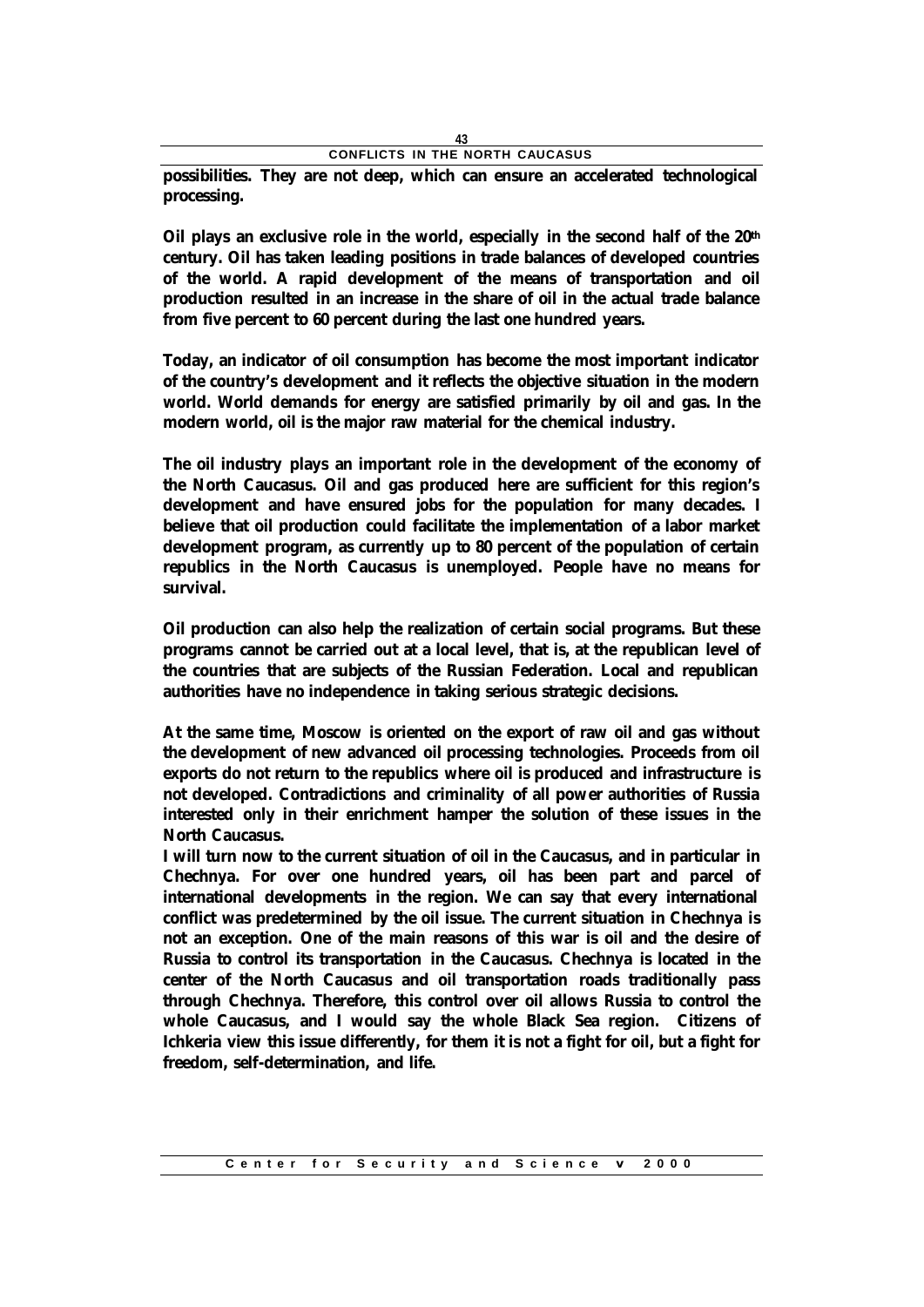### **DISCUSSION**

**Question: Do you not think that oil is no longer a source of conflict? The oil factor could have been an incitement to the first war and maybe initially for the second war. But do you think that the interests of Russia are not directed to the resources of Ichkeria after an alternative way of oil transportation was proposed?**

**Albert Avduev: I presume you are right in saying that oil is not the main cause of the conflict. The main reason is control over the oil transportation routes. The vicinity to this oil permits the possibility of having an influence on the whole region. Even the new pipeline does not resolve the whole problem of oil transportation. This pipeline will not be able to transport the necessary amount of oil. Though some believe that oil fields in the North Caucasus are exhausted, this is not true. We know that all previous oil fields were not deep. They were very easy for production. The way of production and the depth of deposits affect the final value of the product. Once again I would like to draw your attention to the unique quality of Grozny oil and to the fact that these fields have practically no analogues.**

**Octavian Sofranski: I believe that we can say that there is a certain connection between the fact that Chechnya is one of the richest subjects of Russia and that it has many natural resources and its fight for self-determination and the rigid reaction of Russia to this movement. Today, after two Russian-Chechen wars, Chechen oil is not as important to Russia any more, but for Chechens oil remains the main natural resource which enables them to develop the economy of their country. In this respect, I would like to ask you how you see the possibilities for future development of oil fields in Chechnya. I think it should be the main issue in the future negotiations on the status of Chechnya. Two more questions, who will produce oil and how will profit be shared between Moscow and Grozny?**

**Albert Avduev: You are right when you say that Ichkerian oil is not the most important issue for Russia. I agree with you. The problem is that during the previous war and now as well, oil is extensively exported from Chechnya. Yes, for Chechens oil could become the starting point for their economic restoration. Besides oil fields, Chechnya has other natural resources, like metal deposits. This could be helpful for agricultural development.**

**The landscape and climate of Chechnya is in some ways similar to Moldova. If we assume that Chechnya remains part of Russia, then the profit will be shared in the old way, namely one percent to Chechnya.**

**Octavian Sofranski: Do you think that such an unfair division became the reason of the conflict?**

**Albert Avduev: Yes, this was one of the reasons.**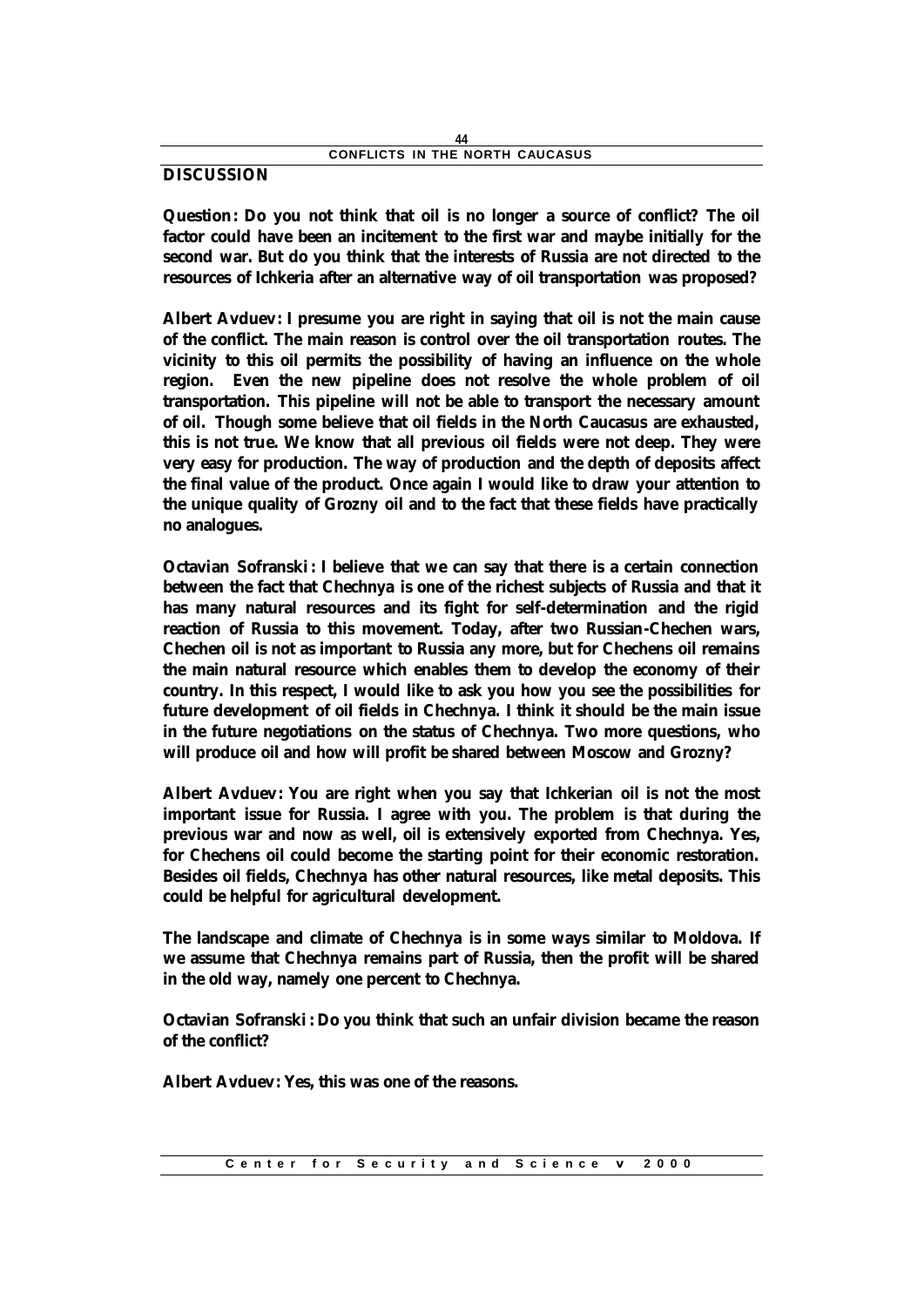**Yavus Akhmadov: You have introduced yourself as a specialist in oil issues. When did oil production start in Chechnya as attested by documents? How much oil was produced in the period from 1991 to 1994? What social programs was this money used for?**

**Albert Avduev: Oil production started in 1833.**

**Yavus Akhmadov: You see, you do not know this issue. There are documents talking about oil production back in the 17th century. In the 18th century, Chechens started to develop oil wells in the region of Grozny. Oil was sold to Cossacks at the price of 15 silver rubles for 500 barrels.**

**Albert Avduev: Nobody contends this. In 1990, oil production in Grozny amounted to over five million tons and it was impossible to increase volumes of production either in 1991 or 1992, as equipment was obsolete. Pumps and drilling rigs needed replacement. I do not know how much Russian oil was produced from 1991 to 1994, but volumes of Chechen oil did not exceed two million tons. Some part of the proceeds was used for social tasks, especially in 1992-93. I do not know the figures and the data provided by the Russian mass media are not reliable. In 1992-93, proceeds from oil sales were used for the restoration of roads, medical institutions, and schools. However, it was not regular. In my presentation, I was using the figures that were officially published in Ichkerian resources.**

**Question: Oil production and the oil processing units of Ichkeria have been destroyed and practically do not exist. Their restoration is needed primarily for the Chechen people, but this can be achieved only with the help of private investments. Investments appear in politically stable regions. Nobody will invest money in the regions where everything can be destroyed. Political stability in Chechnya may be achieved through two scenarios, either Chechnya as the subject of the Russian Federation, or as an independent state. Since this restoration is necessary for the people of Chechnya, how do you see the achievement of political stability which would be beneficial for Chechen people?**

**Albert Avduev: We should review two possibilities, both as a member of the Russian Federation and as an independent state. In the case of the first scenario, I cannot foresee the achievement of stability in the next 25 to 30 years and not only because the economy and industry are destroyed. The main problem will be the people living in Chechnya who will never forget the bombardments, shootings, and overall violence from the part of the Russian troops.**

**I presume that it would be possible if we follow the second scenario, but we need international guarantees of security if we want investments to come to the republic.**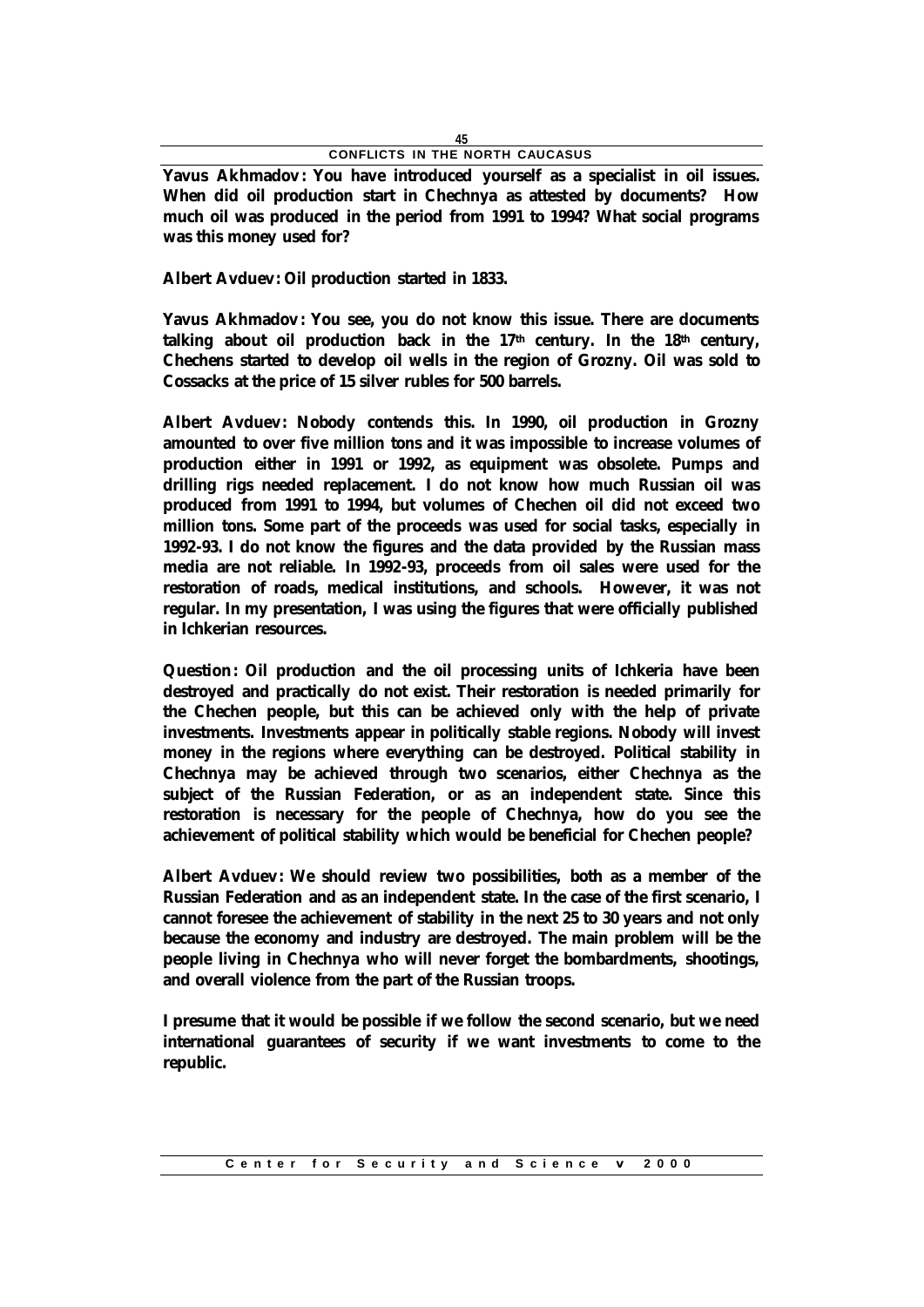**Question: Let us imagine that tomorrow Ichkeria reaches stability as a part of the Russian Federation. Do Russian oil companies have sufficient financial resources and technical capacity to restore the Ichkerian oil complex?**

**Albert Avduev: I assume that they have the financial resources, but of course they would not restore the refineries, but only oil extraction capacities.**

**Roman Gashayev: I have some additions to what Albert has said. It is impossible to create an independent state on the territory of Russia while Russia continues to execute terrorist diversions against Chechen people. During three years of Chechnya's independence, there was not a single day when Russia did not carry out subversive activity against Chechnya.**

**There is no proof that the Chechens wanted this war or that Chechens organized terrorist acts in Moscow and Volgodonsk. Yes, it was done by the hands of Chechens, but nobody knows who was behind this. That is why it is not appropriate to blame Chechens and Maskhadov for this.**

**Question: If Russia withdraws from Chechnya, are there any guarantees that Chechnya will not submit to the influence of any other forces?**

**Albert Avduev: This is a topical question. I believe that Chechnya will be influenced by its own interests. Its interests consist of ensuring a proper life for the population, employment, and peace. If you suppose that Chechnya can become a factor of destabilization, I would say that there are no resources for that left in Chechnya. In the course of the second war not only human resources were lost (about 800,000 people), but material resources as well.**

**Yavus Akhmadov: I believe that this topic is close to me since I am teacher of social sciences. I will try to comment on this issue in the following way. In 1991, Chechnya had certain potential to become a free state. It was primarily an oilprocessing center that was oriented to the whole southern region of Russia. It was a specific monopoly. If at that moment Chechnya could have become independent, it would have been able to support itself completely, if it had maintained close cooperation with Russia. Four to five million tons of its own oil and about 20 million tons of oil imported for refining would be enough for the development of a small republic with the population of one million people.**

**Those in power were busy with something else, not with the issues of the country's independence. The government was achieving other tasks and very successfully. I have already given you many examples. Unfortunately, in 1994, before the intrusion of the Russian army, all factories and oil wells were not working. The country was paralyzed. Even in this situation some ways out could have been found, as certain regions of Russia were ready to cooperate with Chechnya to establish normal business relations and to buy oil. Just imagine, here is Stavropol, harvest time. The Center says, "No contacts with Chechnya,"**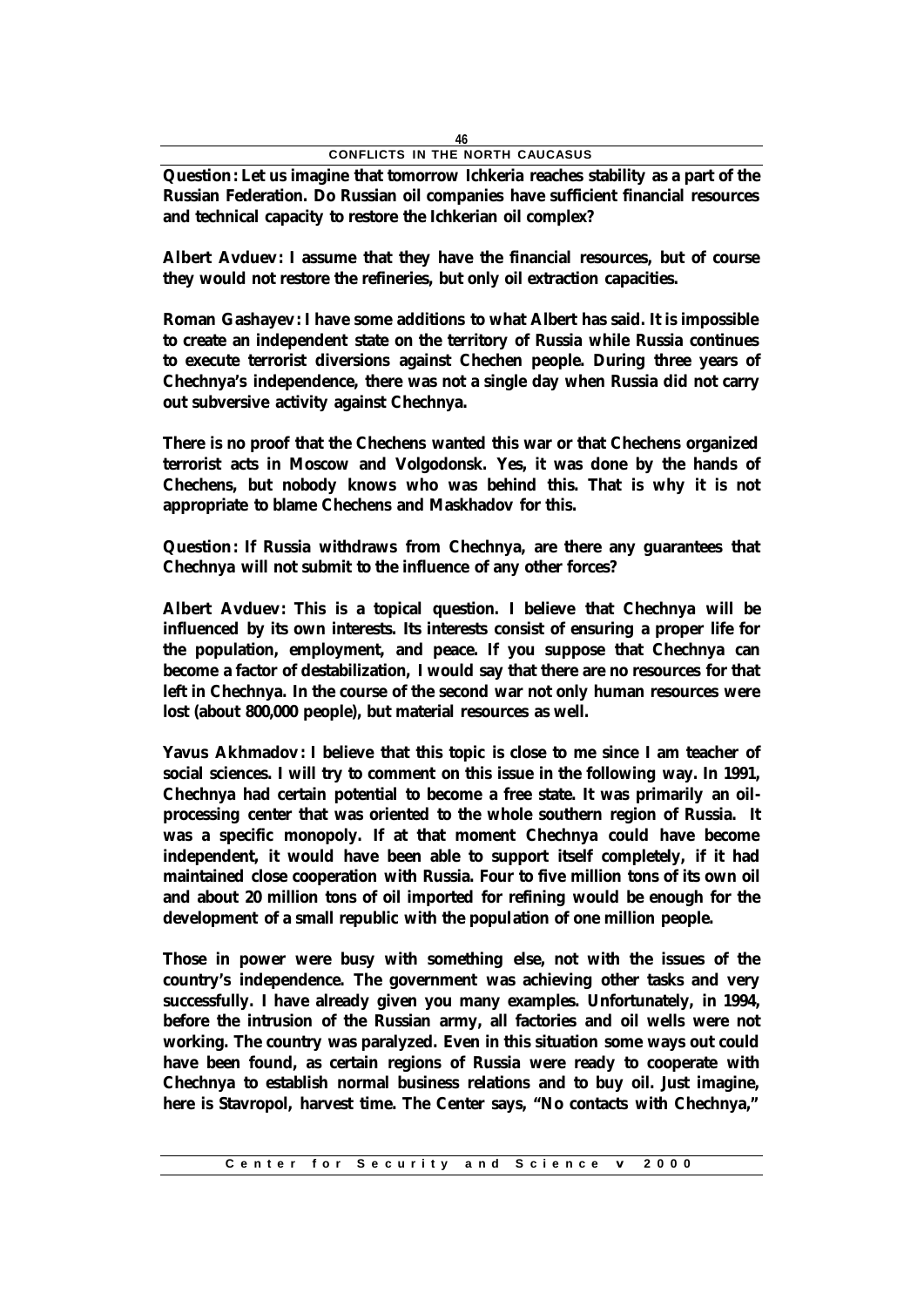**but the Governor of Stavropol comes and says, "No I will trade with you. I will give you wheat and you give me diesel oil."**

**As far as those three so called 'peaceful' years that you were mentioning, people were running away from Chechnya in horror, as from the devil incarnate, saving their children and their property. Five hundred thousand people left, this is not Russian information. Russia was concealing this data, as it should have taken care of these refugees. It is concealing this information even now and will never admit it. They do not need extra boarders.**

**Now for the second war, we have the territory where there is nothing, just the territory where the remaining population tries to survive. Can Chechnya be independent now? Yes, if somebody, roughly speaking, takes us in tow. I support this idea. We need gas and electricity, if the United States or Turkey agrees to support Chechnya for at least five years, I will be the first to support this idea. Or we will have to wait for another 25 to 30 years before we reach the normal level and will be able to raise the issue of an independent state. What does it mean to be independent? To cut down all forests, to eat up everything and to scamper about? No, I understand independence differently. Independence is a free and strong Chechen Republic, where people live with dignity. All the rest is just demagogy.**

**Adlan Dinayev: I would like to come back to the question whether we can get under influence of other countries. This was the reason why Russia did not weaken its attention to Chechnya in 1994-99. Instability was initiated there immediately after the completion of the war. People were stolen and this suited Russia perfectly well, as not a single investor agreed to come to Chechnya because of the unstable situation.**

**Andrei Kamenshchikov : I am deeply convinced that the policy of Russia towards Chechnya and what is done there by Russia is a crime. Let us speak openly. What international assistance can we talk about? Even those humanitarian organizations that were working in the region from 1996 to 1998 had to leave Chechnya or minimize their activity. I was dealing with this issue personally and constantly persuaded that aid should be maintained in spite of the difficult situation. What can be said if members of these organizations did not have basic physical security? How can you expect any investments? It is simply impossible!**

**The problem is that there was no statehood. We can talk about independence when there is normal state order. The problem is that neither Russian nor Chechen politicians wanted to work on its creation.**

**Adlan Dinayev: Sure, Russia was interested in that. I can give many examples including the experience of our organization. When foreigners came to us, we did not want them to have problems. We did not hire any security services for them and they safely came and left and we worked with them without any problems. I can give you many other examples.**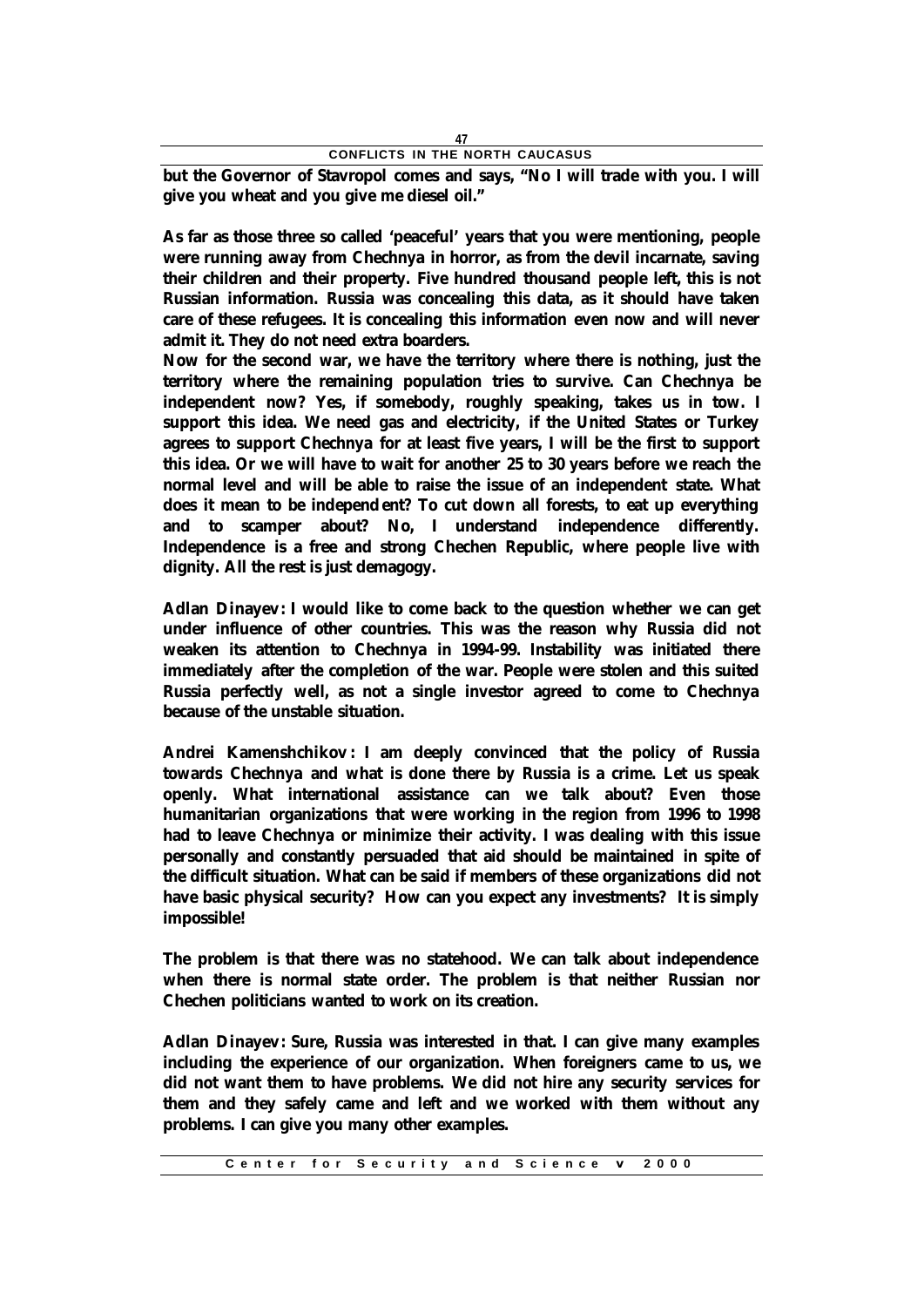**But I would also like to ask another question, why are people kidnapped in Russia? I am not talking about Ossetia, Kabardino-Balkaria, but about central regions of Russia. For some reason people kidnapped there are found in Chechnya. I just cannot understand this. When I cross allegedly the administrative border with Chechnya, I am searched so thoroughly, as if I crossed the border between the USSR and the United States at the time of the 'iron curtain.' I just cannot understand this.**

**These facts were described by the Russian mass media very well. This fact is unquestionable. I am not saying that all Chechens are good and you will tell me that all Russians are good. Such statements do not give the right to anyone to launch a new war. I believe that any nation has the right to self-determination. Of course, if there were no reasonable people in the political elite of Russia and if Russian policy in the North Caucasus is not changed, it would be very difficult. Dudayev was speaking about this. History shows that our life was always difficult, but we always survived, both during Tzarist wars and Soviet times. Nobody is saying that transition to independence will be easy.**

**I have a question to Akhmadov. You said that in 1991 there were grounds for independence in Chechnya. Why did not you take the side of independence then? I know that there were threats, blame, pressing, I am perfectly aware of all that, I live in this republic myself. But still, why did not you and your brothersin-arms help this state to rise?**

**Yavus Akhmadov: In 1990-1991 I was an advocate of the independence of Chechnya. I was fighting for this when I was a member of the Chechen delegation at the negotiations with Russia. The Special Service has even taken a note of me as an active enemy. In the course of negotiations, five experts sat at the negotiation table with me and we worked out a document. You remember that I have told you I am realist. I have never been member of the Communist Party.**

**In 1990-91 we had conditions for independence provided we maintained lawful and economic links with Russia and I welcomed this opportunity. By the way, strange as it may seem, these were not Chechens who advocated the independence of Chechnya, but Russians, because this produced new economic opportunities. Oil was produced and conditions were perfect.**

**So you are not right at all when you say such things. Unfortunately, I do not publish my biography in newspapers, that is probably why you do not know it, and also you are still very young.**

**But in 1993, when a coup d'état took place, I saw that the President was bad, I saw the problems. And only when on April 18, Dudayev violated the Constitution of Chechnya, only then did I join the groups of people's volunteer corps. I have studied the system of robbery of the state.**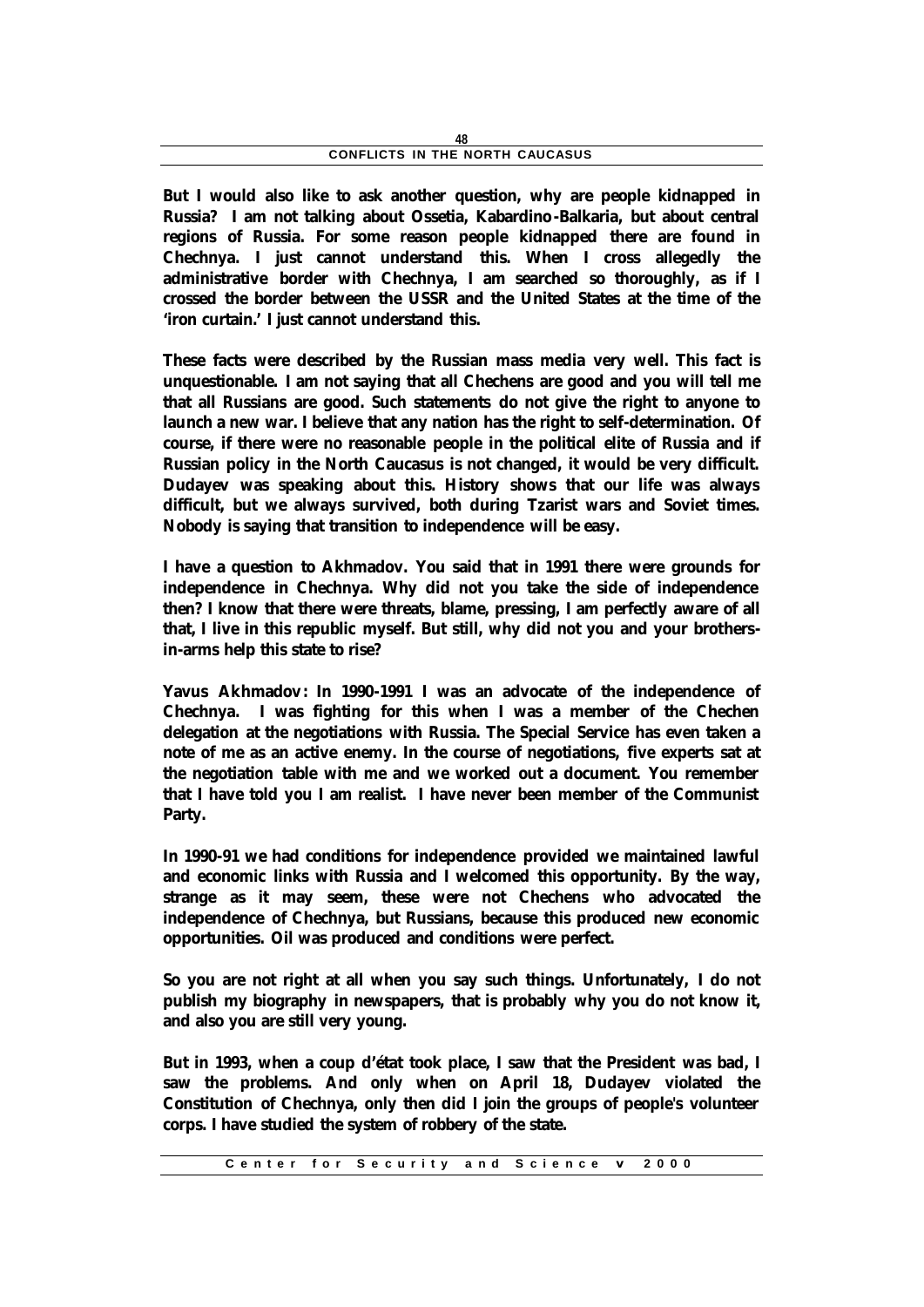**Adlan Dinayev: The President of Russia violates the Constitution of Russia today. A whole nation is exterminated. I am not talking about military activities. Why do you not stand in opposition to Russian authorities now? I am not the adherent of Ichkeria or Russia; I am a citizen of my nation. I love this nation and I will fight for it until the end of my life.**

**Yavus Akhmadov: I am not a fighter; I am a builder. I have been building this republic; I have devoted much effort to it and I hope that my work will be useful. I stand against the policy of Russia on the issue of the Chechen war. I have respective publications and documents about this. I said this to Putin's face. The Russian Embassy in Moldova denounced my participation at this conference. This is my anti-Russian action. I am a Russian civil servant, but I am not afraid to express my opinion, and thanks to that I can push this situation to a certain direction. I did not fight against the regime of Dudayev with guns in my hands. I have a much more powerful armament than guns.**

**Oazu Nantoi: If the people of Chechnya want to achieve independence, we have to clarify what kind of independence is possible today? I believe that the armed fight against Russia is suicidal, as the Russian army, no matter what its condition is, has the systems of armament, though they are not able to transport it over the mountain passes.**

**That is why if we are talking about Chechnya with such pain, let us have a look at what can be considered independence and not suicide today. I believe that this conference should do the following. Russia is carrying out criminal policy in Chechnya, but in order to use this argument in full force, Chechnya should have some structures of representative authorities that are eligible to speak on behalf of the people of Chechnya.**

**The situation is absolutely abnormal now. Somebody acknowledges Maskhadov, and somebody Khadyrov. As far as I understand, the people are fighting for survival. You should require from Moscow the establishment of legitimate structures of power and carry out dialogue with Maskhadov who was acknowledged by Moscow. But in this situation you cannot say that Chechnya is an independent state. This immediately gives Russia an opportunity to suppress you by force and to fight for the preservation of its territorial integrity. We are discussing various issues, but we should outline a way out of this situation.**

**Question: Not a single normal person wants war, not only at home but in general as well. I presume that every Chechen wants to stop this war, to have a normal life, and to be sure about the future. Because of the events that took place between the first and the second wars, the Russian mass media presented Chechens as bandits and as terrorists who cannot be trusted. Before the presidential elections, Putin was actively involved in the Chechen issue. His quick promotion to the presidency makes us ponder whether he could become president without launching this war.**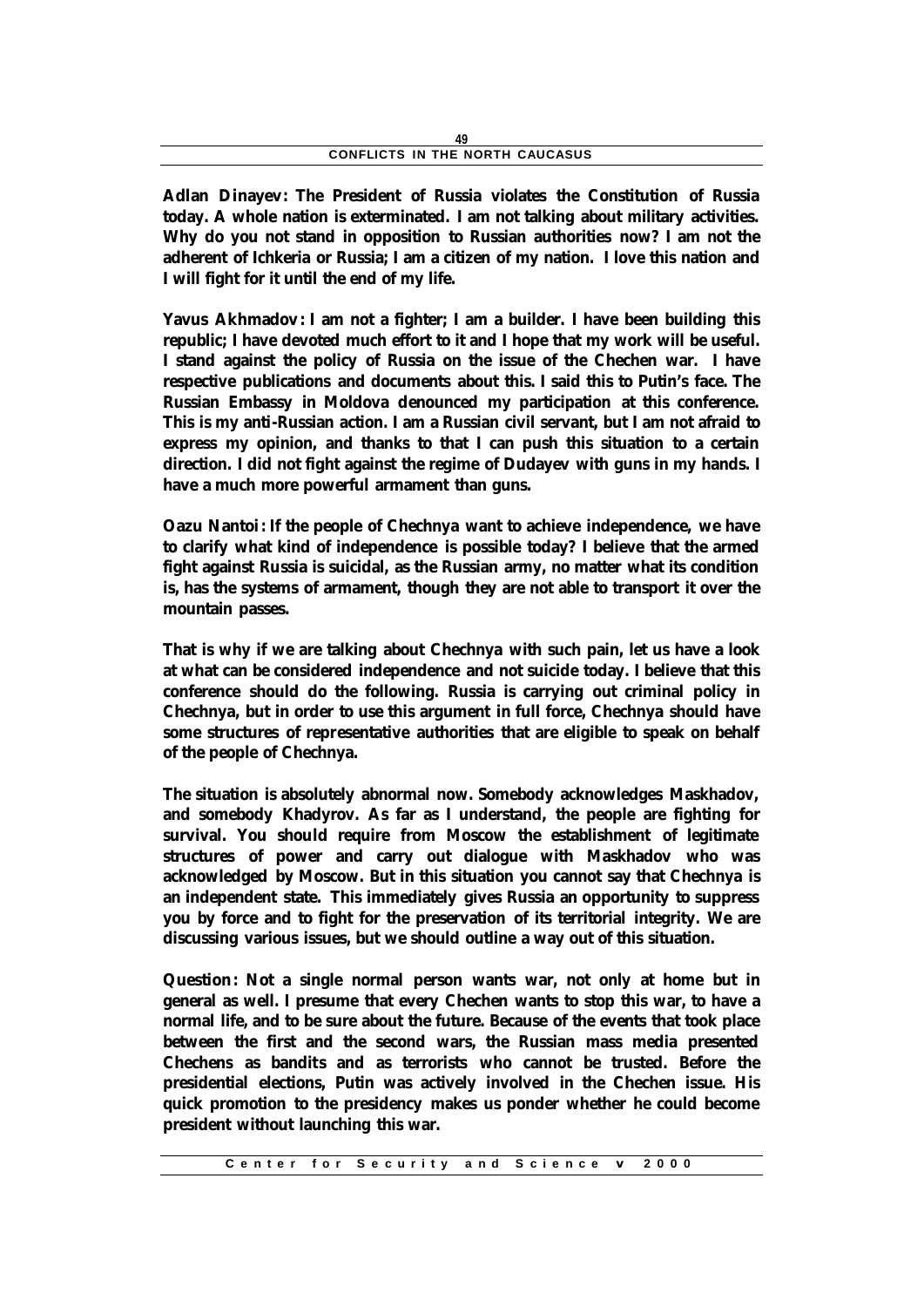| CONFLICTS IN THE NORTH CAUCASUS |
|---------------------------------|

**Octavian Sofranski: My question is about the role of Russia in the North Caucasus. Back in the 18th century, Russia assumed the role of civilizer in the North Caucasus. The last two wars in Chechnya demonstrated that Russia does not cope well with the role of civilizer; it lacks something in its collective vision. I do not want to discuss ideological stereotypes, I believe that the trouble of the peoples of Russia is that Russian statehood is so flabby now, and that the statesmen who see the interests of the people are not in power in Russia now, but the people who are working for certain groups based on their own interests. As for Chechnya, the preponderance of Russia is obvious, but the hope of the Chechen people lies in the cessation of the war and the establishme nt of regular statehood in the territory of this region. Nobody can speak about an independent state without functioning statehood. This is the common task and the response to both parties.**

**Yavus Akhmadov: From a geopolitical point of view, the new stage of the development of Russia's relation with the creation of statehood is troublesome. According to some researchers, the issue of the sovereignty of national regions of Russia, including Chechnya, can depend not on the imperial intentions of Kremlin, but on the geographical location and technological development. Few countries have geopolitical independence. In other words, we have to find the answer to the following question, what country Chechnya should be part of, Russia or some other state?**

**Chechnya does not have anything now; somebody must feed it. If we decide to be with Russia, we should also decide in what forms and at what conditions we should be with Russia. The scenario after the completion of armed activities can be the following. The war is ceased, but the army does not leave. That is why we have two situations in Chechnya now, military and civil. A state of emergency can be introduced for, let us say, one year, depending on the period of stabilization. It is senseless to have any negotiations with Russia at this time before state authorities are created.**

**After Constitutional authorities are established in Chechnya as a result of elections, the issue of signing an agreement between Russia and Chechen Republic can be discussed, as it was discussed in 1996-97. Before elections, an administrative separation of Chechnya and Ingushetia should be carried out. Another task is the adoption of the Constitution by the legal authorities.**

**I believe that the future agreement should be based on the positive experience gained by the international community. The type of agreement should be determined, whether it is of international legal character or of a state legal one. The authors of the text of the agreement should not ignore the national interests of Chechnya. They should take into consideration that it has its own approaches to economic development and they should also bear in mind that Chechnya holds a very important geographical position.**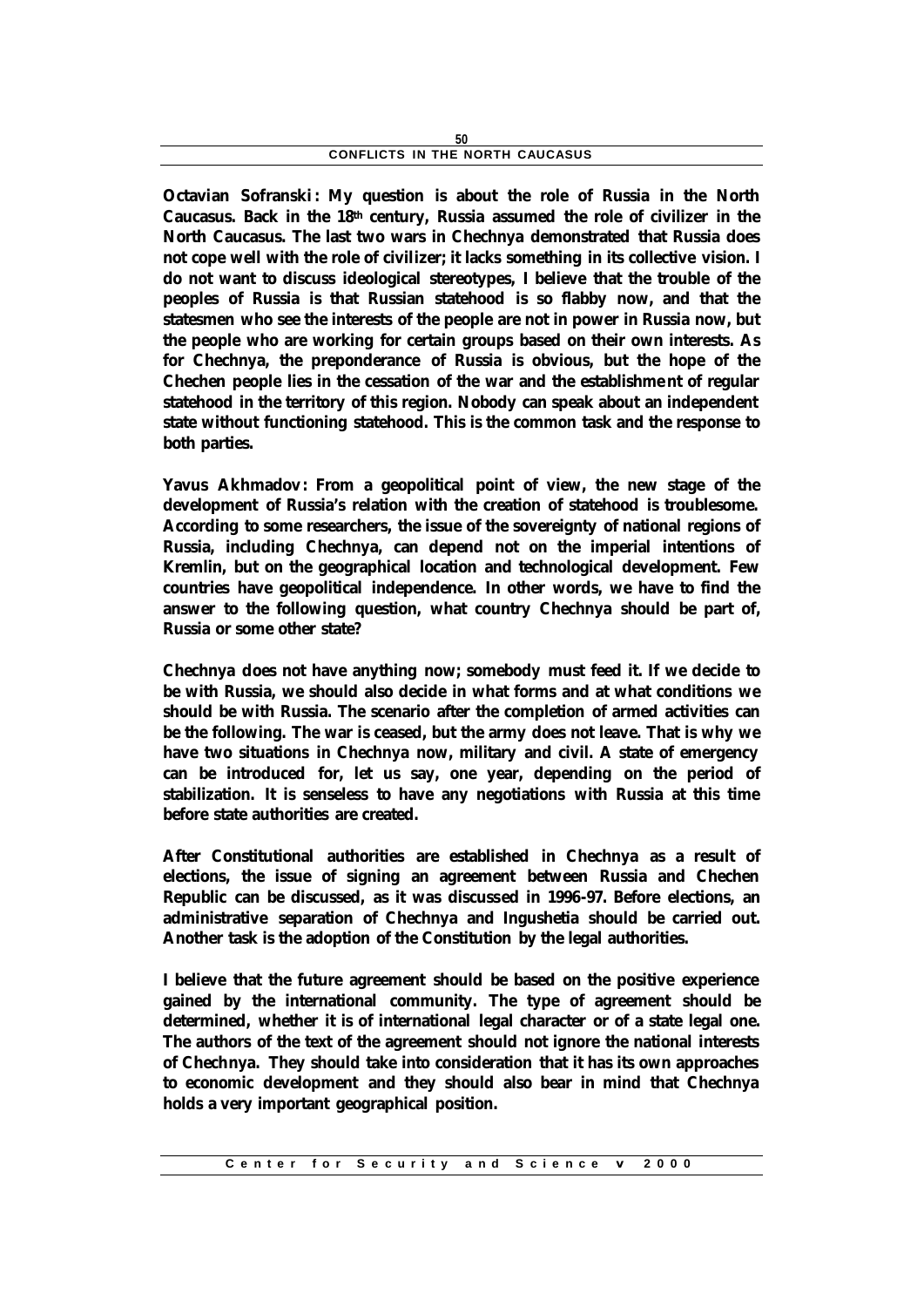**Vsevolod Ryazanov: It is interesting to mention that immediately after the completion of the first stage of the conflict, both confronting parties began blaming the federal center of lacking any policy in the North Caucasus. This was formulated as the state level task. The state should have some ideology in conformity with which the main ideas and principles are formulated.**

**We can see now that they are not able to ensure even minimal human rights in their territory. We are not talking about any economic issues, but about at least some political rights, about the right to life.**

**Albert Avduev: We were talking about human rights in the North Caucasus and I believe that practically the whole North Caucasus is the subject of the Russian Federation. We cannot talk about rights of some national minorities. The policy of the center towards people of the Caucasus is discriminatory. The bodies that are traditionally called law enforcement bodies infringe and discriminate this group of the population. This is not the only group of the population that is treated like that in Russia. I think that Russian ideology is closer to racism, to the division of people based on their race or nationality.**

**Yvauz Akhmadov: The future of the people of the North Caucasus depends a lot on the development of Russia and the CIS. Great indignation is caused when some statesmen speak with Chechnya as with some inimical state for even such a simple reason that representatives of the North Caucasus appeared in Moscow back in the 16th century. If there were at least five or six political figures from the North Caucasus in the Russian Government relations would have been absolutely different.**

**The main task of the conference participants is to find ways and procedures for the resolution of the conflict in the North Caucasus, where the Chechen crisis is the main one. This conflict is the result of an aggressive policy of not only Russia, but of extremist forces in Chechnya as well. Unfortunately forces appeared that pushed the republic into chaos and destruction. They feel free; negative potential is being accumulated. For them, war is a life that involves young people. For them, it is a sort of sport one gets used to very quickly.**

**But our main task is to lead the country out of the war. What is the essence of realistic policy? It is always the choice between bad and worse. Unfortunately, we sometimes require ideal solutions. Some people consider the notion that Chechnya should become some ideal subject of the Russian Federation, which it should play in accordance with some rules. Of course, it is not constructive.**

**The first thing that should be done by Russia is to withdraw the army from the Chechen Republic, to create Chechen armed forces in the form of a militia and the National Guard. On the other hand, the existing provisional civil administration should prepare for future elections, referendum, texts of the Constitution, and drafts of the Laws. But the first thing that must be done is to stop the war. If neither Russia nor Chechnya can do that, then we shall have to**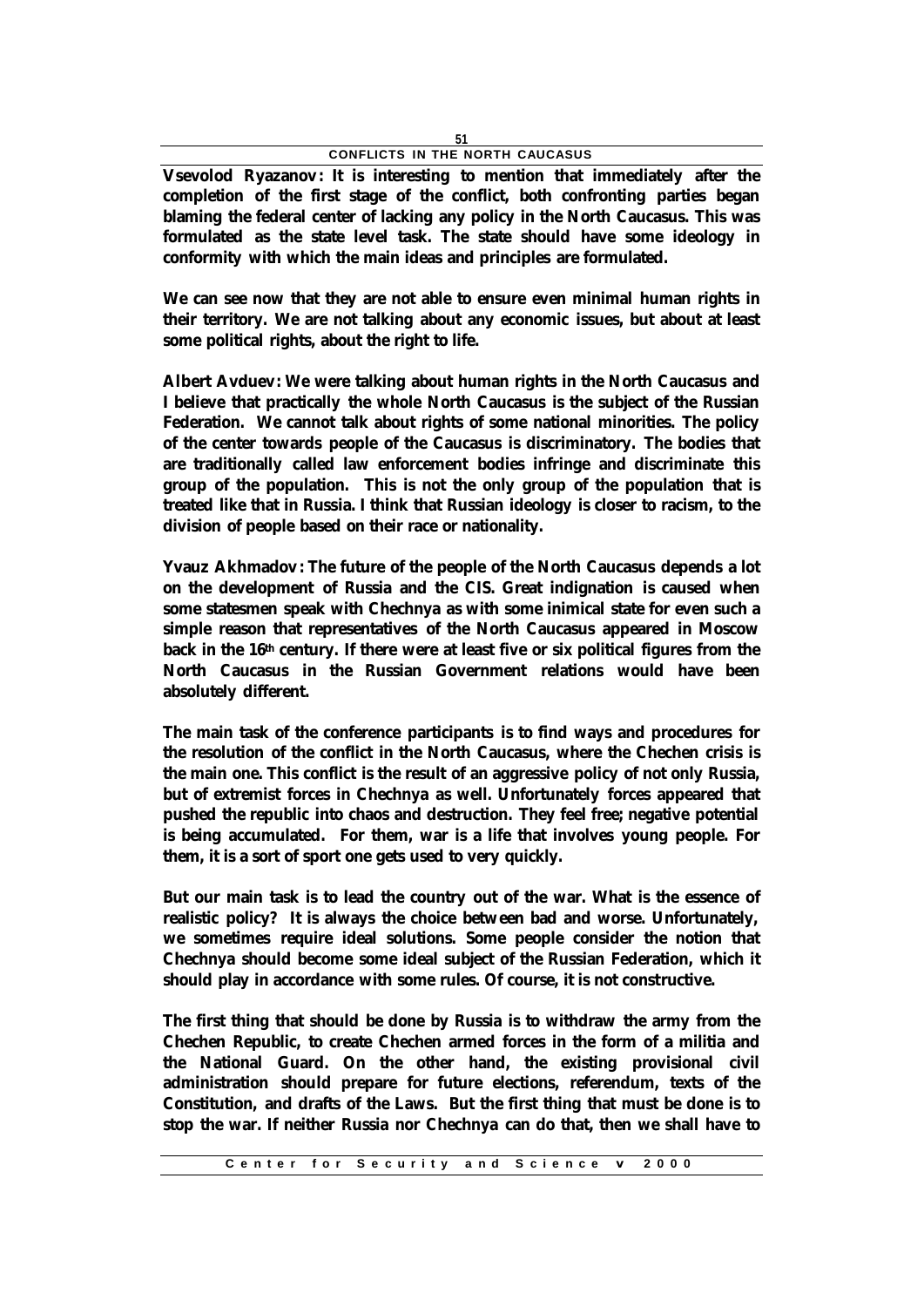**speak about the introduction of forces of the UN or of some other international organizations.**

**I do not believe that Maskhadov will be able to give something new to his people besides what he and his fellowmen gave them during three years. Unfortunately, forces that came to power in 1996 were not able to function or create a normal, legal state. But not all the possibilities have been lost. I am sure that with the assistance of the international community this task can be accomplished.**

**Albert Avduev: If Russian forces are withdrawn from Chechnya, how long will the so-called civil administration be able to survive? I think that not a single minute, as it has no support from the people. I believe that first of all we should find out who is supported by the population.**

**Oazu Nantoi: There is only one-way. You should find out what people want. They want the withdrawal of the army, no violence, to have access to truthful information, free discussions, and free elections and referendums. Now, in the situation that Chechnya has found itself, nobody can say anything for sure, except for the withdrawal of the army and the cessation of war.**

**Albert Avduev: I am basing my thoughts on previous experience. The same people remain in power. Can these people assess the attitude of the people towards them? Did we not have celebrations when the Russian army left? But these people did not stay long; they left even earlier than the Russian soldiers. They went to Moscow, and now they have come back, but only after the Russian forces. We should think of what kind of program they can have.**

**Yavus Akhmadov: In 1996, we Chechen activists proposed the withdrawal of Russian troops and the establishment of forces of the Chechen militia which would deal with the rebel fighters themselves. But somebody else made decisions for Chechnya, for its people. Russia selected a very dirty policy. This is not the fault of the people of Chechnya.**

**When we discuss the ways of stability achievement, we should think about the necessity of establishing the institutes ensuring this stability maintenance. We should create new state bodies in the most efficient and cheapest way. If we want to continue our efforts on the Chechen conflict settlement, we can call Maskhadov and Bassayev back. I do not adhere to the position that some part of the population is right and another is wrong. I think about the interest of the whole nation.**

**Roman Gashayev: I would like to answer the question, what should be organized elections or a referendum? I just want to remind all that in 1997 without any troops, without any violence, Chechnya voted for Maskhadov. These were free elections acknowledged by Russia and international organizations. No one voted for union with Russia then. Every candidate had a program of Chechnya's independence. This can be confirmed. The major part of**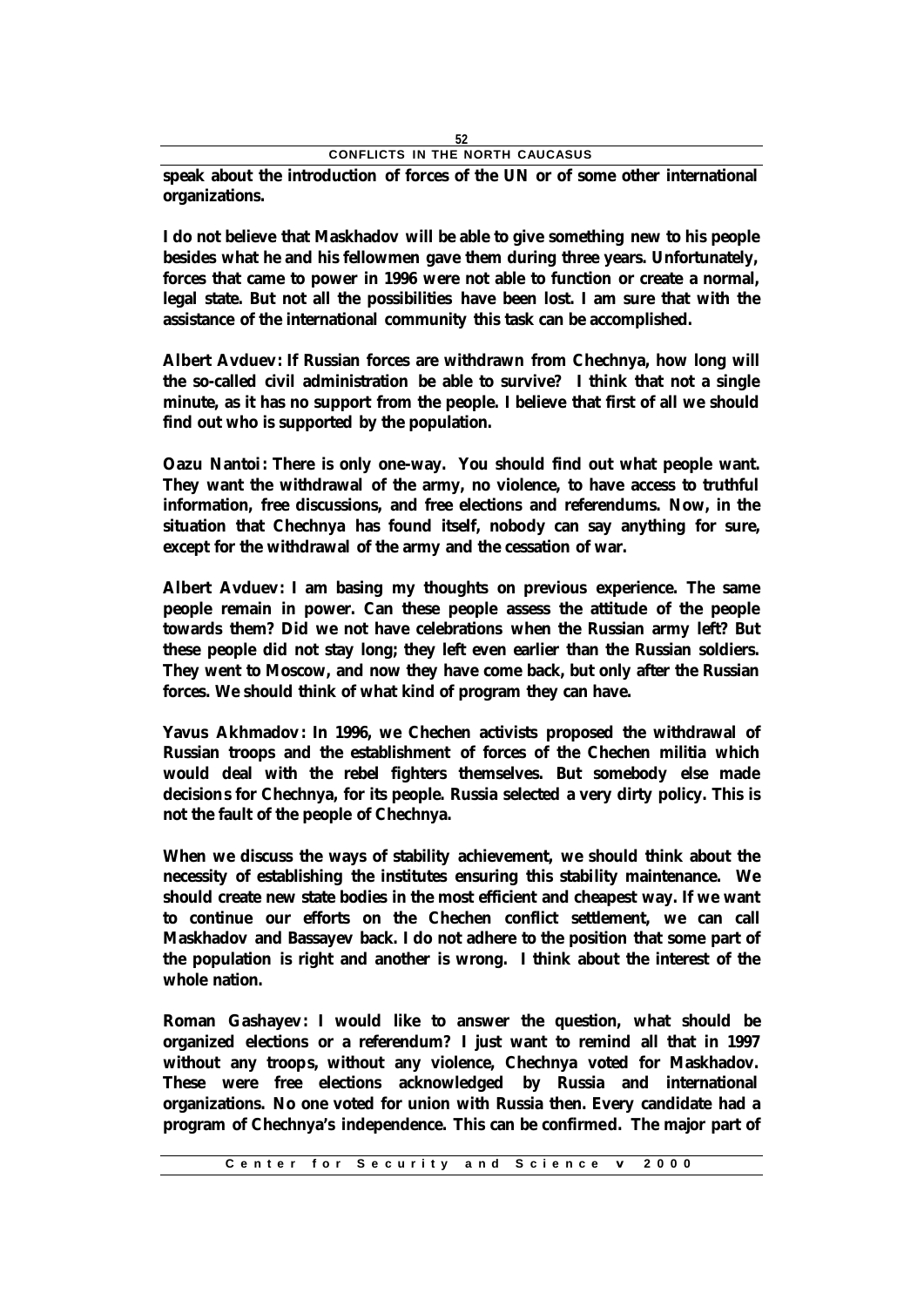|  |  |  |  | CONFLICTS IN THE NORTH CAUCASUS |  |
|--|--|--|--|---------------------------------|--|

**the population who took part in elections voted for independence of the Chechen Republic.**

**Yavus Akhmadov: I agree with you. A plan is needed to bring Maskhadov back. Let us think how we can do that, but we need a plan.**

**When we are talking about the Chechen militia, I mean not just a basic regional office, but armed formations able to participate in military activities. The Chechen militia was not simply brought out of Grozny on the eve of the rebels' intrusion; it was isolated from any contacts with population. I will tell you that there were no skirmishes between Russian troops and rebels at all. There were some administrative detachments for allegedly the liberation of the House of Government. By the way, not a single bullet hit the Building of the Federal Security Services.**

**Adlan Dianyev: It was completely burnt.**

**Yavus Akhmadov: Now, but in 1996 not a single window was broken.**

**Roman Gashayev: On the 6th of August, Bassayev made an ultimatum to the Federal Security Services to leave the building. It was filmed.**

**Adlan Dinayev: Why can Khadyrov represent the interests of Chechens now and Maskhadov cannot? Because he is in opposition to Russia and Khadyrov passed to the side of Russia. I want to understand something else. We were talking about the meaning of a nation; that a nation cannot live without its own values. I understand why somebody wants war in Chechnya now. Chechens managed to preserve their traditions and I believe that this had an impact on the war. I cannot see the future existence of Chechnya as a part of Russia. We will find ourselves in this situation when at the end of the 20th century Chechens will have no spiritual values and this is much more dangerous than the physical extermination of people.**

**I do not agree with the fact that there are two ruling forces, Russian forces and confronting structures, in Chechnya now. I do not think that Khadyrov has any power now. These confronting parties should sit down at the negotiation table. Yes, there was once an agreement on peace and cooperation, but we shall not succeed without the support of the international community.**

**Albert Avduev: It is not up to Khadyrov and Maskhadov who should search for the ways out of the conflict. We should come back to the recent past if we want to find a way out of the existing situation, at least to 1991, when Chechnya really started to exist. Let us look at the relations between Russia and Chechnya if we want to decide how we should proceed.**

**In 1992-94, before the first war, there were intensive negotiations with Russia. There was a possibility to sign an agreement. But Russia did not accept the**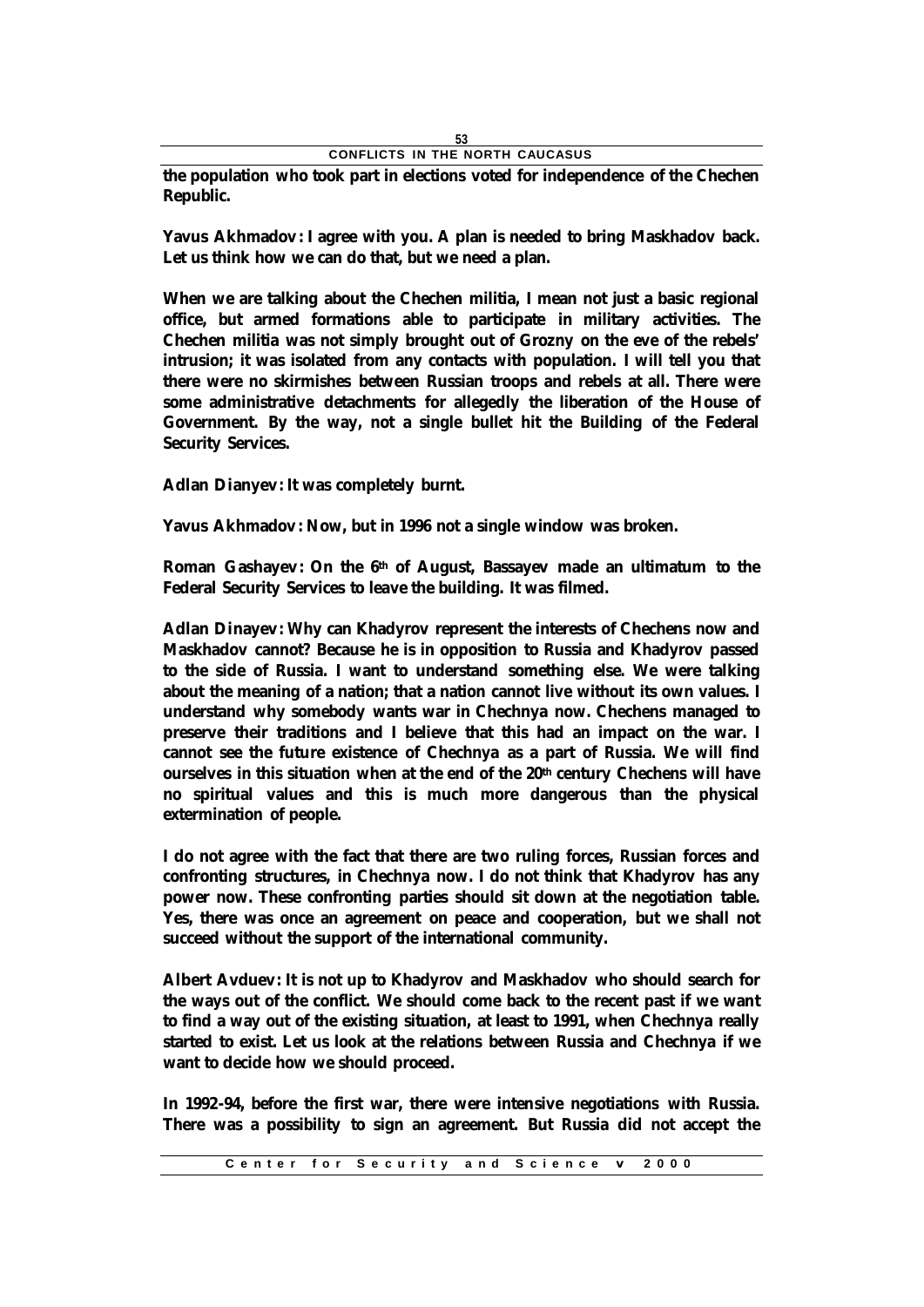**conditions that were put forward. At that point, representatives of the government of Chechnya insisted on common borders, common economy, and common armed forces that would remain in the territory of Chechnya. In the event of military activities, Chechens would have the right to make the decision as to whether they will fight on the side of the Russian Federation or not.**

**In 1994-96 the issue of negotiations was not raised. They could not be called negotiations. There was an attempt of forceful imposition of its own puppets, which had no power. Their only power was to sign documents. After the withdrawal of Russian troops, these people stayed in Chechnya for a while, participated in elections, and even managed to pass to the second round of elections; but they lost. Maskhdov was and remains to be the legitimate President. Many did not approve of this choice, but it became possible only because Chechens thought that Yeltsin would not want to negotiate with Dudayev. If Russia prefers Maskhadov, let it be Maskhadov for the sake of avoiding war. Maskhadov announced independence, full independence as his program.**

**During all this time we were searching for ways of statehood development. Both in Moscow and in Chechnya, people were kidnapped. But in Moscow it was done by law enforcement bodies, and in Chechnya by bandits, which were partially financed by Russian special services.**

**Having analyzed all this, it would be difficult to invent something new. But I believe that the international community has solutions for ensuring the security of a weaker nation that is not able to defend itself. I believe that the best thing would be the invitation of observers to the country. And then we can see what Chechens are inclined to.**

**Vladimir Gutsu: What is going on in Chechnya right now is connected with a low level of cultural life and a lack of harmonious and well grounded policy of Russia. I think that common solutions could be found for all the problems. Having sufficient intellectual resources, why did you not take specific steps or make respective adjustments to the national policy? I believe that the only way out for Chechnya is uniting with Russia.**

**Adlan Dinayev: Unfortunately I do not see possibilities for that now. We would be very glad to do this even in 1998. At the OSCE Conference in Istanbul, we proposed to carry out activity jointly with Russia. Unfortunately, it is impossible. We know what policy we are carrying out as citizens of our nation, and we do not call upon anyone to any radical activities. We are advocates of peaceful discussion and dialogues. We were called terrorists even when we attended a seminar on land mines prevention in Germany in June of 1999. Nobody can guarantee us that the same things will not occur again if we remain part of Russia. It is impossible without any guarantees; one party should provide these guarantees.**